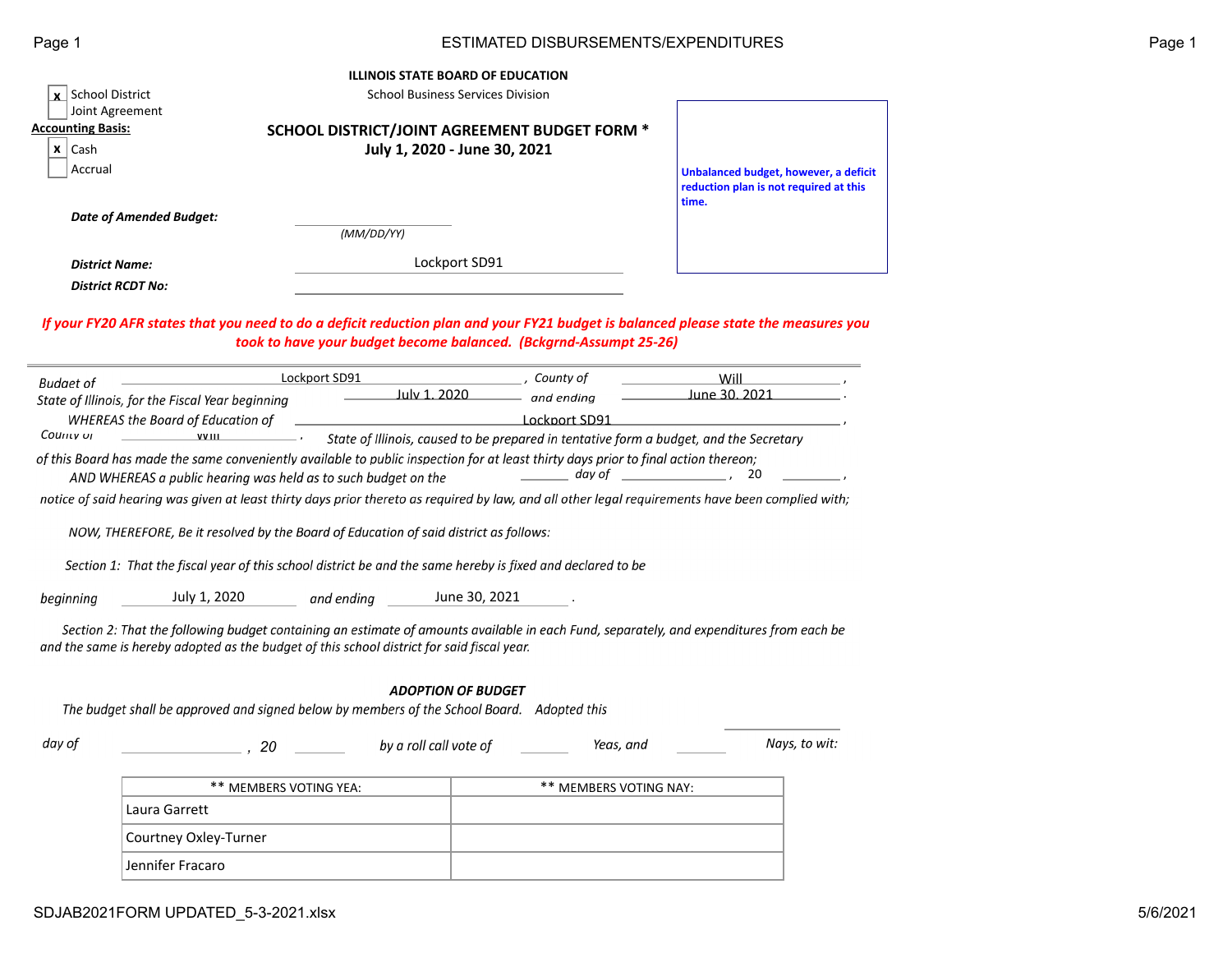\* Based on the 23 Illinois Administrative Code-Part 100 and inconformity with Section 17-1 of the School Code.

\*\* Type in the members who voted "YEA" nor "NAY". Actual school board member signatures are not required for electronic submission.

(1) A certified copy of this document must be filed with the county clerk within 30 days of adoption as required by Section 18-50 of the Property Tax Code (35 ILCS 200/18-50).

(2) Districts are required to submit the adopted/amended budget electronically to ISBE within 30 days of adoption or by October 30, whichever comes first. Budgets are submitted to **School Finance Report (SFR)**: https://sec1.isbe.net/attachmgr/default.aspx **The electronic version does not require member signatures, we do not accept PDF copies.**

ISBE SD50-36/JA50-39 S105/20 *Lockport SD91*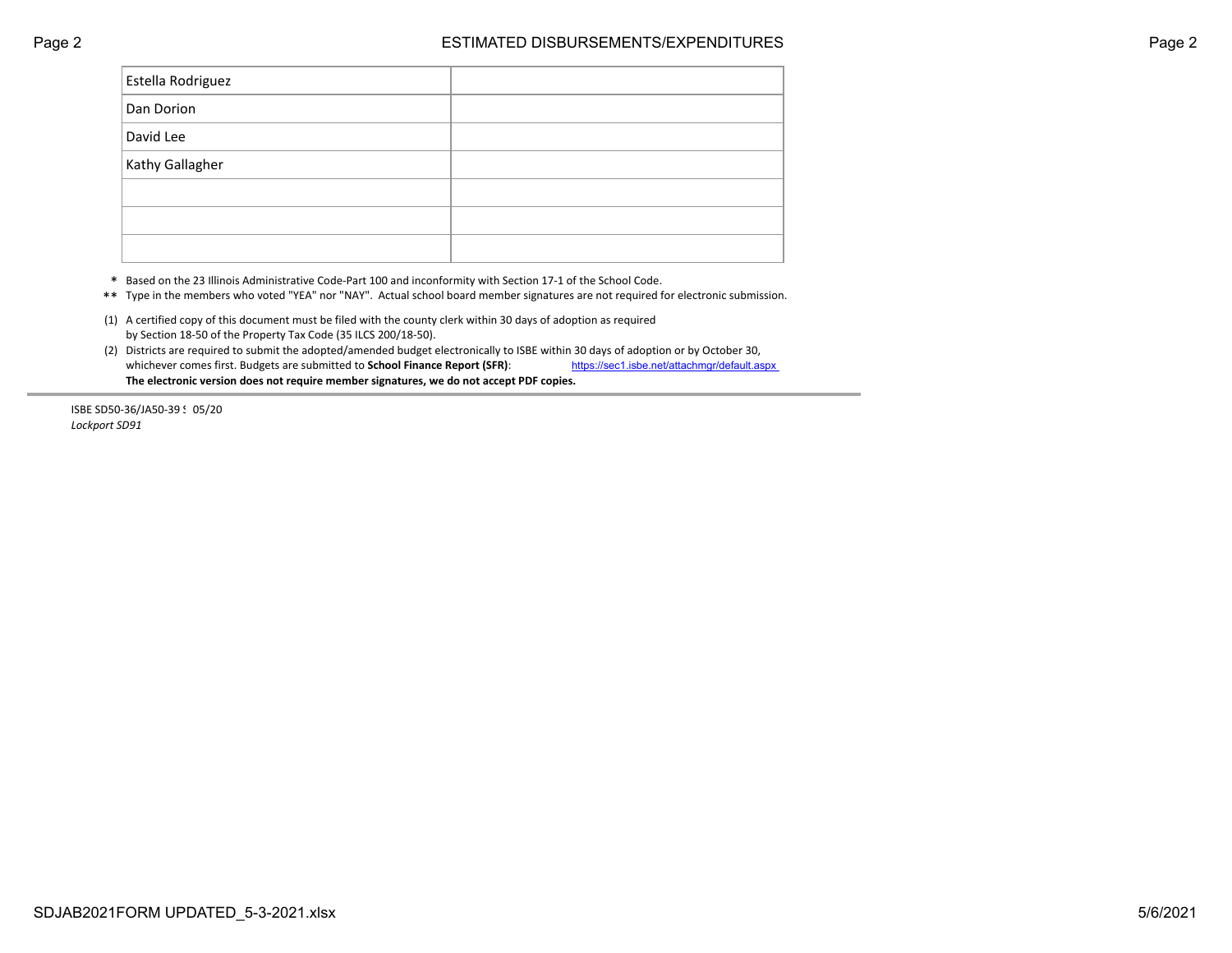# Page 3 ESTIMATED DISBURSEMENTS/EXPENDITURES Page 3

| Begin entering data on EstRev 5-10 and EstExp 11-17 tabs.<br>Description: Enter Whole Numbers Only            | Acct<br>#    | (10)<br>Educational | (20)<br><b>Operations &amp;</b><br>Maintenance | (30)<br><b>Debt Service</b> | (40)<br>Transportation | (50)<br><b>Municipal</b><br>Retirement/<br><b>Social Security</b> | (60)<br><b>Capital Projects</b> | (70)<br><b>Working Cash</b> | (80)<br>Tort | (90)<br><b>Fire Prevention &amp;</b><br>Safety |
|---------------------------------------------------------------------------------------------------------------|--------------|---------------------|------------------------------------------------|-----------------------------|------------------------|-------------------------------------------------------------------|---------------------------------|-----------------------------|--------------|------------------------------------------------|
|                                                                                                               |              |                     |                                                |                             |                        |                                                                   |                                 |                             |              |                                                |
| <b>ESTIMATED BEGINNING FUND BALANCE July 1. 2020 1 (without</b>                                               |              | 5.348.449           | 639.278                                        | 155.637                     | 467.675                | 294.338                                                           | 53.477                          | 403.581                     | 15.431       | 18.362                                         |
| <b>RECEIPTS/REVENUES (without Student Activity Funds)</b>                                                     |              |                     |                                                |                             |                        |                                                                   |                                 |                             |              |                                                |
| <b>LOCAL SOURCES</b>                                                                                          | 1000         | 3,561,950           | 716,083                                        | 435,706                     | 119,200                | 177,372                                                           | $\mathbf{0}$                    | 8,146                       | 46,003       | 4,016                                          |
| <b>FLOW-THROUGH RECEIPTS/REVENUES FROM ONE</b>                                                                | 2000         | 45.855              | $\mathbf{0}$                                   |                             | $\Omega$               | $\Omega$                                                          |                                 |                             |              |                                                |
| <b>STATE SOURCES</b>                                                                                          | 3000         | 1,168,442           | 9,284                                          | $\mathbf 0$                 | 133,981                | 6,103                                                             | $\mathbf{0}$                    | $\mathbf{0}$                | 1,016        | $\mathbf{0}$                                   |
| <b>FEDERAL SOURCES</b>                                                                                        | 4000         | 785,965             | 29,430                                         | $\mathbf{0}$                | $\mathbf{0}$           | 24,319                                                            | $\mathbf{0}$                    | $\Omega$                    | $\mathbf{0}$ | $\mathbf{0}$                                   |
| <b>Total Direct Receipts/Revenues 8</b>                                                                       |              | 5 562 212           | 754 797                                        | 435 706                     | 253 181                | 207 794                                                           | $\Omega$                        | 8 146                       | 47 019       | 4 0 1 6                                        |
| Receipts/Revenues for "On Behalf" Payments 2                                                                  | 3998         |                     |                                                |                             |                        |                                                                   |                                 |                             |              |                                                |
| <b>Total Receipts/Revenues</b>                                                                                |              | 5,562,212           | 754,797                                        | 435,706                     | 253,181                | 207,794                                                           | $\mathbf{0}$                    | 8,146                       | 47,019       | 4,016                                          |
|                                                                                                               |              |                     |                                                |                             |                        |                                                                   |                                 |                             |              |                                                |
| DISBURSEMENTS/EXPENDITURES (without Student Activity Funds)                                                   |              |                     |                                                |                             |                        |                                                                   |                                 |                             |              |                                                |
| <b>INSTRUCTION</b>                                                                                            | 1000         | 3,613,793           |                                                |                             |                        | 86,636                                                            |                                 |                             | $\mathbf{0}$ |                                                |
| <b>SUPPORT SERVICES</b>                                                                                       | 2000         | 1,979,983           | 898,422                                        |                             | 9,385                  | 173,131                                                           | $\mathbf{0}$                    |                             | 61,019       | $\mathbf{0}$                                   |
| <b>COMMUNITY SERVICES</b>                                                                                     | 3000         | 69,129              | $\mathbf{0}$                                   |                             | $\Omega$               | 5,369                                                             |                                 |                             | $\mathbf{0}$ |                                                |
| PAYMENTS TO OTHER DISTRICTS & GOVT UNITS                                                                      | 4000         | 816,693             | $\mathbf{0}$                                   | $\mathbf{0}$                | 275,000                | $\mathbf{0}$                                                      | $\mathbf{0}$                    |                             | $\mathbf{0}$ | $\mathbf{0}$                                   |
| <b>DEBT SERVICES</b>                                                                                          | 5000         |                     |                                                |                             |                        |                                                                   |                                 |                             |              |                                                |
|                                                                                                               |              | $\mathbf{0}$        | $\mathbf{0}$                                   | 610,358                     | $\mathbf{0}$           | $\mathbf{0}$                                                      |                                 |                             | $\mathbf{0}$ | $\mathbf{0}$                                   |
| <b>PROVISION FOR CONTINGENCIES</b>                                                                            | 6000         | $\mathbf{0}$        | $\mathbf{0}$                                   | $\mathbf{0}$                | $\mathbf{0}$           | $\mathbf{0}$                                                      | $\mathbf{0}$                    |                             | $\mathbf{0}$ | $\mathbf{0}$                                   |
| <b>Total Direct Disbursements/Expenditures 9</b>                                                              |              | 6,479,598           | 898,422                                        | 610,358                     | 284,385                | 265,136                                                           | $\mathbf{0}$                    |                             | 61,019       | $\mathbf{0}$                                   |
| Dichurcomonts/Exnonditures for "On Rohalf" Daymonts 7                                                         | 4180         |                     |                                                |                             |                        |                                                                   |                                 |                             |              |                                                |
| <b>Total Disbursements/Expenditures</b>                                                                       |              | 6,479,598           | 898,422                                        | 610,358                     | 284,385                | 265,136                                                           | $\mathbf{0}$                    |                             | 61,019       | $\overline{0}$                                 |
| <b>Excess of Direct Receipts/Revenues Over (Under) Direct</b><br><b>Disbursements/Expenditures</b>            |              | (917, 386)          | (143, 625)                                     | (174, 652)                  | (31, 204)              | (57, 342)                                                         | $\mathbf{0}$                    | 8,146                       | (14,000)     | 4,016                                          |
| <b>OTHER SOURCES/USES OF FUNDS</b>                                                                            |              |                     |                                                |                             |                        |                                                                   |                                 |                             |              |                                                |
| OTHER SOURCES OF FUNDS (7000)                                                                                 |              |                     |                                                |                             |                        |                                                                   |                                 |                             |              |                                                |
| PERMANENT TRANSFER FROM VARIOUS FUNDS                                                                         |              |                     |                                                |                             |                        |                                                                   |                                 |                             |              |                                                |
| Aholishment the Working Cash Fund 16                                                                          | 7110         |                     |                                                |                             |                        |                                                                   |                                 |                             |              |                                                |
| Abatement of the Working Cash Fund 16                                                                         | 7110         |                     |                                                |                             |                        |                                                                   |                                 |                             |              |                                                |
| Transfer of Working Cash Fund Interest                                                                        | 7120         |                     |                                                |                             |                        |                                                                   |                                 |                             |              |                                                |
| <b>Transfer Among Funds</b>                                                                                   | 7130         |                     |                                                |                             |                        |                                                                   |                                 |                             |              |                                                |
| Transfer of Interest<br>Transfer from Capital Projects Fund to O&M Fund                                       | 7140<br>7150 |                     |                                                |                             |                        |                                                                   |                                 |                             |              |                                                |
| Transfer of Excess Fire Prev & Safety Tax & Interest 3 Proceeds to O&M Fund                                   | 7160         |                     |                                                |                             |                        |                                                                   |                                 |                             |              |                                                |
| Transfer of Excess Accumulated Fire Prey & Safety Bond and Int 3a Proceeds to<br>SALE OF BONDS (7200)         | $7170$       |                     |                                                |                             |                        |                                                                   |                                 |                             |              |                                                |
| Princinal on Bonds Sold 4                                                                                     | 7210         |                     |                                                |                             |                        |                                                                   |                                 |                             |              |                                                |
| Premium on Bonds Sold                                                                                         | 7220         |                     |                                                |                             |                        |                                                                   |                                 |                             |              |                                                |
| Accrued Interest on Bonds Sold                                                                                | 7230         |                     |                                                |                             |                        |                                                                   |                                 |                             |              |                                                |
| Sale or Comnensation for Fixed Assets 5                                                                       | 7300<br>7400 |                     |                                                |                             |                        |                                                                   |                                 |                             |              |                                                |
| Transfer to Debt Service to Pay Principal on Capital Leases                                                   |              |                     |                                                | $\mathbf{0}$                |                        |                                                                   |                                 |                             |              |                                                |
| Transfer to Debt Service Fund to Pay Interest on Capital Leases                                               | 7500         |                     |                                                | $\overline{0}$              |                        |                                                                   |                                 |                             |              |                                                |
| Transfer to Debt Service Fund to Pay Principal on Revenue Bonds                                               | 7600         |                     |                                                | 50,000                      |                        |                                                                   |                                 |                             |              |                                                |
| Transfer to Debt Service Fund to Pay Interest on Revenue Bonds                                                | 7700         |                     |                                                | 6,823                       |                        |                                                                   |                                 |                             |              |                                                |
| Transfer to Capital Projects Fund<br><b>ISBE Loan Proceeds</b>                                                | 7800<br>7900 |                     |                                                |                             |                        |                                                                   | $\mathbf{0}$                    |                             |              |                                                |
|                                                                                                               |              |                     |                                                |                             |                        |                                                                   |                                 |                             |              |                                                |
| Other Sources Not Classified Elsewhere                                                                        | 7990         |                     |                                                |                             |                        |                                                                   |                                 |                             |              |                                                |
| <b>Total Other Sources of Funds 8</b>                                                                         |              | $\mathbf{0}$        | $\mathbf{0}$                                   | 56,823                      | $\mathbf{0}$           | $\mathbf{0}$                                                      | $\mathbf{0}$                    | $\mathbf{0}$                | $\mathbf{0}$ | $\mathbf{0}$                                   |
| OTHER USES OF FUNDS (8000)                                                                                    |              |                     |                                                |                             |                        |                                                                   |                                 |                             |              |                                                |
| TRANSFER TO VARIOUS OTHER FUNDS (8100)                                                                        |              |                     |                                                |                             |                        |                                                                   |                                 |                             |              |                                                |
| Abolishment or Abatement of the Working Cash Fund 16                                                          | 8110         |                     |                                                |                             |                        |                                                                   |                                 | $\mathbf{0}$                |              |                                                |
| Transfer of Working Cash Fund Interest<br>Transfer Among Funds                                                | 8120<br>8130 |                     |                                                |                             |                        |                                                                   |                                 | $\mathbf{0}$                |              |                                                |
| Transfer of Interest 6                                                                                        | 8140         |                     |                                                |                             |                        |                                                                   |                                 |                             |              |                                                |
| Transfer from Capital Projects Fund to O&M Fund                                                               | 8150         |                     |                                                |                             |                        |                                                                   |                                 |                             |              |                                                |
| Transfer of Excess Fire Prev & Safety Tax & Interest 3 Proceeds to O&M Fund                                   | 8160         |                     |                                                |                             |                        |                                                                   |                                 |                             |              |                                                |
| Transfer of Excess Accumulated Fire Prey & Safety Bond 3a<br>Taxes Pledged to Pay Principal on Capital Leases | 8170<br>8410 |                     |                                                |                             |                        |                                                                   |                                 |                             |              |                                                |
| Grants/Reimbursements Pledged to Pay Principal on Capital Leases                                              | 8420         |                     |                                                |                             |                        |                                                                   |                                 |                             |              |                                                |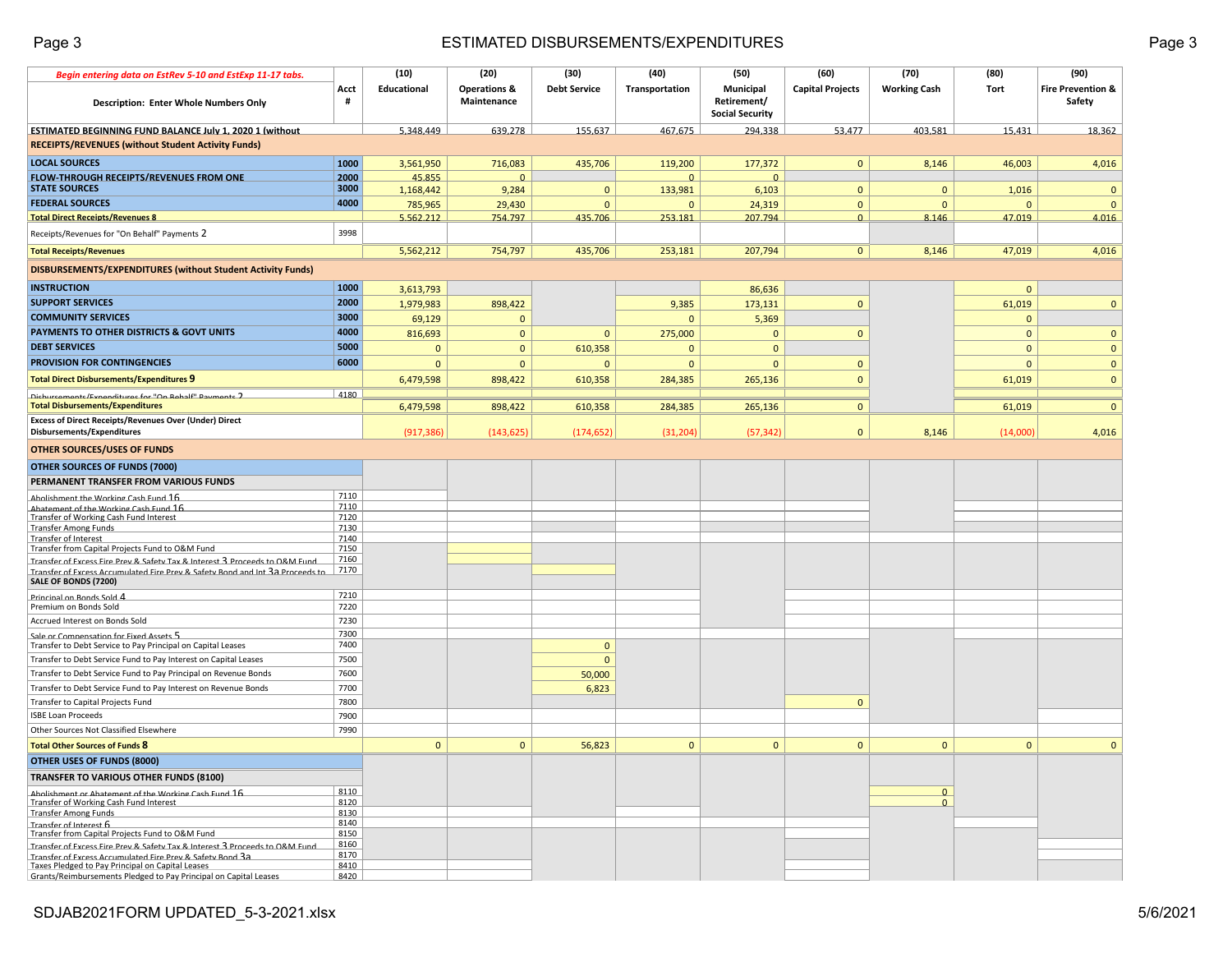# Page 4 ESTIMATED DISBURSEMENTS/EXPENDITURES Page 4

| Other Revenues Pledged to Pay Principal on Capital Leases<br>Fund Balance Transfers Pledged to Pay Principal on Capital Leases<br>Taxes Pledged to Pay Interest on Capital Leases<br>Grants/Reimbursements Pledged to Pay Interest on Capital Leases<br>Other Revenues Pledged to Pay Interest on Capital Leases<br>Fund Balance Transfers Pledged to Pay Interest on Capital Leases<br>Taxes Pledged to Pay Principal on Revenue Bonds<br>Grants/Reimbursements Pledged to Pay Principal on Revenue Bonds<br>Other Revenues Pledged to Pay Principal on Revenue Bonds<br>Fund Balance Transfers Pledged to Pay Principal on Revenue Bonds<br>Taxes Pledged to Pay Interest on Revenue Bonds<br>Grants/Reimbursements Pledged to Pay Interest on Revenue Bonds<br>Other Revenues Pledged to Pay Interest on Revenue Bonds<br>Fund Balance Transfers Pledged to Pay Interest on Revenue Bonds<br>Taxes Transferred to Pay for Capital Projects<br>Grants/Reimbursements Pledged to Pay for Capital Projects | 8430<br>8440<br>8510<br>8520<br>8530<br>8540<br>8610<br>8620<br>8630<br>8640<br>8710<br>8720<br>8730<br>8740<br>8810<br>8820 | 50.000<br>6.823                    |                         |                              |                           |                    |                     |                              |                            |
|------------------------------------------------------------------------------------------------------------------------------------------------------------------------------------------------------------------------------------------------------------------------------------------------------------------------------------------------------------------------------------------------------------------------------------------------------------------------------------------------------------------------------------------------------------------------------------------------------------------------------------------------------------------------------------------------------------------------------------------------------------------------------------------------------------------------------------------------------------------------------------------------------------------------------------------------------------------------------------------------------------|------------------------------------------------------------------------------------------------------------------------------|------------------------------------|-------------------------|------------------------------|---------------------------|--------------------|---------------------|------------------------------|----------------------------|
| Other Revenues Pledged to Pay for Capital Projects<br>Fund Balance Transfers Pledged to Pay for Capital Projects                                                                                                                                                                                                                                                                                                                                                                                                                                                                                                                                                                                                                                                                                                                                                                                                                                                                                           | 8830<br>8840                                                                                                                 |                                    |                         |                              |                           |                    |                     |                              |                            |
| Transfer to Debt Service Fund to Pay Principal on ISBE Loans<br>Other Uses Not Classified Elsewhere                                                                                                                                                                                                                                                                                                                                                                                                                                                                                                                                                                                                                                                                                                                                                                                                                                                                                                        | 8910<br>8990                                                                                                                 |                                    |                         |                              |                           |                    |                     |                              |                            |
| Total Other Heas of Funds 9                                                                                                                                                                                                                                                                                                                                                                                                                                                                                                                                                                                                                                                                                                                                                                                                                                                                                                                                                                                | $\Omega$                                                                                                                     | 56.823                             | $\Omega$                | $\Omega$                     | $\Omega$                  | $\Omega$           | $\Omega$            | $\Omega$                     | $\Omega$                   |
| Total Other Sources/Lises of Fund<br>FSTIMATED FNDING FLIND RALANCE June 30 2021 (Without Student Activity                                                                                                                                                                                                                                                                                                                                                                                                                                                                                                                                                                                                                                                                                                                                                                                                                                                                                                 | $\Omega$<br><b>A 431 063</b>                                                                                                 | (56.823)<br><b>A38 830</b>         | 56.823<br><b>27 ROR</b> | $\Omega$<br>436 471          | $\Omega$<br>226 996       | $\Omega$<br>53 477 | $\Omega$<br>411 727 | $\Omega$<br>1.431            | $\Omega$<br>22.378         |
|                                                                                                                                                                                                                                                                                                                                                                                                                                                                                                                                                                                                                                                                                                                                                                                                                                                                                                                                                                                                            |                                                                                                                              |                                    |                         |                              |                           |                    |                     |                              |                            |
| Student Activity ESTIMATED BEGINNING FUND BALANCE July 1. 2020                                                                                                                                                                                                                                                                                                                                                                                                                                                                                                                                                                                                                                                                                                                                                                                                                                                                                                                                             | 67.743                                                                                                                       |                                    |                         |                              |                           |                    |                     |                              |                            |
| <b>RECEIPTS/REVENUES (For Student Activity Funds)</b>                                                                                                                                                                                                                                                                                                                                                                                                                                                                                                                                                                                                                                                                                                                                                                                                                                                                                                                                                      |                                                                                                                              |                                    |                         |                              |                           |                    |                     |                              |                            |
| Total Student Activity Direct Receipts/Revenues (Local Sources)<br>DISBURSEMENTS/EXPENDITURES (For Student Activity Funds)                                                                                                                                                                                                                                                                                                                                                                                                                                                                                                                                                                                                                                                                                                                                                                                                                                                                                 | 1799<br>69 790                                                                                                               |                                    |                         |                              |                           |                    |                     |                              |                            |
|                                                                                                                                                                                                                                                                                                                                                                                                                                                                                                                                                                                                                                                                                                                                                                                                                                                                                                                                                                                                            |                                                                                                                              |                                    |                         |                              |                           |                    |                     |                              |                            |
| <b>Total Student Activity Direct Disbursements/Expenditures</b>                                                                                                                                                                                                                                                                                                                                                                                                                                                                                                                                                                                                                                                                                                                                                                                                                                                                                                                                            | 74,482<br>1999                                                                                                               |                                    |                         |                              |                           |                    |                     |                              |                            |
| Excess of Direct Receipts/Revenues Over (Under) Direct<br>Disbursements/Expenditures                                                                                                                                                                                                                                                                                                                                                                                                                                                                                                                                                                                                                                                                                                                                                                                                                                                                                                                       | (4,692)                                                                                                                      |                                    |                         |                              |                           |                    |                     |                              |                            |
| Student Activity ESTIMATED ENDING FUND RALANCE June 30 2021                                                                                                                                                                                                                                                                                                                                                                                                                                                                                                                                                                                                                                                                                                                                                                                                                                                                                                                                                | 63.051                                                                                                                       |                                    |                         |                              |                           |                    |                     |                              |                            |
| Total ESTIMATED BEGINNING FUND BALANCE July 1. 2020 (All Sources                                                                                                                                                                                                                                                                                                                                                                                                                                                                                                                                                                                                                                                                                                                                                                                                                                                                                                                                           | 5.416.192                                                                                                                    | 639.278                            | 155.637                 | 467.675                      | 294.338                   | 53.477             | 403.581             | 15.431                       | 18.362                     |
| RECEIPTS/REVENUES (All Sources with Student Activity Funds)                                                                                                                                                                                                                                                                                                                                                                                                                                                                                                                                                                                                                                                                                                                                                                                                                                                                                                                                                |                                                                                                                              |                                    |                         |                              |                           |                    |                     |                              |                            |
| <b>LOCAL SOURCES</b>                                                                                                                                                                                                                                                                                                                                                                                                                                                                                                                                                                                                                                                                                                                                                                                                                                                                                                                                                                                       | 1000<br>3,631,740                                                                                                            | 716,083                            | 435,706                 | 119,200                      | 177,372                   | $\mathbf{0}$       | 8,146               | 46,003                       | 4,016                      |
| FLOW-THROUGH RECEIPTS/REVENUES FROM ONE<br><b>STATE SOURCES</b>                                                                                                                                                                                                                                                                                                                                                                                                                                                                                                                                                                                                                                                                                                                                                                                                                                                                                                                                            | 2000<br>45.855<br>3000<br>1,168,442                                                                                          | $\Omega$<br>9,284                  | $\bf{0}$                | $\Omega$<br>133,981          | $\Omega$<br>6,103         | $\mathbf{0}$       | $\overline{0}$      | 1,016                        | $\mathbf{0}$               |
| <b>FEDERAL SOURCES</b>                                                                                                                                                                                                                                                                                                                                                                                                                                                                                                                                                                                                                                                                                                                                                                                                                                                                                                                                                                                     | 4000<br>785,965                                                                                                              | 29,430                             | $\mathbf{0}$            | $\mathbf{0}$                 | 24,319                    | $\mathbf{0}$       | $\mathbf{0}$        | $\mathbf{0}$                 | $\Omega$                   |
| <b>Total Direct Receipts/Revenues 8</b>                                                                                                                                                                                                                                                                                                                                                                                                                                                                                                                                                                                                                                                                                                                                                                                                                                                                                                                                                                    | 5.632.002                                                                                                                    | 754.797                            | 435.706                 | 253.181                      | 207.794                   | $\Omega$           | 8.146               | 47.019                       | 4.016                      |
| Pacainte/Pavanuac for "On Rabalf" Daymante 7                                                                                                                                                                                                                                                                                                                                                                                                                                                                                                                                                                                                                                                                                                                                                                                                                                                                                                                                                               | 3998                                                                                                                         |                                    |                         |                              |                           |                    |                     |                              |                            |
| <b>Total Receipts/Revenues</b>                                                                                                                                                                                                                                                                                                                                                                                                                                                                                                                                                                                                                                                                                                                                                                                                                                                                                                                                                                             | 5,632,002                                                                                                                    | 754,797                            | 435,706                 | 253,181                      | 207,794                   | $\mathbf{0}$       | 8,146               | 47,019                       | 4,016                      |
| DISBURSEMENTS/EXPENDITURES (All Sources with Student Activity Funds)                                                                                                                                                                                                                                                                                                                                                                                                                                                                                                                                                                                                                                                                                                                                                                                                                                                                                                                                       |                                                                                                                              |                                    |                         |                              |                           |                    |                     |                              |                            |
| <b>INSTRUCTION</b>                                                                                                                                                                                                                                                                                                                                                                                                                                                                                                                                                                                                                                                                                                                                                                                                                                                                                                                                                                                         | 1000<br>3,688,275                                                                                                            |                                    |                         |                              | 86,636                    |                    |                     | $\mathbf{0}$                 |                            |
| <b>SUPPORT SERVICES</b>                                                                                                                                                                                                                                                                                                                                                                                                                                                                                                                                                                                                                                                                                                                                                                                                                                                                                                                                                                                    | 2000<br>1,979,983                                                                                                            | 898,422                            |                         | 9,385                        | 173,131                   | $\mathbf{0}$       |                     | 61,019                       | $\mathbf{0}$               |
| <b>COMMUNITY SERVICES</b><br>PAYMENTS TO OTHER DISTRICTS & GOVT UNITS                                                                                                                                                                                                                                                                                                                                                                                                                                                                                                                                                                                                                                                                                                                                                                                                                                                                                                                                      | 3000<br>69,129                                                                                                               | $\mathbf{0}$                       |                         | $\mathbf{0}$                 | 5,369                     |                    |                     | $\mathbf 0$                  |                            |
| <b>DEBT SERVICES</b>                                                                                                                                                                                                                                                                                                                                                                                                                                                                                                                                                                                                                                                                                                                                                                                                                                                                                                                                                                                       | 4000<br>816,693<br>5000                                                                                                      | $\mathbf{0}$                       | $\mathbf{0}$            | 275,000                      | $\pmb{0}$<br>$\mathbf{0}$ | $\mathbf{0}$       |                     | $\mathbf{0}$<br>$\mathbf{0}$ | $\pmb{0}$                  |
| <b>PROVISION FOR CONTINGENCIES</b>                                                                                                                                                                                                                                                                                                                                                                                                                                                                                                                                                                                                                                                                                                                                                                                                                                                                                                                                                                         | $\mathbf{0}$<br>6000<br>$\mathbf 0$                                                                                          | $\mathbf{0}$<br>$\mathbf{0}$       | 610,358<br>$\Omega$     | $\mathbf{0}$<br>$\mathbf{0}$ | $\mathbf{0}$              | $\mathbf{0}$       |                     | $\mathbf{0}$                 | $\mathbf 0$<br>$\mathbf 0$ |
| <b>Total Direct Disbursements/Expenditures 9</b>                                                                                                                                                                                                                                                                                                                                                                                                                                                                                                                                                                                                                                                                                                                                                                                                                                                                                                                                                           | 6,554,080                                                                                                                    | 898,422                            | 610,358                 | 284,385                      | 265,136                   | $\mathbf{0}$       |                     | 61,019                       | $\mathbf{0}$               |
| Dichurcamante/Evnandituras for "On Rahalf" Daymante 7                                                                                                                                                                                                                                                                                                                                                                                                                                                                                                                                                                                                                                                                                                                                                                                                                                                                                                                                                      | 4180                                                                                                                         |                                    |                         |                              |                           |                    |                     |                              |                            |
| <b>Total Disbursements/Expenditures</b>                                                                                                                                                                                                                                                                                                                                                                                                                                                                                                                                                                                                                                                                                                                                                                                                                                                                                                                                                                    | 6,554,080                                                                                                                    | 898,422                            | 610,358                 | 284,385                      | 265,136                   | $\mathbf{0}$       |                     | 61,019                       | $\mathbf{0}$               |
| Excess of Direct Receipts/Revenues Over (Under) Direct<br>Disbursements/Expenditures                                                                                                                                                                                                                                                                                                                                                                                                                                                                                                                                                                                                                                                                                                                                                                                                                                                                                                                       | (922, 078)                                                                                                                   | (143, 625)                         | (174, 652)              | (31, 204)                    | (57, 342)                 | $\mathbf{0}$       | 8,146               | (14,000)                     | 4,016                      |
| <b>OTHER SOURCES/USES OF FUNDS</b>                                                                                                                                                                                                                                                                                                                                                                                                                                                                                                                                                                                                                                                                                                                                                                                                                                                                                                                                                                         |                                                                                                                              |                                    |                         |                              |                           |                    |                     |                              |                            |
| OTHER SOURCES OF FUNDS (7000)                                                                                                                                                                                                                                                                                                                                                                                                                                                                                                                                                                                                                                                                                                                                                                                                                                                                                                                                                                              |                                                                                                                              |                                    |                         |                              |                           |                    |                     |                              |                            |
| <b>Total Other Sources of Funds 8</b>                                                                                                                                                                                                                                                                                                                                                                                                                                                                                                                                                                                                                                                                                                                                                                                                                                                                                                                                                                      | $\mathbf{0}$                                                                                                                 | $\mathbf{0}$                       | 56,823                  | $\mathbf{0}$                 | $\mathbf{0}$              | $\mathbf{0}$       | $\mathbf{0}$        | $\mathbf{0}$                 | $\mathbf{0}$               |
| OTHER USES OF FUNDS (8000)                                                                                                                                                                                                                                                                                                                                                                                                                                                                                                                                                                                                                                                                                                                                                                                                                                                                                                                                                                                 |                                                                                                                              |                                    |                         |                              |                           |                    |                     |                              |                            |
| <b>Total Other Lises of Funds Q</b>                                                                                                                                                                                                                                                                                                                                                                                                                                                                                                                                                                                                                                                                                                                                                                                                                                                                                                                                                                        | $\Omega$                                                                                                                     | 56823                              | $\Omega$                | $\Omega$                     | $\Omega$                  | $\Omega$           | $\Omega$            | $\Omega$                     | $\Omega$                   |
| Total Other Sources/Lises of Fund<br><b>FSTIMATED FNDING FLIND RALANCE June 30 2021 (All Sources With student</b>                                                                                                                                                                                                                                                                                                                                                                                                                                                                                                                                                                                                                                                                                                                                                                                                                                                                                          | $\mathbf{v}$<br>A AQA 11A                                                                                                    | <u> ISG 8231</u><br><b>438.830</b> | 56.823<br>$27$ $808$    | $\Omega$<br>436 471          | $\mathbf{u}$<br>226 996   | $\Omega$<br>53 477 | $\Omega$<br>411 727 | $\Omega$<br>1 1 2 1          | $\Omega$<br>22.378         |
|                                                                                                                                                                                                                                                                                                                                                                                                                                                                                                                                                                                                                                                                                                                                                                                                                                                                                                                                                                                                            |                                                                                                                              |                                    |                         |                              |                           |                    |                     |                              |                            |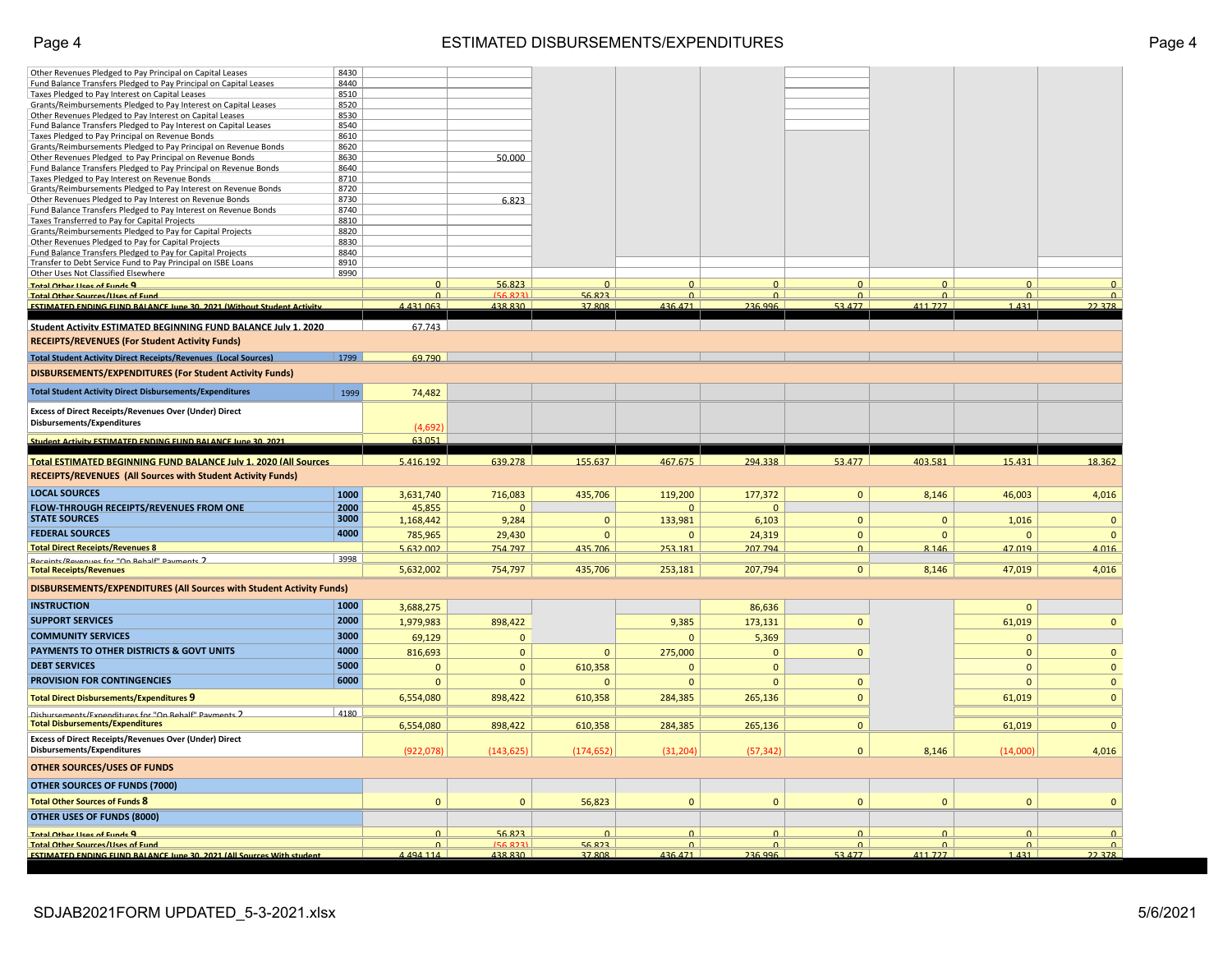# Page 5 ESTIMATED DISBURSEMENTS/EXPENDITURES Page 5

| <b>SUMMARY OF EXPENDITURES Without Student Activity Funds (by Major Object)</b> |      |             |                         |                     |                |                  |                         |                     |             |                   |                        |  |  |
|---------------------------------------------------------------------------------|------|-------------|-------------------------|---------------------|----------------|------------------|-------------------------|---------------------|-------------|-------------------|------------------------|--|--|
|                                                                                 |      | (10)        | (20)                    | (30)                | (40)           | (50)             | (60)                    | (70)                | (80)        | (90)              |                        |  |  |
| <b>Description</b>                                                              | Acct | Educational | <b>Operations &amp;</b> | <b>Debt Service</b> | Transportation | <b>Municipal</b> | <b>Capital Projects</b> | <b>Working Cash</b> | <b>Tort</b> | Fire Prevention & | <b>Total By Obiect</b> |  |  |
| <b>Object Name</b>                                                              |      |             |                         |                     |                |                  |                         |                     |             |                   |                        |  |  |
| <b>Salaries</b>                                                                 | 100  | 4.000.772   | 270.785                 |                     |                |                  |                         |                     |             |                   | 4,271,557              |  |  |
| <b>Employee Benefits</b>                                                        | 200  | 491.890     | 61.205                  |                     |                | 265.136          |                         |                     |             |                   | 818,231                |  |  |
| <b>Purchased Services</b>                                                       | 300  | 1.137.634   | 205.821                 | 14.036              | 284.385        |                  |                         |                     | 61.019      |                   | 1,702,895              |  |  |
| <b>Supplies &amp; Materials</b>                                                 | 400  | 468.733     | 360.111                 |                     |                |                  |                         |                     |             |                   | 828,844                |  |  |
| <b>Capital Outlay</b>                                                           | 500  | 27.813      | 500                     |                     |                |                  |                         |                     |             |                   | 28,313                 |  |  |
| Other Objects                                                                   | 600  | 336.004     |                         | 596.322             |                |                  |                         |                     |             |                   | 932,326                |  |  |
| Non-Capitalized Equipment                                                       | 700  | 16.752      |                         |                     |                |                  |                         |                     |             |                   | 16,752                 |  |  |
| <b>Termination Benefits</b>                                                     | 800  |             |                         |                     |                |                  |                         |                     |             |                   |                        |  |  |
| <b>Total Expenditures</b>                                                       |      | 6,479,598   | 898,422                 | 610,358             | 284,385        | 265,136          |                         |                     | 61,019      |                   | 8,598,918              |  |  |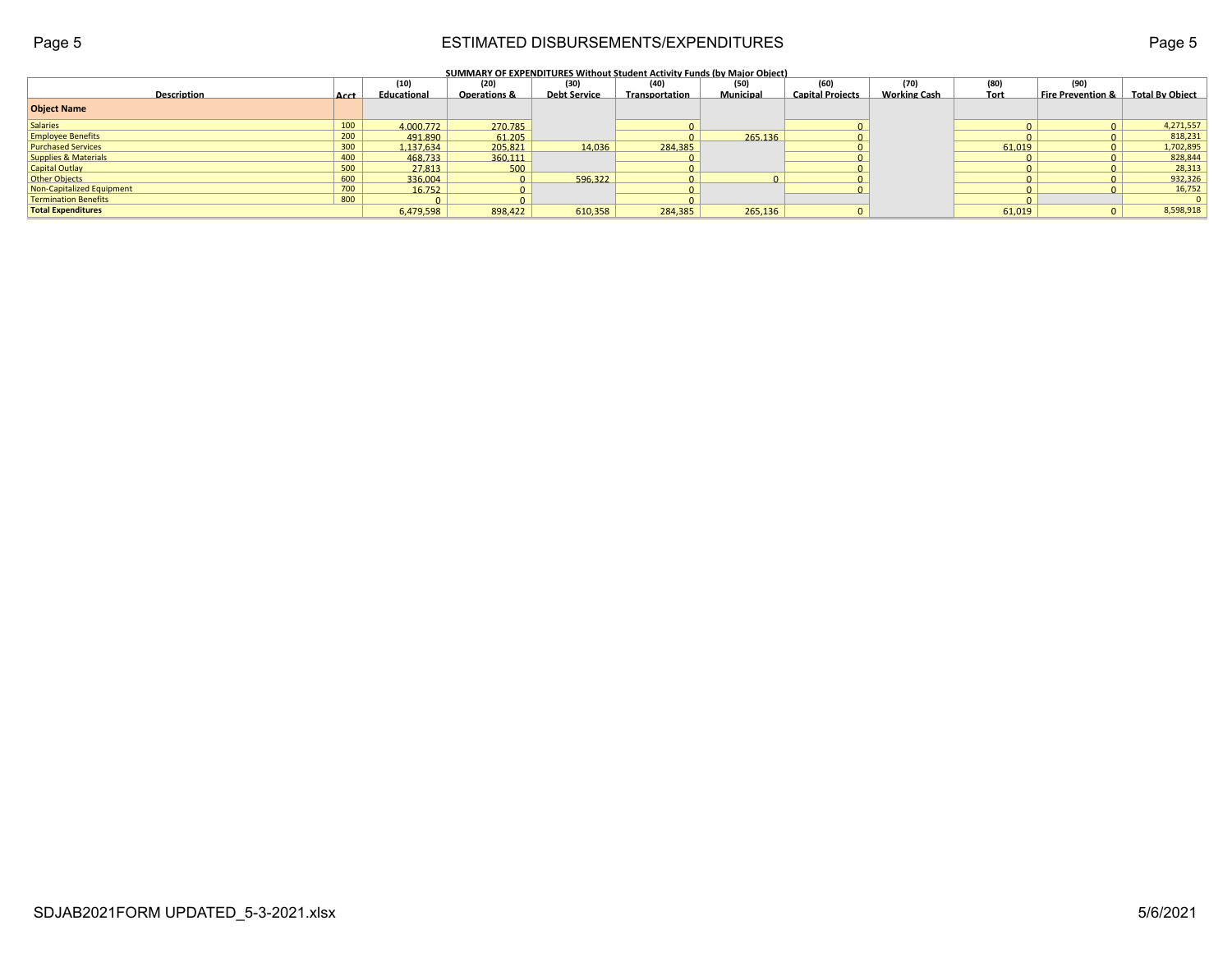## Page 6 ESTIMATED DISBURSEMENTS/EXPENDITURES Page 6 Page 6

| <b>Description: Enter Whole Numbers Only</b>                                              | Acct#      | (10)<br>Educational       | (20)<br><b>Operations &amp;</b> | (30)<br><b>Debt Service</b> | (40)<br>Transportation  | (50)<br><b>Municipal</b> | (60)<br><b>Capital Projects</b> | (70)<br><b>Working Cash</b>  | (80)<br>Tort           | (90)<br><b>Fire Prevention &amp;</b> |
|-------------------------------------------------------------------------------------------|------------|---------------------------|---------------------------------|-----------------------------|-------------------------|--------------------------|---------------------------------|------------------------------|------------------------|--------------------------------------|
| BEGINNING CASH BALANCE ON HAND July 1, 2020 7 (Without Student<br><b>Activity Funds)</b>  |            |                           |                                 |                             |                         |                          |                                 |                              |                        |                                      |
|                                                                                           |            | 5,348,449                 | 639,278                         | 155,637                     | 467,675                 | 294,338                  | 53,477                          | 403,581                      | 15,431                 | 18,362                               |
| <b>Total Direct Receipts &amp; Other Sources 8</b>                                        |            | 5,562,212                 | 754,797                         | 492,529                     | 253,181                 | 207,794                  | $\mathbf{0}$                    | 8,146                        | 47,019                 | 4,016                                |
| <b>OTHER RECEIPTS</b>                                                                     |            |                           |                                 |                             |                         |                          |                                 |                              |                        |                                      |
| Interfund Loans Payable (Loans from Other Funds)                                          | 411        |                           |                                 |                             |                         |                          |                                 |                              |                        |                                      |
| Interfund Loans Receivable (Repayment of Loans)                                           | 141<br>433 |                           |                                 |                             |                         |                          |                                 |                              |                        |                                      |
| Notes and Warrants Payable                                                                |            |                           |                                 |                             |                         |                          |                                 |                              |                        |                                      |
| <b>Other Current Assets</b>                                                               | 199        |                           |                                 |                             |                         |                          |                                 |                              |                        |                                      |
| <b>Total Other Receipts</b>                                                               |            | $\mathbf{0}$              | $\mathbf{0}$                    | $\mathbf{0}$                | $\mathbf{0}$            | $\mathbf{0}$             | $\mathbf{0}$                    | $\mathbf{0}$                 | $\mathbf{0}$           | $\mathbf{0}$                         |
| <b>Total Direct Receipts, Other Sources, &amp; Other Receipts</b>                         |            | 5,562,212                 | 754,797                         | 492,529                     | 253,181                 | 207,794                  | $\mathbf{0}$                    | 8,146                        | 47,019                 | 4,016                                |
| <b>Total Amount Available</b>                                                             |            | 10,910,661                | 1,394,075                       | 648,166                     | 720,856                 | 502,132                  | 53,477                          | 411,727                      | 62,450                 | 22,378                               |
| Total Direct Disbursements & Other Uses 9                                                 |            | 6,479,598                 | 955,245                         | 610,358                     | 284,385                 | 265,136                  | $\mathbf{0}$                    | $\mathbf{0}$                 | 61,019                 | $\mathbf{0}$                         |
| <b>OTHER DISBURSEMENTS</b>                                                                |            |                           |                                 |                             |                         |                          |                                 |                              |                        |                                      |
| Interfund Loans Receivable (Loans to Other Funds) 10                                      | 141        |                           |                                 |                             |                         |                          |                                 |                              |                        |                                      |
| Interfund Loans Payable (Repayment of Loans)                                              | 411        |                           |                                 |                             |                         |                          |                                 |                              |                        |                                      |
| Notes and Warrants Payable                                                                | 433        |                           |                                 |                             |                         |                          |                                 |                              |                        |                                      |
| <b>Other Current Liabilities</b>                                                          | 499        |                           |                                 |                             |                         |                          |                                 |                              |                        |                                      |
| <b>Total Other Disbursements</b>                                                          |            | $\mathbf{0}$              | $\mathbf{0}$                    | $\mathbf{0}$                | $\mathbf{0}$            | $\mathbf{0}$             | $\mathbf{0}$                    | $\mathbf{0}$                 | $\mathbf{0}$           | $\mathbf{0}$                         |
| Total Direct Disbursements, Other Uses, & Other Disbursements                             |            | 6,479,598                 | 955,245                         | 610,358                     | 284,385                 | 265,136                  | $\mathbf{0}$                    | $\mathbf{0}$                 | 61,019                 | $\mathbf{0}$                         |
| <b>ENDING CASH BALANCE ON HAND June 30, 2021 7 (Without Student Activity</b><br>Funds)    |            | 4,431,063                 | 438,830                         | 37,808                      | 436,471                 | 236,996                  | 53,477                          | 411,727                      | 1,431                  | 22,378                               |
|                                                                                           |            |                           |                                 |                             |                         |                          |                                 |                              |                        |                                      |
| Activity Funds BEGINNING CASH BALANCE ON HAND July 1, 2020 7                              |            | 67,743                    |                                 |                             |                         |                          |                                 |                              |                        |                                      |
| <b>Total Direct Receipts &amp; Other Sources 8</b>                                        |            | 69,790                    |                                 |                             |                         |                          |                                 |                              |                        |                                      |
| <b>Total Amount Available</b>                                                             |            | 137,533                   |                                 |                             |                         |                          |                                 |                              |                        |                                      |
| Total Direct Disbursements & Other Uses 9                                                 |            | 74,482                    |                                 |                             |                         |                          |                                 |                              |                        |                                      |
| Activity funds ENDING CASH BALANCE ON HAND June 30, 2021 7                                |            | 63,051                    |                                 |                             |                         |                          |                                 |                              |                        |                                      |
|                                                                                           |            |                           |                                 |                             |                         |                          |                                 |                              |                        |                                      |
| Total BEGINNING CASH BALANCE ON HAND July 1, 2020 7 (With                                 |            | 5,416,192                 | 639,278                         | 155,637                     | 467,675                 | 294,338                  | 53,477                          | 403,581                      | 15,431                 | 18,362                               |
| <b>Total Direct Receipts &amp; Other Sources 8</b>                                        |            | 5,632,002                 | 754,797                         | 492,529                     | 253,181                 | 207,794                  | $\mathbf{0}$                    | 8,146                        | 47,019                 | 4,016                                |
| <b>Total Other Receipts</b>                                                               |            | $\mathbf{0}$              | $\Omega$                        | $\Omega$                    | $\Omega$                | $\mathbf{0}$             | $\mathbf{0}$                    | $\Omega$                     | $\Omega$               | $\Omega$                             |
| <b>Total Direct Receipts, Other Sources, &amp; Other Receipts</b>                         |            | 5,632,002                 | 754,797                         | 492,529                     | 253,181                 | 207,794                  | $\mathbf{0}$                    | 8,146                        | 47,019                 | 4,016                                |
| <b>Total Amount Available</b>                                                             |            | 11,048,194                | 1,394,075                       | 648,166                     | 720,856                 | 502,132                  | 53,477                          | 411,727                      | 62,450                 | 22,378                               |
| Total Direct Disbursements & Other Uses 9<br><b>Total Other Disbursements</b>             |            | 6,554,080<br>$\mathbf{0}$ | 955,245<br>$\mathbf{0}$         | 610,358<br>$\mathbf{0}$     | 284,385<br>$\mathbf{0}$ | 265,136<br>$\mathbf{0}$  | $\mathbf{0}$<br>$\mathbf{0}$    | $\mathbf{0}$<br>$\mathbf{0}$ | 61,019<br>$\mathbf{0}$ | $\mathbf{0}$<br>$\mathbf{0}$         |
| Total Direct Disbursements, Other Uses, & Other Disbursements                             |            | 6,554,080                 | 955,245                         | 610,358                     | 284,385                 | 265,136                  | $\overline{0}$                  | $\mathbf{0}$                 | 61,019                 | $\mathbf{0}$                         |
| Total ENDING CASH BALANCE ON HAND June 30, 2021 7 (With Student<br><b>Activity Funds)</b> |            | 4,494,114                 | 438,830                         | 37,808                      | 436,471                 | 236,996                  | 53,477                          | 411,727                      | 1,431                  | 22,378                               |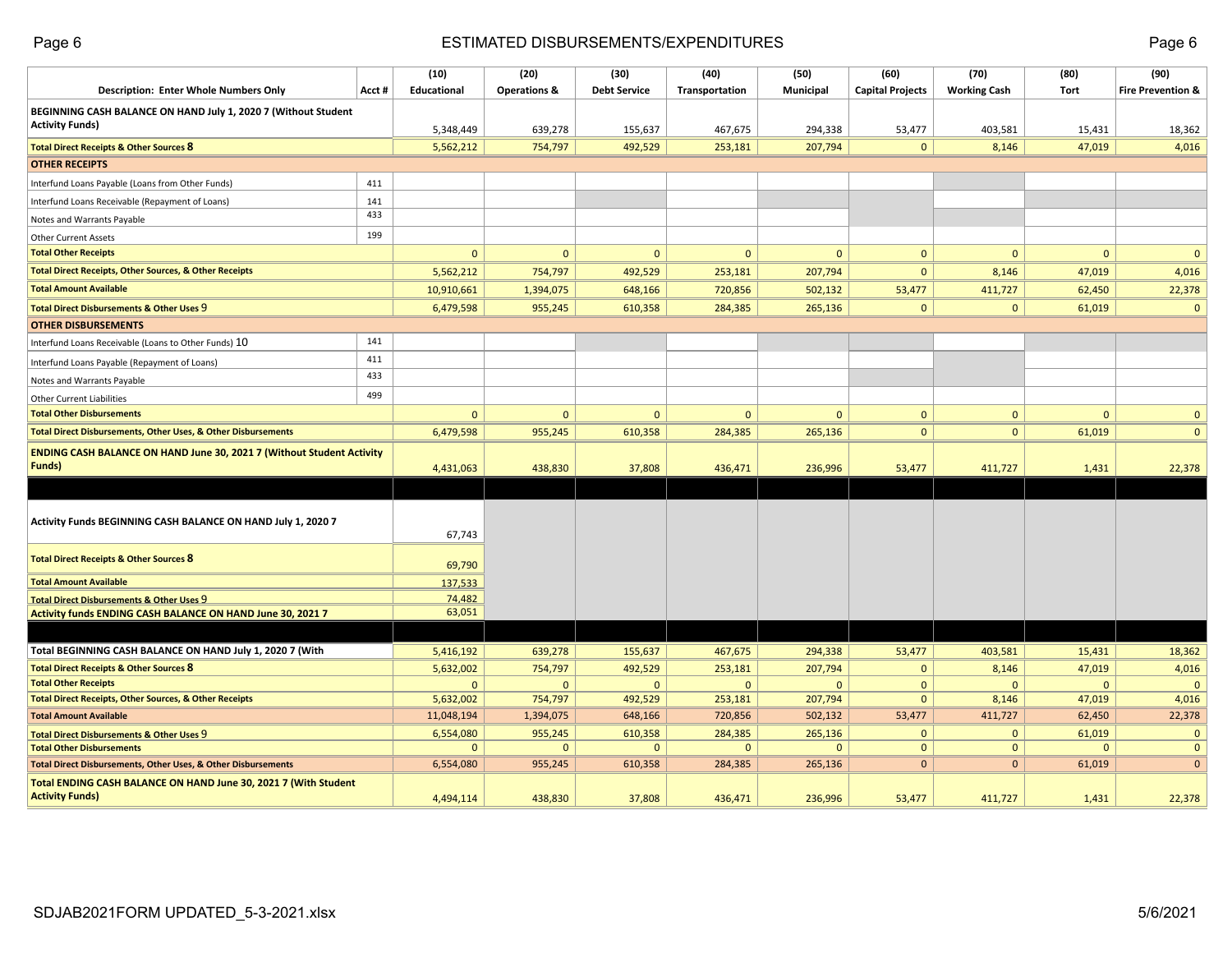## Page 7 ESTIMATED DISBURSEMENTS/EXPENDITURES Page 7

|                                                                         |      | (10)         | (20)                    | (30)                | (40)           | (50)         | (60)                    | (70)                | (80)   | (90)                         |
|-------------------------------------------------------------------------|------|--------------|-------------------------|---------------------|----------------|--------------|-------------------------|---------------------|--------|------------------------------|
| <b>Description: Enter Whole Numbers Only</b>                            | Acct | Educational  | <b>Operations &amp;</b> | <b>Debt Service</b> | Transportation | Municipal    | <b>Capital Projects</b> | <b>Working Cash</b> | Tort   | <b>Fire Prevention &amp;</b> |
| RECEIPTS/REVENUES FROM LOCAL SOURCES (1000)                             |      |              |                         |                     |                |              |                         |                     |        |                              |
| AD VALOREM TAXES LEVIED BY LOCAL EDUCATION AGENCY                       | 1100 |              |                         |                     |                |              |                         |                     |        |                              |
| Designated Purposes Levies 11 (1110-1120)                               |      | 3,356,125    | 662,662                 | 433,760             | 115,672        | 111,285      | $\mathbf 0$             | 8,109               | 40,817 | 3,998                        |
| Leasing Purposes Levy 12                                                | 1130 |              |                         |                     |                |              |                         |                     |        |                              |
| Special Education Purposes Levy                                         | 1140 | 38,424       |                         |                     |                |              |                         |                     |        |                              |
| FICA and Medicare Only Levies                                           | 1150 |              |                         |                     |                | 65,281       |                         |                     |        |                              |
| Area Vocational Construction Purposes Levy                              | 1160 |              |                         |                     |                |              |                         |                     |        |                              |
| Summer School Purposes Levy                                             | 1170 |              |                         |                     |                |              |                         |                     |        |                              |
| Other Tax Levies (Describe & Itemize)                                   | 1190 | 5,467        |                         |                     |                |              |                         |                     |        |                              |
| <b>Total Ad Valorem Taxes Levied by District</b>                        |      | 3,400,016    | 662,662                 | 433,760             | 115,672        | 176,566      | $\mathbf{0}$            | 8,109               | 40,817 | 3,998                        |
| PAYMENTS IN LIEU OF TAXES                                               | 1200 |              |                         |                     |                |              |                         |                     |        |                              |
| Mobile Home Privilege Tax                                               | 1210 |              |                         |                     |                |              |                         |                     |        |                              |
| Payments from Local Housing Authority                                   | 1220 |              |                         |                     |                |              |                         |                     |        |                              |
| Corporate Personal Property Replacement Taxes13                         | 1230 | 89,946       |                         |                     |                |              |                         |                     | 5,000  |                              |
| Other Payments in Lieu of Taxes (Describe & Itemize)                    | 1290 |              |                         |                     |                |              |                         |                     |        |                              |
| <b>Total Payments in Lieu of Taxes</b>                                  |      | 89,946       | $\overline{0}$          | $\mathbf{0}$        | $\overline{0}$ | $\mathbf{0}$ | $\overline{0}$          | $\overline{0}$      | 5,000  | $\mathbf{0}$                 |
| <b>TUITION</b>                                                          | 1300 |              |                         |                     |                |              |                         |                     |        |                              |
| Regular Tuition from Pupils or Parents (In State)                       | 1311 |              |                         |                     |                |              |                         |                     |        |                              |
| Regular Tuition from Other Districts (In State)                         | 1312 |              |                         |                     |                |              |                         |                     |        |                              |
| Regular Tuition from Other Sources (In State)                           | 1313 |              |                         |                     |                |              |                         |                     |        |                              |
| Regular Tuition from Other Sources (Out of State)                       | 1314 |              |                         |                     |                |              |                         |                     |        |                              |
| Summer School Tuition from Pupils or Parents (In State)                 | 1321 |              |                         |                     |                |              |                         |                     |        |                              |
| Summer School Tuition from Other Districts (In State)                   | 1322 |              |                         |                     |                |              |                         |                     |        |                              |
| Summer School Tuition from Other Sources (In State)                     | 1323 |              |                         |                     |                |              |                         |                     |        |                              |
| Summer School Tuition from Other Sources (Out of State)                 | 1324 |              |                         |                     |                |              |                         |                     |        |                              |
| CTE Tuition from Pupils or Parents (In State)                           | 1331 |              |                         |                     |                |              |                         |                     |        |                              |
| CTE Tuition from Other Districts (In State)                             | 1332 |              |                         |                     |                |              |                         |                     |        |                              |
| CTE Tuition from Other Sources (In State)                               | 1333 |              |                         |                     |                |              |                         |                     |        |                              |
| CTE Tuition from Other Sources (Out of State)                           | 1334 |              |                         |                     |                |              |                         |                     |        |                              |
| Special Education Tuition from Pupils or Parents (In State)             | 1341 |              |                         |                     |                |              |                         |                     |        |                              |
| Special Education Tuition from Other Districts (In State)               | 1342 |              |                         |                     |                |              |                         |                     |        |                              |
| Special Education Tuition from Other Sources (In State)                 | 1343 |              |                         |                     |                |              |                         |                     |        |                              |
| Special Education Tuition from Other Sources (Out of State)             | 1344 |              |                         |                     |                |              |                         |                     |        |                              |
| Adult Tuition from Pupils or Parents (In State)                         | 1351 |              |                         |                     |                |              |                         |                     |        |                              |
| Adult Tuition from Other Districts (In State)                           | 1352 |              |                         |                     |                |              |                         |                     |        |                              |
| Adult Tuition from Other Sources (In State)                             | 1353 |              |                         |                     |                |              |                         |                     |        |                              |
| Adult Tuition from Other Sources (Out of State)                         | 1354 |              |                         |                     |                |              |                         |                     |        |                              |
| <b>Total Tuition</b>                                                    |      | $\mathbf{0}$ |                         |                     |                |              |                         |                     |        |                              |
| <b>TRANSPORTATION FEES</b>                                              | 1400 |              |                         |                     |                |              |                         |                     |        |                              |
| Regular Transportation Fees from Pupils or Parents (In State)           | 1411 |              |                         |                     |                |              |                         |                     |        |                              |
| Regular Transportation Fees from Other Districts (In State)             | 1412 |              |                         |                     |                |              |                         |                     |        |                              |
| Regular Transportation Fees from Other Sources (In State)               | 1413 |              |                         |                     | $\Omega$       |              |                         |                     |        |                              |
| Regular Transportation Fees from Co-curricular Activities (In State)    | 1415 |              |                         |                     |                |              |                         |                     |        |                              |
| Regular Transportation Fees from Other Sources (Out of State)           | 1416 |              |                         |                     |                |              |                         |                     |        |                              |
| Summer School Transportation Fees from Pupils or Parents (In State)     | 1421 |              |                         |                     |                |              |                         |                     |        |                              |
| Summer School Transportation Fees from Other Districts (In State)       | 1422 |              |                         |                     |                |              |                         |                     |        |                              |
| Summer School Transportation Fees from Other Sources (In State)         | 1423 |              |                         |                     |                |              |                         |                     |        |                              |
| Summer School Transportation Fees from Other Sources (Out of State)     | 1424 |              |                         |                     |                |              |                         |                     |        |                              |
| CTE Transportation Fees from Pupils or Parents (In State)               | 1431 |              |                         |                     |                |              |                         |                     |        |                              |
| CTE Transportation Fees from Other Districts (In State)                 | 1432 |              |                         |                     |                |              |                         |                     |        |                              |
| CTE Transportation Fees from Other Sources (In State)                   | 1433 |              |                         |                     |                |              |                         |                     |        |                              |
| CTE Transportation Fees from Other Sources (Out of State)               | 1434 |              |                         |                     |                |              |                         |                     |        |                              |
| Special Education Transportation Fees from Pupils or Parents (In State) | 1441 |              |                         |                     |                |              |                         |                     |        |                              |
| Special Education Transportation Fees from Other Districts (In State)   | 1442 |              |                         |                     |                |              |                         |                     |        |                              |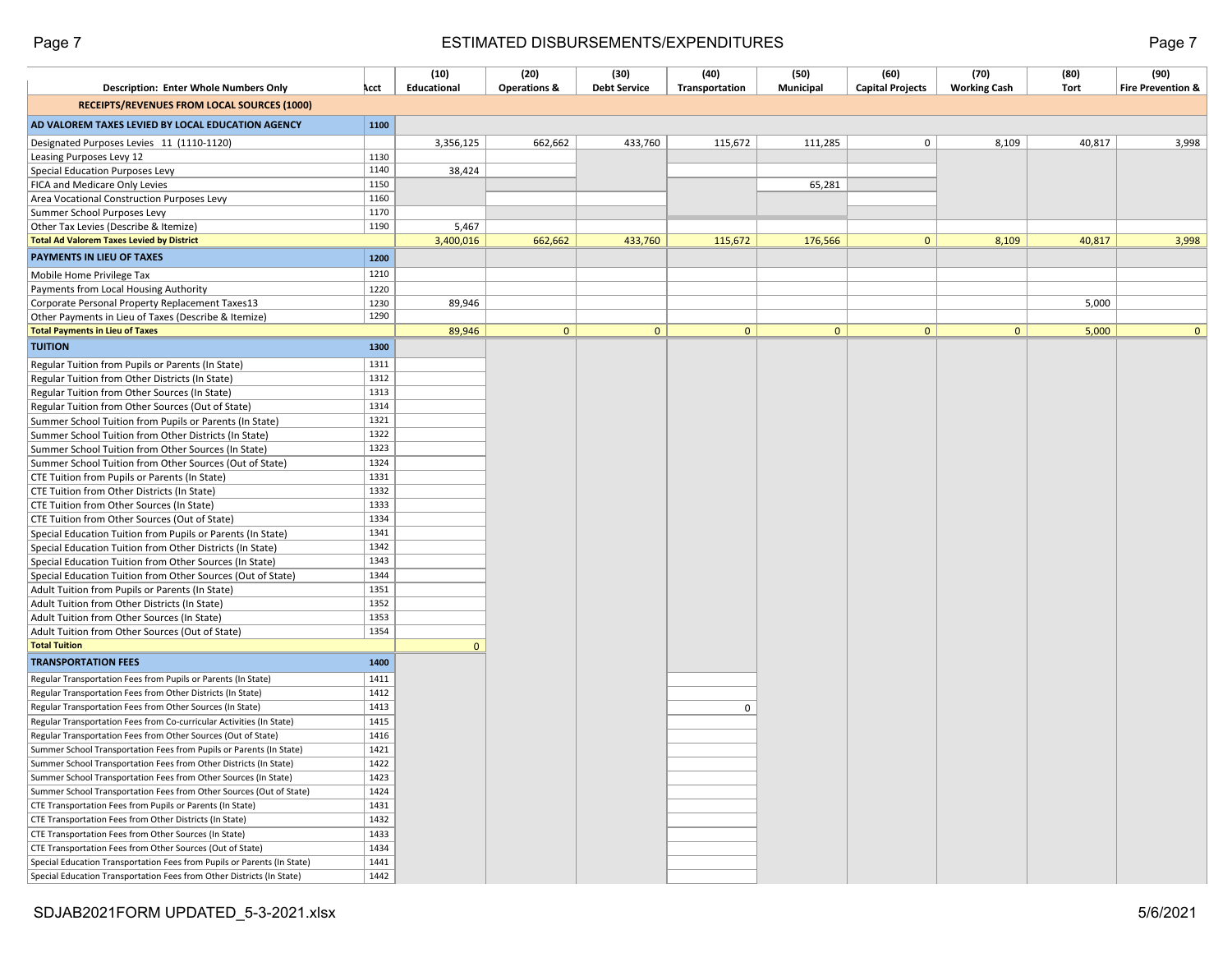## Page 8 ESTIMATED DISBURSEMENTS/EXPENDITURES Page 8 Page 8

|                                                                                 |      | (10)        | (20)                    | (30)                | (40)           | (50)         | (60)                    | (70)                | (80)         | (90)                         |
|---------------------------------------------------------------------------------|------|-------------|-------------------------|---------------------|----------------|--------------|-------------------------|---------------------|--------------|------------------------------|
| <b>Description: Enter Whole Numbers Only</b>                                    | Acct | Educational | <b>Operations &amp;</b> | <b>Debt Service</b> | Transportation | Municipal    | <b>Capital Projects</b> | <b>Working Cash</b> | <b>Tort</b>  | <b>Fire Prevention &amp;</b> |
| Special Education Transportation Fees from Other Sources (In State)             | 1443 |             |                         |                     | 3,000          |              |                         |                     |              |                              |
| Special Education Transportation Fees from Other Sources (Out of State)         | 1444 |             |                         |                     |                |              |                         |                     |              |                              |
| Adult Transportation Fees from Pupils or Parents (In State)                     | 1451 |             |                         |                     |                |              |                         |                     |              |                              |
| Adult Transportation Fees from Other Districts (In State)                       | 1452 |             |                         |                     |                |              |                         |                     |              |                              |
| Adult Transportation Fees from Other Sources (In State)                         | 1453 |             |                         |                     |                |              |                         |                     |              |                              |
| Adult Transportation Fees from Other Sources (Out of State)                     | 1454 |             |                         |                     |                |              |                         |                     |              |                              |
| <b>Total Transportation Fees</b>                                                |      |             |                         |                     | 3,000          |              |                         |                     |              |                              |
| <b>EARNINGS ON INVESTMENTS</b>                                                  | 1500 |             |                         |                     |                |              |                         |                     |              |                              |
| Interest on Investments                                                         | 1510 | 2,813       | 10                      |                     |                |              |                         |                     |              |                              |
| Gain or Loss on Sale of Investments                                             | 1520 |             |                         |                     |                |              |                         |                     |              |                              |
| <b>Total Earnings on Investments</b>                                            |      | 2,813       | 10                      | $\mathbf{0}$        | $\overline{0}$ | $\mathbf{0}$ | $\overline{0}$          | $\mathbf{0}$        | $\mathbf{0}$ | $\mathbf{0}$                 |
| <b>FOOD SERVICE</b>                                                             | 1600 |             |                         |                     |                |              |                         |                     |              |                              |
| Sales to Pupils - Lunch                                                         | 1611 | 63          |                         |                     |                |              |                         |                     |              |                              |
| Sales to Pupils - Breakfast                                                     | 1612 | $\mathbf 0$ |                         |                     |                |              |                         |                     |              |                              |
| Sales to Pupils - A la Carte                                                    | 1613 |             |                         |                     |                |              |                         |                     |              |                              |
| Sales to Pupils - Other (Describe & Itemize)                                    | 1614 |             |                         |                     |                |              |                         |                     |              |                              |
| Sales to Adults                                                                 | 1620 | $\mathbf 0$ |                         |                     |                |              |                         |                     |              |                              |
| Other Food Service (Describe & Itemize)                                         | 1690 |             |                         |                     |                |              |                         |                     |              |                              |
| <b>Total Food Service</b>                                                       |      | 63          |                         |                     |                |              |                         |                     |              |                              |
| DISTRICT/SCHOOL ACTIVITY INCOME                                                 | 1700 |             |                         |                     |                |              |                         |                     |              |                              |
| Admissions - Athletic                                                           | 1711 | $\mathbf 0$ |                         |                     |                |              |                         |                     |              |                              |
| Admissions - Other                                                              | 1719 |             |                         |                     |                |              |                         |                     |              |                              |
| Fees                                                                            | 1720 | 3,400       |                         |                     |                |              |                         |                     |              |                              |
| <b>Book Store Sales</b>                                                         | 1730 |             |                         |                     |                |              |                         |                     |              |                              |
| Other District/School Activity Revenue (Describe & Itemize)                     | 1790 |             |                         |                     |                |              |                         |                     |              |                              |
| <b>Student Activity Fund Revenues</b>                                           | 1799 | 69,790      |                         |                     |                |              |                         |                     |              |                              |
| Total District/School Activity Income (without Student Activity Funds 1799)     |      | 3,400       | $\overline{0}$          |                     |                |              |                         |                     |              |                              |
| <b>Total District/School Activity Income (with Student Activity Funds 1799)</b> |      | 73,190      |                         |                     |                |              |                         |                     |              |                              |
| <b>TEXTBOOK INCOME</b>                                                          | 1800 |             |                         |                     |                |              |                         |                     |              |                              |
| Rentals - Regular Textbooks                                                     | 1811 | 21,835      |                         |                     |                |              |                         |                     |              |                              |
| Rentals - Summer School Textbooks                                               | 1812 |             |                         |                     |                |              |                         |                     |              |                              |
| Rentals - Adult/Continuing Education Textbooks                                  | 1813 |             |                         |                     |                |              |                         |                     |              |                              |
| Rentals - Other (Describe)                                                      | 1819 |             |                         |                     |                |              |                         |                     |              |                              |
| Sales - Regular Textbooks                                                       | 1821 |             |                         |                     |                |              |                         |                     |              |                              |
| Sales - Summer School Textbooks                                                 | 1822 |             |                         |                     |                |              |                         |                     |              |                              |
| Sales - Adult/Continuing Education Textbooks                                    | 1823 |             |                         |                     |                |              |                         |                     |              |                              |
| Sales - Other (Describe & Itemize)                                              | 1829 |             |                         |                     |                |              |                         |                     |              |                              |
| Other (Describe & Itemize)                                                      | 1890 |             |                         |                     |                |              |                         |                     |              |                              |
| <b>Total Textbooks</b>                                                          |      | 21,835      |                         |                     |                |              |                         |                     |              |                              |
| OTHER REVENUE FROM LOCAL SOURCES                                                | 1900 |             |                         |                     |                |              |                         |                     |              |                              |
| Rentals                                                                         | 1910 |             | 48,000                  |                     |                |              |                         |                     |              |                              |
| Contributions and Donations from Private Sources                                | 1920 | 1,471       |                         |                     |                |              |                         |                     |              |                              |
| Impact Fees from Municipal or County Governments                                | 1930 |             |                         |                     |                |              |                         |                     |              |                              |
| Services Provided Other Districts                                               | 1940 |             |                         |                     |                |              |                         |                     |              |                              |
| Refund of Prior Years' Expenditures                                             | 1950 |             |                         |                     |                |              |                         |                     |              |                              |
| Payments of Surplus Moneys from TIF Districts                                   | 1960 | 15,535      | 3,027                   | 1,946               | 528            | 806          |                         | 37                  | 186          | 18                           |
| <b>Drivers' Education Fees</b>                                                  | 1970 |             |                         |                     |                |              |                         |                     |              |                              |
| Proceeds from Vendors' Contracts                                                | 1980 |             |                         |                     |                |              |                         |                     |              |                              |
| School Facility Occupation Tax Proceeds                                         | 1983 |             |                         |                     |                |              |                         |                     |              |                              |
| Payment from Other Districts                                                    | 1991 |             |                         |                     |                |              |                         |                     |              |                              |
| Sale of Vocational Projects                                                     | 1992 |             |                         |                     |                |              |                         |                     |              |                              |
| Other Local Fees (Describe & Itemize)                                           | 1993 |             |                         |                     |                |              |                         |                     |              |                              |
| Other Local Revenues (Describe & Itemize)                                       | 1999 | 26,871      | 2,384                   |                     |                |              |                         |                     |              |                              |
| <b>Total Other Revenue from Local Sources</b>                                   |      | 43,877      | 53,411                  | 1,946               | 528            | 806          | $\mathbf{0}$            | 37                  | 186          | 18                           |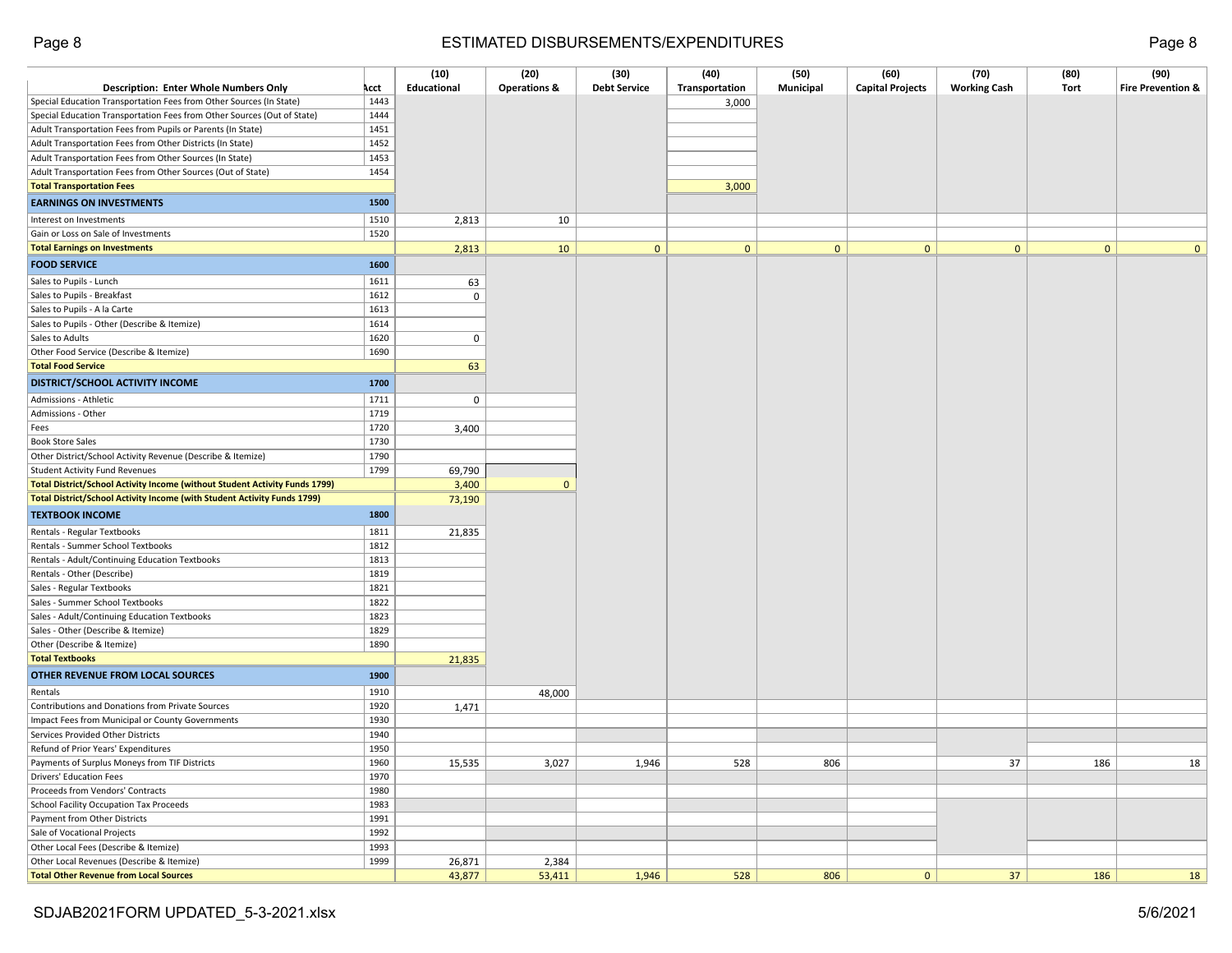## Page 9 ESTIMATED DISBURSEMENTS/EXPENDITURES Page 9

|                                                                                     |      | (10)         | (20)                    | (30)                | (40)           | (50)         | (60)                    | (70)                | (80)         | (90)                         |
|-------------------------------------------------------------------------------------|------|--------------|-------------------------|---------------------|----------------|--------------|-------------------------|---------------------|--------------|------------------------------|
| Description: Enter Whole Numbers Only                                               | Acct | Educational  | <b>Operations &amp;</b> | <b>Debt Service</b> | Transportation | Municipal    | <b>Capital Projects</b> | <b>Working Cash</b> | Tort         | <b>Fire Prevention &amp;</b> |
| Total Receipts/Revenues from Local Sources (without Student Activity Funds<br>1799) | 1000 | 3,561,950    | 716,083                 | 435,706             | 119,200        | 177,372      | $\mathbf{0}$            | 8,146               | 46,003       | 4,016                        |
| Total Receipts/Revenues from Local Sources (with Student Activity Funds 1799)       |      | 3,631,740    |                         |                     |                |              |                         |                     |              |                              |
| <b>FLOW-THROUGH RECEIPTS/REVENUES FROM ONE</b>                                      |      |              |                         |                     |                |              |                         |                     |              |                              |
| Flow-Through Revenue from State Sources                                             | 2100 | 45,855       |                         |                     |                |              |                         |                     |              |                              |
| Flow-Through Revenue from Federal Sources                                           | 2200 |              |                         |                     |                |              |                         |                     |              |                              |
| Other Flow-Through Revenue (Describe & Itemize)                                     | 2300 |              |                         |                     |                |              |                         |                     |              |                              |
| <b>Total Flow-Through Receipts/Revenues From</b><br>One                             | 2000 | 45,855       | $\mathbf{0}$            |                     | $\mathbf{0}$   | $\mathbf{0}$ |                         |                     |              |                              |
| RECEIPTS/REVENUES FROM STATE SOURCES (3000)                                         |      |              |                         |                     |                |              |                         |                     |              |                              |
| UNRESTRICTED GRANTS-IN-AID (3001-3099)                                              |      |              |                         |                     |                |              |                         |                     |              |                              |
| Evidence Based Funding Formula (Section 18-8.15)                                    | 3001 | 992,511      |                         |                     |                |              |                         |                     |              |                              |
| Reorganization Incentives (Accounts 3005-3021)                                      | 3005 |              |                         |                     |                |              |                         |                     |              |                              |
| Fast Growth District Grants                                                         | 3030 |              |                         |                     |                |              |                         |                     |              |                              |
| Other Unrestricted Grants-In-Aid From State Sources (Describe & Itemize)            | 3099 |              |                         |                     |                |              |                         |                     |              |                              |
| <b>Total Unrestricted Grants-In-Aid</b>                                             |      | 992,511      | $\mathbf{0}$            | $\mathbf{0}$        | $\mathbf{0}$   | $\mathbf{0}$ | $\mathbf{0}$            |                     | $\mathbf{0}$ | $\mathbf{0}$                 |
| RESTRICTED GRANTS-IN-AID (3100-3900)                                                |      |              |                         |                     |                |              |                         |                     |              |                              |
| <b>SPECIAL EDUCATION</b>                                                            |      |              |                         |                     |                |              |                         |                     |              |                              |
| Special Education - Private Facility Tuition                                        | 3100 | 64,058       |                         |                     |                |              |                         |                     |              |                              |
| Special Education - Funding for Children Requiring Sp Ed Services                   | 3105 |              |                         |                     |                |              |                         |                     |              |                              |
| Special Education - Personnel                                                       | 3110 |              |                         |                     |                |              |                         |                     |              |                              |
| Special Education - Orphanage - Individual                                          | 3120 | 15,890       |                         |                     |                |              |                         |                     |              |                              |
| Special Education - Orphanage - Summer Individual                                   | 3130 |              |                         |                     |                |              |                         |                     |              |                              |
| Special Education - Summer School                                                   | 3145 |              |                         |                     |                |              |                         |                     |              |                              |
| Special Education - Other (Describe & Itemize)                                      | 3199 |              |                         |                     |                |              |                         |                     |              |                              |
| <b>Total Special Education</b>                                                      |      | 79,948       | $\mathbf{0}$            |                     | $\mathbf{0}$   |              |                         |                     |              |                              |
| <b>CAREER AND TECHNICAL EDUCATION (CTE)</b>                                         |      |              |                         |                     |                |              |                         |                     |              |                              |
| CTE - Technical Education - Tech Prep                                               | 3200 |              |                         |                     |                |              |                         |                     |              |                              |
| CTE - Secondary Program Improvement (CTEI)                                          | 3220 |              |                         |                     |                |              |                         |                     |              |                              |
| CTE - WECEP                                                                         | 3225 |              |                         |                     |                |              |                         |                     |              |                              |
| CTE - Agriculture Education                                                         | 3235 |              |                         |                     |                |              |                         |                     |              |                              |
| CTE - Instructor Practicum                                                          | 3240 |              |                         |                     |                |              |                         |                     |              |                              |
| CTE - Student Organizations                                                         | 3270 |              |                         |                     |                |              |                         |                     |              |                              |
| CTE - Other (Describe & Itemize)                                                    | 3299 |              |                         |                     |                |              |                         |                     |              |                              |
| <b>Total Career and Technical Education</b>                                         |      | $\mathbf{0}$ | $\mathbf{0}$            |                     |                | $\mathbf{0}$ |                         |                     |              |                              |
| <b>BILINGUAL EDUCATION</b>                                                          |      |              |                         |                     |                |              |                         |                     |              |                              |
| Bilingual Education - Downstate - TPI and TBE                                       | 3305 |              |                         |                     |                |              |                         |                     |              |                              |
| Bilingual Education - Downstate - Transitional Bilingual Education                  | 3310 |              |                         |                     |                |              |                         |                     |              |                              |
| <b>Total Bilingual Education</b>                                                    |      | $\mathbf{0}$ |                         |                     |                | $\mathbf{0}$ |                         |                     |              |                              |
| State Free Lunch & Breakfast                                                        | 3360 | 407          |                         |                     |                |              |                         |                     |              |                              |
| School Breakfast Initiative                                                         | 3365 |              |                         |                     |                |              |                         |                     |              |                              |
| <b>Driver Education</b>                                                             | 3370 |              |                         |                     |                |              |                         |                     |              |                              |
| Adult Education (from ICCB)                                                         | 3410 |              |                         |                     |                |              |                         |                     |              |                              |
| Adult Education - Other (Describe & Itemize)                                        | 3499 |              |                         |                     |                |              |                         |                     |              |                              |
| <b>TRANSPORTATION</b>                                                               |      |              |                         |                     |                |              |                         |                     |              |                              |
| Transportation - Regular and Vocational                                             | 3500 |              |                         |                     | 10             |              |                         |                     |              |                              |
| Transportation - Special Education                                                  | 3510 |              |                         |                     | 133,971        |              |                         |                     |              |                              |
| Transportation - Other (Describe & Itemize)                                         | 3599 |              |                         |                     |                |              |                         |                     |              |                              |
| <b>Total Transportation</b>                                                         |      | $\mathbf{0}$ | $\mathbf{0}$            |                     | 133,981        | $\mathbf{0}$ |                         |                     |              |                              |
| Learning Improvement - Change Grants                                                | 3610 |              |                         |                     |                |              |                         |                     |              |                              |
| Scientific Literacy                                                                 | 3660 |              |                         |                     |                |              |                         |                     |              |                              |
| Truant Alternative/Optional Education                                               | 3695 |              |                         |                     |                |              |                         |                     |              |                              |
| Early Childhood - Block Grant                                                       | 3705 | 94.826       | 9.284                   |                     | $\mathbf{0}$   | 6,103        |                         |                     |              |                              |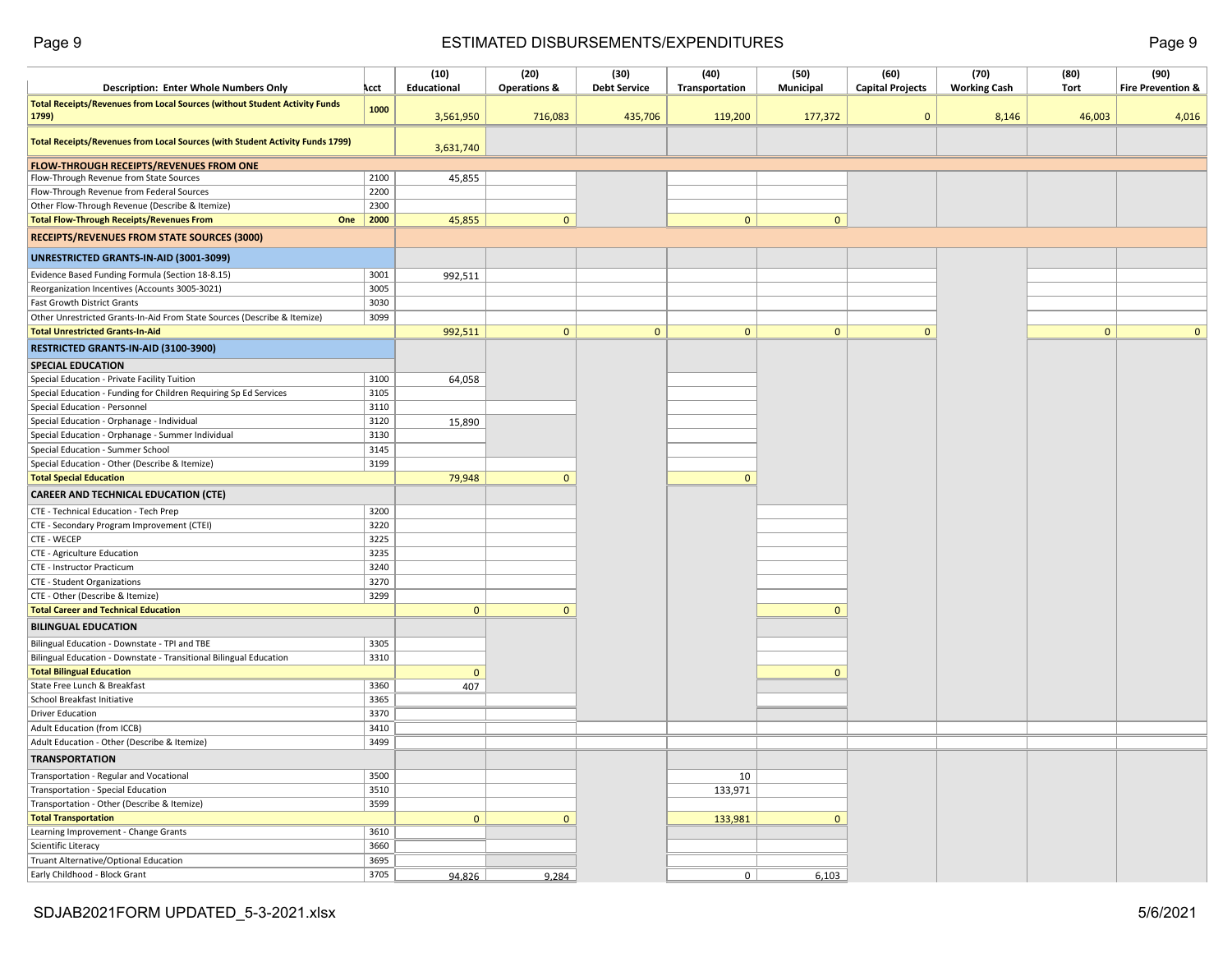## Page 10 **ESTIMATED DISBURSEMENTS/EXPENDITURES**

|                                                                                    |      | (10)         | (20)                    | (30)                | (40)           | (50)           | (60)                    | (70)                | (80)           | (90)                         |
|------------------------------------------------------------------------------------|------|--------------|-------------------------|---------------------|----------------|----------------|-------------------------|---------------------|----------------|------------------------------|
| <b>Description: Enter Whole Numbers Only</b>                                       | Acct | Educational  | <b>Operations &amp;</b> | <b>Debt Service</b> | Transportation | Municipal      | <b>Capital Projects</b> | <b>Working Cash</b> | Tort           | <b>Fire Prevention &amp;</b> |
| Chicago General Education Block Grant                                              | 3766 |              |                         |                     |                |                |                         |                     |                |                              |
| Chicago Educational Services Block Grant                                           | 3767 |              |                         |                     |                |                |                         |                     |                |                              |
| School Safety & Educational Improvement Block Grant                                | 3775 |              |                         |                     |                |                |                         |                     |                |                              |
| Technology - Technology for Success                                                | 3780 |              |                         |                     |                |                |                         |                     |                |                              |
| <b>State Charter Schools</b>                                                       | 3815 |              |                         |                     |                |                |                         |                     |                |                              |
| Extended Learning Opportunities - Summer Bridges                                   | 3825 |              |                         |                     |                |                |                         |                     |                |                              |
| Infrastructure Improvements - Planning/Construction                                | 3920 |              |                         |                     |                |                |                         |                     |                |                              |
| School Infrastructure - Maintenance Projects                                       | 3925 |              | $\mathbf{0}$            |                     |                |                |                         |                     |                |                              |
| Other Restricted Revenue from State Sources (Describe & Itemize)                   | 3999 | 750          |                         |                     |                |                |                         |                     | 1,016          |                              |
| <b>Total Restricted Grants-In-Aid</b>                                              |      | 175,931      | 9,284                   | $\overline{0}$      | 133,981        | 6,103          | 0 <sup>1</sup>          | $\overline{0}$      | 1,016          | $\overline{0}$               |
| <b>Total Receipts/Revenues from State Sources</b>                                  | 3000 | 1.168.442    | 9.284                   | 0                   | 133.981        | 6.103          | $\overline{0}$          | $\overline{0}$      | 1.016          | $\mathbf{0}$                 |
| RECEIPTS/REVENUES FROM FEDERAL SOURCES (4000)                                      |      |              |                         |                     |                |                |                         |                     |                |                              |
| UNRESTRICTED GRANTS-IN-AID RECEIVED DIRECTLY FROM FEDERAL GOVT.<br>$(4001 - 4009)$ |      |              |                         |                     |                |                |                         |                     |                |                              |
| Federal Impact Aid                                                                 | 4001 |              |                         |                     |                |                |                         |                     |                |                              |
| Other Unrestricted Grants-In-Aid Received Directly from the Federal Govt.          | 4009 |              |                         |                     |                |                |                         |                     |                |                              |
| Total Unrestricted Grants-In-Aid Received Directly from Fed Govt                   |      | $\mathbf{0}$ | $\mathbf{0}$            | $\overline{0}$      | $\mathbf{0}$   | $\overline{0}$ | $\overline{0}$          | $\overline{0}$      | $\overline{0}$ | $\mathbf{0}$                 |
| RESTRICTED GRANTS-IN-AID RECEIVED DIRECTLY FROM FEDERAL GOVT                       |      |              |                         |                     |                |                |                         |                     |                |                              |
| $(4045 - 4090)$                                                                    |      |              |                         |                     |                |                |                         |                     |                |                              |
| <b>Head Start</b>                                                                  | 4045 |              |                         |                     |                |                |                         |                     |                |                              |
| Construction (Impact Aid)                                                          | 4050 |              |                         |                     |                |                |                         |                     |                |                              |
| MAGNET                                                                             | 4060 |              |                         |                     |                |                |                         |                     |                |                              |
| Other Restricted Grants-In-Aid Received Directly from Federal Govt.                | 4090 |              | 29,430                  |                     |                |                |                         |                     |                |                              |
| Total Restricted Grants-In-Aid Received Directly from Federal Govt.                |      | $\mathbf{0}$ | 29,430                  |                     | $\mathbf{0}$   | $\mathbf{0}$   | $\overline{0}$          |                     |                | $\mathbf{0}$                 |
| RESTRICTED GRANTS-IN-AID RECEIVED FROM FEDERAL                                     |      |              |                         |                     |                |                |                         |                     |                |                              |
| GOVT. THRU THE STATE (4100-4999)                                                   |      |              |                         |                     |                |                |                         |                     |                |                              |
| <b>TITLE V</b>                                                                     |      |              |                         |                     |                |                |                         |                     |                |                              |
| Title V - Flexibility and Accountability                                           | 4100 |              |                         |                     |                |                |                         |                     |                |                              |
| Title V - SEA Projects                                                             | 4105 |              |                         |                     |                |                |                         |                     |                |                              |
| Title V - Rural Education Initiative (REI)                                         | 4107 |              |                         |                     |                |                |                         |                     |                |                              |
| Title V - Other (Describe & Itemize)                                               | 4199 |              |                         |                     |                |                |                         |                     |                |                              |
| <b>Total Title V</b>                                                               |      | $\mathbf{0}$ | $\mathbf{0}$            |                     | $\mathbf{0}$   | $\mathbf{0}$   |                         |                     |                |                              |
| <b>FOOD SERVICE</b>                                                                |      |              |                         |                     |                |                |                         |                     |                |                              |
| Breakfast Start-Up Expansion                                                       | 4200 |              |                         |                     |                |                |                         |                     |                |                              |
| National School Lunch Program                                                      | 4210 | $\mathbf 0$  |                         |                     |                |                |                         |                     |                |                              |
| Special Milk Program                                                               | 4215 |              |                         |                     |                |                |                         |                     |                |                              |
| School Breakfast Program                                                           | 4220 | $\mathsf 0$  |                         |                     |                |                |                         |                     |                |                              |
| Summer Food Service Admin/Program                                                  | 4225 | 170,000      |                         |                     |                |                |                         |                     |                |                              |
| Child and Adult Care Food Program                                                  | 4226 |              |                         |                     |                |                |                         |                     |                |                              |
| Fresh Fruit and Vegetables                                                         | 4240 |              |                         |                     |                |                |                         |                     |                |                              |
| Food Service - Other (Describe & Itemize)                                          | 4299 |              |                         |                     |                |                |                         |                     |                |                              |
| <b>Total Food Service</b>                                                          |      | 170,000      |                         |                     |                | $\mathbf{0}$   |                         |                     |                |                              |
| <b>TITLE I</b>                                                                     |      |              |                         |                     |                |                |                         |                     |                |                              |
| Title I - Low Income                                                               | 4300 | 92,040       |                         |                     |                | 743            |                         |                     |                |                              |
| Title I - Low Income - Neglected, Private                                          | 4305 |              |                         |                     |                |                |                         |                     |                |                              |
| Title I - Migrant Education                                                        | 4340 |              |                         |                     |                |                |                         |                     |                |                              |
| Title I - Other (Describe & Itemize)                                               | 4399 |              |                         |                     |                |                |                         |                     |                |                              |
| <b>Total Title I</b>                                                               |      | 92,040       | $\mathbf{0}$            |                     | $\mathbf{0}$   | 743            |                         |                     |                |                              |
| <b>TITLE IV</b>                                                                    |      |              |                         |                     |                |                |                         |                     |                |                              |
| Title IV - Student Support & Academic Enrichment Grant                             | 4400 | 12,739       |                         |                     |                |                |                         |                     |                |                              |
| Title IV - 21st Century                                                            | 4421 |              |                         |                     |                |                |                         |                     |                |                              |
| Title IV - Other (Describe & Itemize)                                              | 4499 |              |                         |                     |                |                |                         |                     |                |                              |
| <b>Total Title IV</b>                                                              |      | 12,739       | $\mathbf{0}$            |                     | $\mathbf{0}$   | $\Omega$       |                         |                     |                |                              |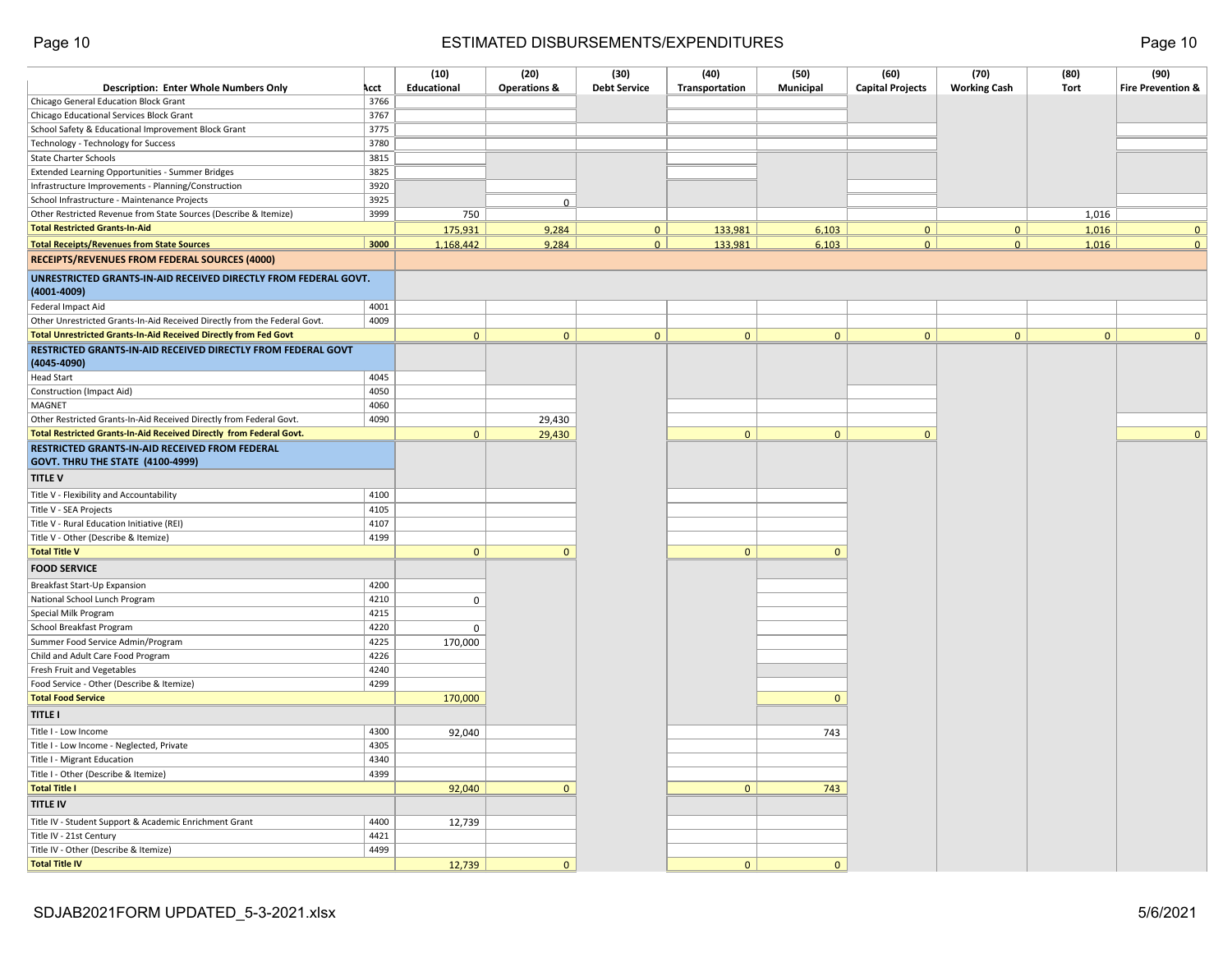## Page 11 **ESTIMATED DISBURSEMENTS/EXPENDITURES** Page 11

| <b>Description: Enter Whole Numbers Only</b>                                                            | Acct         | (10)<br>Educational | (20)<br><b>Operations &amp;</b> | (30)<br><b>Debt Service</b> | (40)<br>Transportation | (50)<br>Municipal | (60)<br><b>Capital Projects</b> | (70)<br><b>Working Cash</b> | (80)<br>Tort | (90)<br><b>Fire Prevention &amp;</b> |
|---------------------------------------------------------------------------------------------------------|--------------|---------------------|---------------------------------|-----------------------------|------------------------|-------------------|---------------------------------|-----------------------------|--------------|--------------------------------------|
| FEDERAL - SPECIAL EDUCATION                                                                             |              |                     |                                 |                             |                        |                   |                                 |                             |              |                                      |
|                                                                                                         |              |                     |                                 |                             |                        |                   |                                 |                             |              |                                      |
| Federal Special Education - Preschool Flow-Through                                                      | 4600         | 5,000               |                                 |                             |                        |                   |                                 |                             |              |                                      |
| Federal Special Education - Preschool Discretionary                                                     | 4605         |                     |                                 |                             |                        |                   |                                 |                             |              |                                      |
| Federal Special Education - IDEA Flow Through                                                           | 4620         | 157,108             |                                 |                             |                        | 23,576            |                                 |                             |              |                                      |
| Federal Special Education - IDEA Room & Board                                                           | 4625<br>4630 | 11,669              |                                 |                             |                        |                   |                                 |                             |              |                                      |
| Federal Special Education - IDEA Discretionary                                                          |              |                     |                                 |                             |                        |                   |                                 |                             |              |                                      |
| Federal Special Education - IDEA - Other (Describe & Itemize)<br><b>Total Federal Special Education</b> | 4699         |                     | $\mathbf{0}$                    |                             | $\overline{0}$         |                   |                                 |                             |              |                                      |
|                                                                                                         |              | 173,777             |                                 |                             |                        | 23,576            |                                 |                             |              |                                      |
| <b>CTE - PERKINS</b>                                                                                    |              |                     |                                 |                             |                        |                   |                                 |                             |              |                                      |
| CTE - Perkins-Title IIIE Tech Prep                                                                      | 4770         |                     |                                 |                             |                        |                   |                                 |                             |              |                                      |
| CTE - Other (Describe & Itemize)                                                                        | 4799         |                     |                                 |                             |                        |                   |                                 |                             |              |                                      |
| <b>Total CTE - Perkins</b>                                                                              |              | $\overline{0}$      | $\mathbf{0}$                    |                             |                        | $\mathbf{0}$      |                                 |                             |              |                                      |
| Federal - Adult Education                                                                               | 4810         |                     |                                 |                             |                        |                   |                                 |                             |              |                                      |
| ARRA - General State Aid - Education Stabilization                                                      | 4850         |                     |                                 |                             |                        |                   |                                 |                             |              |                                      |
| ARRA - Title I - Low Income                                                                             | 4851         |                     |                                 |                             |                        |                   |                                 |                             |              |                                      |
| ARRA - Title I - Neglected, Private                                                                     | 4852         |                     |                                 |                             |                        |                   |                                 |                             |              |                                      |
| ARRA - Title I - Delinquent, Private                                                                    | 4853         |                     |                                 |                             |                        |                   |                                 |                             |              |                                      |
| ARRA - Title I - School Improvement (Part A)                                                            | 4854         |                     |                                 |                             |                        |                   |                                 |                             |              |                                      |
| ARRA - Title I - School Improvement (Section 1003g)                                                     | 4855         |                     |                                 |                             |                        |                   |                                 |                             |              |                                      |
| ARRA - IDEA - Part B - Preschool                                                                        | 4856         |                     |                                 |                             |                        |                   |                                 |                             |              |                                      |
| ARRA - IDEA - Part B - Flow-Through                                                                     | 4857         |                     |                                 |                             |                        |                   |                                 |                             |              |                                      |
| ARRA - Title IID - Technology - Formula                                                                 | 4860         |                     |                                 |                             |                        |                   |                                 |                             |              |                                      |
| ARRA - Title IID - Technology - Competitive                                                             | 4861         |                     |                                 |                             |                        |                   |                                 |                             |              |                                      |
| ARRA - McKinney - Vento Homeless Education                                                              | 4862         |                     |                                 |                             |                        |                   |                                 |                             |              |                                      |
| ARRA - Child Nutrition Equipment Assistance                                                             | 4863         |                     |                                 |                             |                        |                   |                                 |                             |              |                                      |
| Impact Aid Formula Grants                                                                               | 4864         |                     |                                 |                             |                        |                   |                                 |                             |              |                                      |
| <b>Impact Aid Competitive Grants</b>                                                                    | 4865         |                     |                                 |                             |                        |                   |                                 |                             |              |                                      |
| Qualified Zone Academy Bond Tax Credits                                                                 | 4866         |                     |                                 |                             |                        |                   |                                 |                             |              |                                      |
| Qualified School Construction Bond Credits                                                              | 4867         |                     |                                 |                             |                        |                   |                                 |                             |              |                                      |
| <b>Build America Bond Tax Credits</b>                                                                   | 4868         |                     |                                 |                             |                        |                   |                                 |                             |              |                                      |
| Build America Bond Interest Reimbursement                                                               | 4869         |                     |                                 |                             |                        |                   |                                 |                             |              |                                      |
| ARRA - General State Aid - Other Government Services Stabilization                                      | 4870         |                     |                                 |                             |                        |                   |                                 |                             |              |                                      |
| Other ARRA Funds - II                                                                                   | 4871         |                     |                                 |                             |                        |                   |                                 |                             |              |                                      |
| Other ARRA Funds - III                                                                                  | 4872         |                     |                                 |                             |                        |                   |                                 |                             |              |                                      |
| Other ARRA Funds - IV                                                                                   | 4873         |                     |                                 |                             |                        |                   |                                 |                             |              |                                      |
| Other ARRA Funds - V                                                                                    | 4874         |                     |                                 |                             |                        |                   |                                 |                             |              |                                      |
| ARRA - Early Childhood                                                                                  | 4875         |                     |                                 |                             |                        |                   |                                 |                             |              |                                      |
| Other ARRA Funds - VII                                                                                  | 4876         |                     |                                 |                             |                        |                   |                                 |                             |              |                                      |
| Other ARRA Funds - VIII                                                                                 | 4877         |                     |                                 |                             |                        |                   |                                 |                             |              |                                      |
| Other ARRA Funds - IX                                                                                   | 4878         |                     |                                 |                             |                        |                   |                                 |                             |              |                                      |
| Other ARRA Funds - X                                                                                    | 4879         |                     |                                 |                             |                        |                   |                                 |                             |              |                                      |
| Other ARRA Funds - Ed Job Fund Program                                                                  | 4880         |                     |                                 |                             |                        |                   |                                 |                             |              |                                      |
| <b>Total Stimulus Programs</b>                                                                          |              | $\mathbf{0}$        | $\overline{0}$                  | $\mathbf{0}$                | $\overline{0}$         | $\mathbf{0}$      | $\mathbf{0}$                    |                             | $\mathbf{0}$ | $\Omega$                             |
| Race to the Top Program                                                                                 | 4901         |                     |                                 |                             |                        |                   |                                 |                             |              |                                      |
| Race to the Top - Preschool Expansion Grant                                                             | 4902         |                     |                                 |                             |                        |                   |                                 |                             |              |                                      |
| Title III - Instruction for English Learners & Immigrant Students                                       | 4905         |                     |                                 |                             |                        |                   |                                 |                             |              |                                      |
| Title III - English Language Acquistion                                                                 | 4909         |                     |                                 |                             |                        |                   |                                 |                             |              |                                      |
| McKinney Education for Homeless Children                                                                | 4920         |                     |                                 |                             |                        |                   |                                 |                             |              |                                      |
| Title II - Eisenhower - Professional Development Formula                                                | 4930         |                     |                                 |                             |                        |                   |                                 |                             |              |                                      |
| Title II - Teacher Quality                                                                              | 4932         | 16.859              |                                 |                             |                        |                   |                                 |                             |              |                                      |
| <b>Federal Charter Schools</b>                                                                          | 4960         |                     |                                 |                             |                        |                   |                                 |                             |              |                                      |
| <b>State Assessment Grants</b>                                                                          | 4981         |                     |                                 |                             |                        |                   |                                 |                             |              |                                      |
| Grant for State Assessments and Related Activities                                                      | 4982         |                     |                                 |                             |                        |                   |                                 |                             |              |                                      |
| Medicaid Matching Funds - Administrative Outreach                                                       | 4991         |                     |                                 |                             |                        |                   |                                 |                             |              |                                      |
| Medicaid Matching Funds - Fee-For-Service Program                                                       | 4992         | 55.324              |                                 |                             |                        |                   |                                 |                             |              |                                      |
|                                                                                                         |              |                     |                                 |                             |                        |                   |                                 |                             |              |                                      |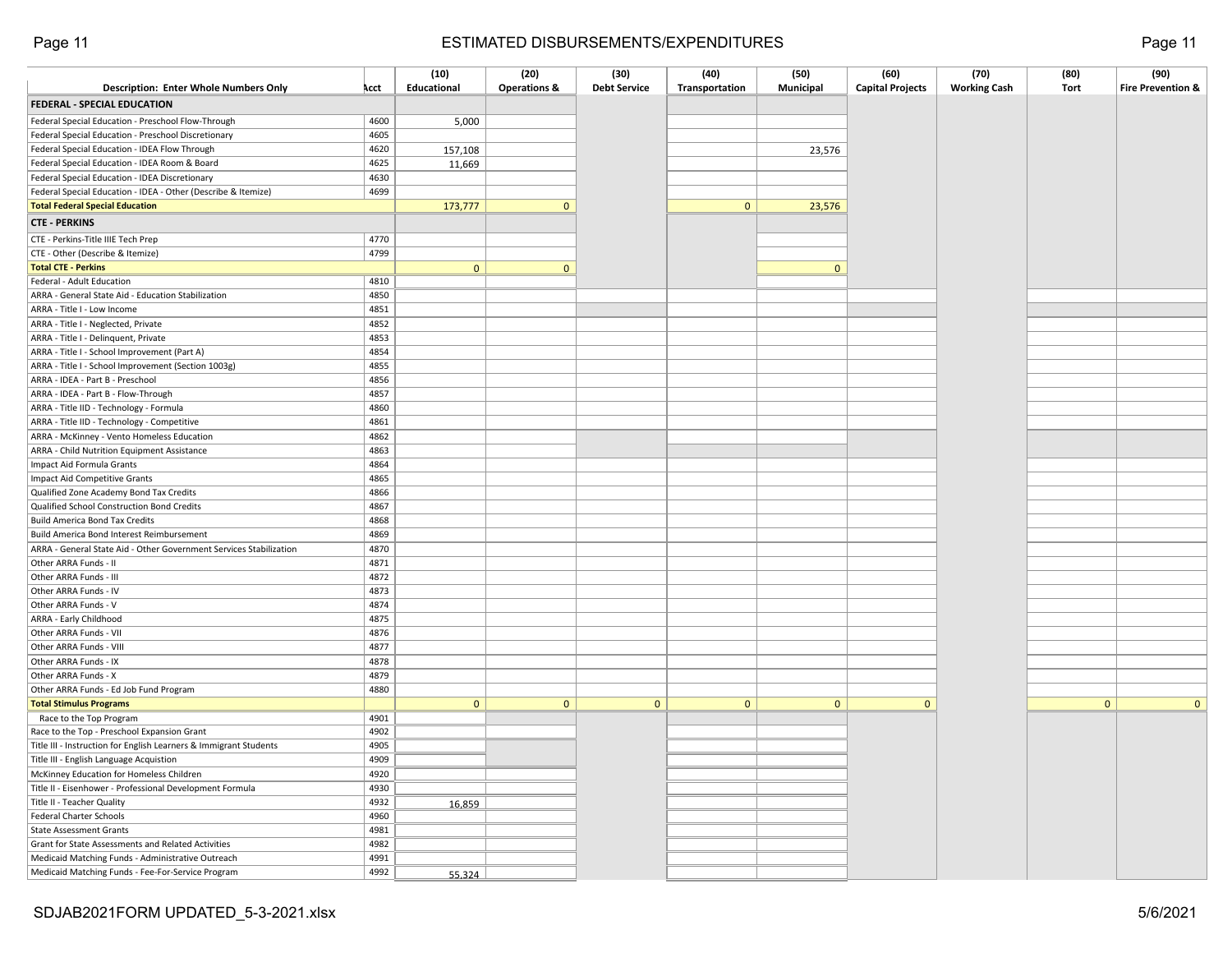## Page 12 **ESTIMATED DISBURSEMENTS/EXPENDITURES** Page 12

|                                                                        |      | (10)        | (20)                    | (30)                | (40)           | (50)             | (60)                    | (70)                | (80)        | (90)                         |
|------------------------------------------------------------------------|------|-------------|-------------------------|---------------------|----------------|------------------|-------------------------|---------------------|-------------|------------------------------|
| Description: Enter Whole Numbers Only                                  | Acc  | Educational | <b>Operations &amp;</b> | <b>Debt Service</b> | Transportation | <b>Municipal</b> | <b>Capital Projects</b> | <b>Working Cash</b> | <b>Tort</b> | <b>Fire Prevention &amp;</b> |
| Other Restricted Grants Received from Federal Government through State | 4999 | 265.226     |                         |                     |                |                  |                         |                     |             |                              |
| Total Restricted Grants-In-Aid Received from Federal Govt. Thru the    |      | 785.965     | $\Omega$                |                     |                | 24.319           |                         |                     |             | $\Omega$                     |
| TOTAL RECEIPTS/REVENUES FROM FEDERAL SOURCES                           | 4000 | 785.965     | 29.430                  |                     |                | 24.319           |                         |                     |             | $\Omega$                     |
| TOTAL DIRECT RECEIPTS/REVENUES (without Student Activity Funds         |      | 5.562.212   | 754.797                 | 435.706             | 253.181        | 207.794          |                         | 8.146               | 47.019      | 4.016                        |
| TOTAL DIRECT RECEIPTS/REVENUES (with Student Activity Funds 1799)      |      | 5.632.002   |                         |                     |                |                  |                         |                     |             |                              |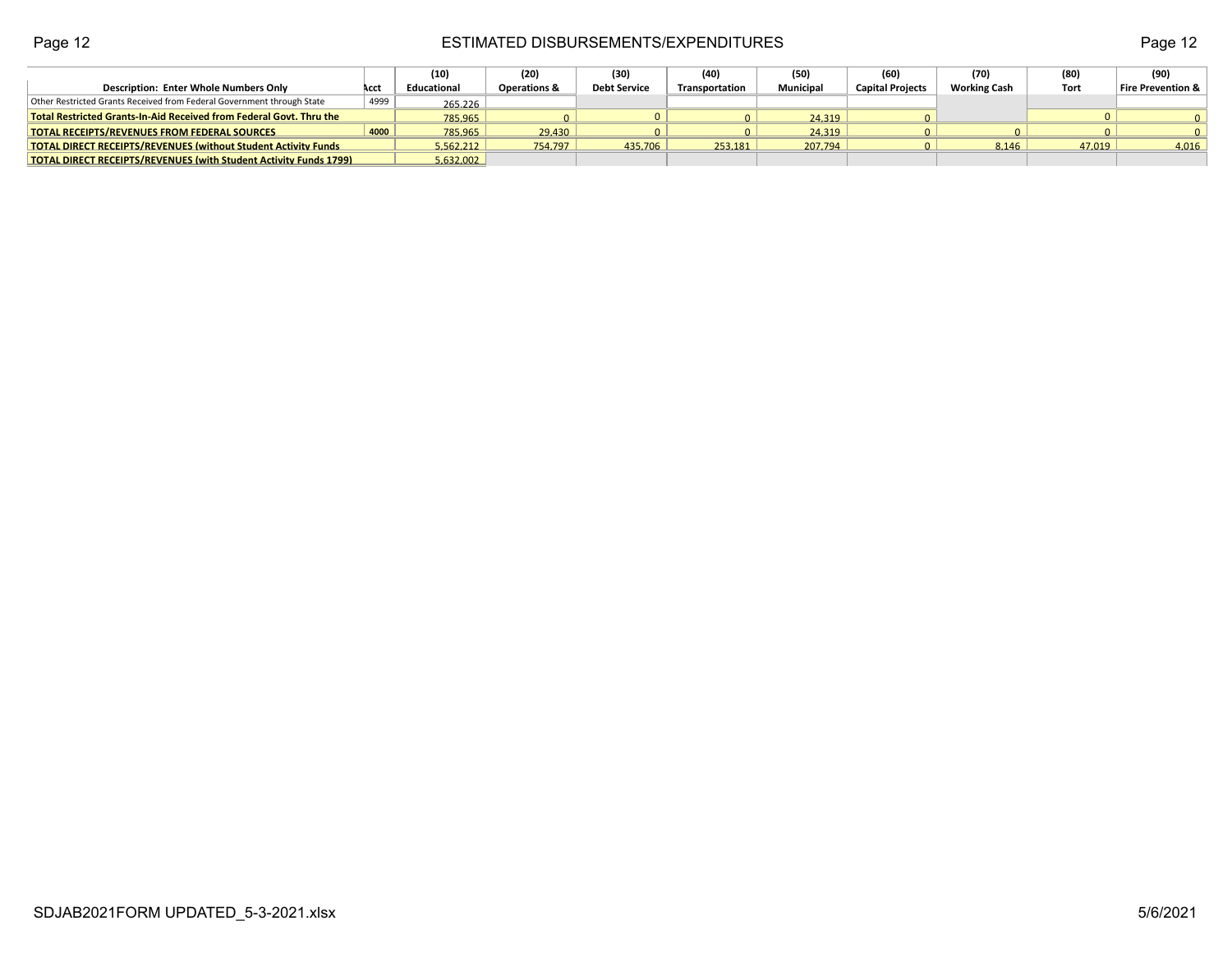## Page 13 **ESTIMATED DISBURSEMENTS/EXPENDITURES** Page 13

| <b>Description: Enter Whole Numbers Only</b>                                                                                             | Funct           | (100)               | (200)                              | (300)               | (400)                 | (500)                 | (600)                | (700)           | (800)<br>Termination | (900)                              |
|------------------------------------------------------------------------------------------------------------------------------------------|-----------------|---------------------|------------------------------------|---------------------|-----------------------|-----------------------|----------------------|-----------------|----------------------|------------------------------------|
| 10 - EDUCATIONAL FUND (ED)                                                                                                               |                 | <b>Salaries</b>     | Employee                           | Purchased           | <b>Supplies &amp;</b> | <b>Capital Outlay</b> | <b>Other Objects</b> | Non-Capitalized |                      | <b>Total</b>                       |
| <b>INSTRUCTION (ED)</b>                                                                                                                  | 1000            |                     |                                    |                     |                       |                       |                      |                 |                      |                                    |
| Regular Programs                                                                                                                         | 1100            | 1,969,713           | 225,537                            | 23,284              | 210,768               | 27,313                | $\mathbf{0}$         | 14,552          |                      | 2,471,167                          |
| Tuition Payment to Charter Schools<br>Pre-K Programs                                                                                     | 1115<br>1125    | 66.213              | 897                                | 4.400               | 6.658                 |                       |                      |                 |                      | $\overline{\phantom{a}}$<br>78.168 |
| Special Education Programs (Functions 1200 - 1220)<br>Special Education Programs Pre-K                                                   | 1200<br>1225    | 335.172             | 29.205                             | 3.825               | 11.000                |                       |                      |                 |                      | 379.202<br>$\overline{\mathbf{0}}$ |
| Remedial and Supplemental Programs K-12<br>Remedial and Supplemental Programs Pre-K                                                      | 1250<br>1275    | 212.134             | 21.798                             |                     | 5.840                 |                       |                      | 2.000           |                      | 241.772<br>$\circ$                 |
| <b>Adult/Continuing Education Programs</b>                                                                                               | 1300            |                     |                                    |                     |                       |                       |                      |                 |                      | $\bf{0}$                           |
| <b>CTE Programs</b><br><b>Interscholastic Programs</b>                                                                                   | 1400<br>1500    | 25,000              | 375                                | 5.000               | 3.573                 |                       | 1.000                |                 |                      | $\mathbf{0}$<br>34,948             |
| Summer School Programs                                                                                                                   | 1600<br>1650    | 49.020<br>56.373    | 548<br>7.204                       |                     | 24.490<br>920         |                       |                      |                 |                      | 74.058                             |
| <b>Gifted Programs</b><br><b>Driver's Education Programs</b>                                                                             | 1700            |                     |                                    |                     |                       |                       |                      |                 |                      | 64.497<br>$\overline{0}$           |
| <b>Bilingual Programs</b><br><b>Truant Alternative &amp; Optional Programs</b>                                                           | 1800<br>1900    | 39,608              | 8.258                              |                     | 115                   |                       |                      |                 |                      | 47.981<br>-0                       |
| Pre-K Programs - Private Tuition<br>Regular K-12 Programs Private Tuition                                                                | 1910<br>1911    |                     |                                    |                     |                       |                       | 5,000                |                 |                      | 5.000<br>$\overline{0}$            |
| Special Education Programs K-12 Private Tuition                                                                                          | 1912            |                     |                                    |                     |                       |                       | 217,000              |                 |                      | 217,000                            |
| Special Education Programs Pre-K Tuition<br>Remedial/Supplemental Programs K-12 Private Tuition                                          | 1913<br>1914    |                     |                                    |                     |                       |                       |                      |                 |                      | $\Omega$<br>$\Omega$               |
| Remedial/Supplemental Programs Pre-K Private Tuition<br>Adult/Continuing Education Programs Private Tuition                              | 1915<br>1916    |                     |                                    |                     |                       |                       |                      |                 |                      | $\mathbf{0}$<br>$\circ$            |
| <b>CTE Programs Private Tuition</b>                                                                                                      | 1917            |                     |                                    |                     |                       |                       |                      |                 |                      | $\Omega$                           |
| Interscholastic Programs Private Tuition<br>Summer School Programs Private Tuition                                                       | 1918<br>1919    |                     |                                    |                     |                       |                       |                      |                 |                      | $\circ$<br>$\overline{0}$          |
| Gifted Programs Private Tuition<br><b>Bilingual Programs Private Tuition</b>                                                             | 1920<br>1921    |                     |                                    |                     |                       |                       |                      |                 |                      | $\mathbf{0}$<br>$\Omega$           |
| Truants Alternative/Opt Ed Programs Private Tuition                                                                                      | 1922            |                     |                                    |                     |                       |                       |                      |                 |                      | $\Omega$                           |
| <b>Student Activity Fund Expenditures</b><br>Total Instruction14 (Without Student Activity Funds 1999)                                   | 1999<br>1000    | 2.753.233           | 293.822                            | 36.509              | 263.364               | 27.313                | 74.482<br>223,000    | 16.552          |                      | 74.482<br>3.613.793                |
| <b>Total Instruction14 (With Student Activity Funds 1999)</b><br><b>SUPPORT SERVICES (ED)</b>                                            | 1000            | 7753733             | 203.822                            | 36.500              | 263.364               | 27 313                | 207.482              | 16.552          | $\mathbf{a}$         | 3 688 775                          |
|                                                                                                                                          | 2000<br>2100    |                     |                                    |                     |                       |                       |                      |                 |                      |                                    |
| <b>Support Services - Pupil</b><br><b>Attendance &amp; Social Work Services</b>                                                          | 2110            | 173.513             | 25.252                             | 9.050               | 198                   |                       |                      |                 |                      | 208.013                            |
| <b>Guidance Services</b>                                                                                                                 | 2120            | 400                 | 6                                  |                     |                       |                       |                      |                 |                      | 406                                |
| <b>Health Services</b><br>Psychological Services                                                                                         | 2130<br>2140    | 84,945              | $\mathbf{0}$                       | 600<br>94.328       | 11,094<br>500         |                       |                      |                 |                      | 96,639<br>94,828                   |
| Speech Pathology & Audiology Services<br>Other Support Services - Pupils (Describe & Itemize)                                            | 2150<br>2190    | 39,608<br>5.000     | 8.258<br>75                        | 70.522              | 200<br>7.041          |                       |                      |                 |                      | 118,588<br>12.116                  |
| <b>Total Support Services - Pupil</b>                                                                                                    | 2100            | 303.466             | 33.591                             | $\Omega$<br>174.500 | 19.033                | $\Omega$              | $\Omega$             | $\Omega$        | $\Omega$             | 530.590                            |
| <b>Support Services - Instructional Staff</b>                                                                                            | 2200            |                     |                                    |                     |                       |                       |                      |                 |                      |                                    |
| Improvement of Instruction Services<br><b>Educational Media Services</b>                                                                 | 2210<br>2220    | 93.412<br>140.917   | 14.947<br>22,840                   | 22,873              | 1.561<br>4.750        |                       |                      |                 |                      | 132.793<br>168,507                 |
| <b>Assessment &amp; Testing</b><br><b>Total Support Services - Instructional Staff</b>                                                   | 2230<br>2200    | $\Omega$<br>234.329 | $\overline{\phantom{a}}$<br>37 787 |                     | 8.056<br>14.367       | $\Omega$              | $\Omega$             | $\Omega$        | $\Omega$             | 8.056                              |
| <b>Support Services - General Administration</b>                                                                                         | 2300            |                     |                                    | 22.873              |                       |                       |                      |                 |                      | 309.356                            |
| Board of Education Services                                                                                                              | 2310            | 3.460               |                                    | 71.235              | 27,000                |                       | 8.500                |                 |                      | 110.195                            |
| <b>Executive Administration Services</b><br>Special Area Administration Services                                                         | 2320<br>2330    | 223,136<br>1.500    | 34,360                             | 600                 |                       |                       | 3,000                |                 |                      | 261,096<br>1.500                   |
| <b>Tort Immunity Services</b><br><b>Total Support Services - General Administration</b>                                                  | 2360            |                     |                                    | 10.000              |                       |                       |                      |                 |                      | 10.000                             |
| <b>Support Services - School Administration</b>                                                                                          | 2300<br>2400    | 228.096             | 34.360                             | 81.835              | 27.000                | $\Omega$              | 11.500               | $\Omega$        | $\Omega$             | 382.791                            |
| Office of the Principal Services                                                                                                         | 2410            | 313,850             | 72,063                             | 4,800               | 12,050                |                       |                      |                 |                      | 402,763                            |
| Other Support Services - School Administration (Describe & Itemize)<br><b>Total Support Services - School Administration</b>             | 2490<br>2400    | 313.850             | 72.063                             | 4800                | 12.050                | $\Omega$              | $\Omega$             | $\Omega$        | $\Omega$             | $\Omega$<br>402.763                |
| <b>Support Services - Business</b>                                                                                                       | 2500            |                     |                                    |                     |                       |                       |                      |                 |                      |                                    |
| Direction of Business Support Services                                                                                                   | 2510            | 38.157              | 4.598                              |                     |                       |                       |                      |                 |                      | 42.755                             |
| <b>Fiscal Services</b><br>Operation & Maintenance of Plant Services                                                                      | 2520<br>2540    | 50,208              | 15,663                             | 28,993<br>36,610    | 5,200<br>1,000        | 500                   |                      |                 |                      | 100,064<br>38,110                  |
| <b>Pupil Transportation Services</b><br><b>Food Services</b>                                                                             | 2550<br>2560    | 48,000              |                                    | $\Omega$            | 123,850               |                       | 1.504                | 200             |                      | $\Omega$<br>173.554                |
| <b>Internal Services</b>                                                                                                                 | 2570            |                     |                                    |                     |                       |                       |                      |                 |                      | $\overline{\mathbf{0}}$            |
| <b>Total Support Services - Business</b><br><b>Support Services - Central</b>                                                            | 2500<br>2600    | 136.365             | 20.261                             | 65.603              | 130.050               | 500                   | 1.504                | 200             | $\Omega$             | 354.483                            |
| Direction of Central Support Services                                                                                                    | 2610            |                     |                                    |                     |                       |                       |                      |                 |                      | $\Omega$                           |
| Planning, Research, Development & Evaluation Services<br><b>Information Services</b>                                                     | 2620<br>2630    |                     |                                    |                     |                       |                       |                      |                 |                      | $\Omega$                           |
| Staff Services                                                                                                                           | 2640            |                     |                                    |                     |                       |                       |                      |                 |                      | $\Omega$<br>$\circ$                |
| Data Processing Services<br><b>Total Support Services - Central</b>                                                                      | 2660<br>2600    | $\Omega$            | $\Omega$                           | $\Omega$            | $\Omega$              | $\mathbf{0}$          | Ω                    | $\Omega$        | $\Omega$             | $\mathbf{0}$<br>$\mathbf{u}$       |
| <b>Other Support Services (Describe &amp; Itemize)</b>                                                                                   | 2900            |                     |                                    |                     |                       |                       |                      |                 |                      | $\mathbf{0}$                       |
| <b>Total Support Services</b>                                                                                                            | 2000            | 1.216.106           | 198.062                            | 349.611             | 202.500               | 500                   | 13.004               | 200             | $\Omega$             | 1979983                            |
| <b>COMMUNITY SERVICES (ED)</b><br>PAYMENTS TO OTHER DIST & GOVT UNITS (ED)                                                               | 3000<br>4000    | 31.433              | $\mathbf{f}$                       | 34 8 21             | 2.869                 |                       |                      |                 |                      | 60.130                             |
| Pavments to Other Dist & Govt Units (In-State)<br>Payments for Regular Programs                                                          | 4100<br>4110    |                     |                                    |                     |                       |                       |                      |                 |                      | $\Omega$                           |
| Payments for Special Education Programs<br>Payments for Adult/Continuing Education Programs                                              | 4120<br>4130    |                     |                                    | 716.693             |                       |                       |                      |                 |                      | 716.693<br>$\circ$                 |
| Payments for CTE Programs                                                                                                                | 4140            |                     |                                    |                     |                       |                       |                      |                 |                      | $\Omega$                           |
| Payments for Community College Programs<br>Other Payments to In-State Govt Units (Describe & Itemize)                                    | 4170<br>4190    |                     |                                    | $\Omega$            |                       |                       |                      |                 |                      | $\Omega$<br>$\Omega$               |
| Total Pavments to Other Dist & Govt Units (In-State)<br>Payments for Regular Programs - Tuition                                          | 4100<br>4210    |                     |                                    | 716.693             |                       |                       | $\Omega$             |                 |                      | 716.693                            |
| Payments for Special Education Programs - Tuition                                                                                        | 4220            |                     |                                    |                     |                       |                       | 100,000              |                 |                      | $\Omega$<br>100,000                |
| Payments for Adult/Continuing Education Programs - Tuition<br>Payments for CTE Programs - Tuition                                        | 4230<br>4240    |                     |                                    |                     |                       |                       |                      |                 |                      | $\circ$<br>$\circ$                 |
| Payments for Community College Programs - Tuition<br>Payments for Other Programs - Tuition                                               | 4270<br>4280    |                     |                                    |                     |                       |                       |                      |                 |                      | $\Omega$<br>$\Omega$               |
| Other Payments to In-State Govt Units (Describe & Itemize)<br>Total Payments to Other Dist & Govt Units - Tuition (In State)             | 4290            |                     |                                    |                     |                       |                       |                      |                 |                      | $\Omega$                           |
| Payments for Regular Programs - Transfers                                                                                                | 4200<br>4310    |                     |                                    |                     |                       |                       | 100,000              |                 |                      | 100,000<br>$\Omega$                |
| Payments for Special Education Programs - Transfers<br>Payments for Adult/Continuing Ed Programs - Transfers                             | 4320<br>4330    |                     |                                    |                     |                       |                       |                      |                 |                      | $\mathbf{0}$<br>$\bf{0}$           |
| Payments for CTE Programs - Transfers                                                                                                    | 4340            |                     |                                    |                     |                       |                       |                      |                 |                      | $\circ$                            |
| Payments for Community College Program - Transfers<br>Payments for Other Programs - Transfers                                            | 4370<br>4380    |                     |                                    |                     |                       |                       |                      |                 |                      | $\circ$<br>0                       |
| Other Payments to In-State Govt Units - Transfers (Describe & Itemize)<br>Total Pavments to Other Dist & Govt Units-Transfers (In State) | 4390<br>4300    |                     |                                    | $\Omega$            |                       |                       | $\Omega$             |                 |                      | $\mathbf{0}$                       |
| Payments to Other Dist & Govt Units (Out of State)                                                                                       | 4400            |                     |                                    |                     |                       |                       |                      |                 |                      | $\mathbf{u}$<br>$rac{0}{816.693}$  |
| <b>Total Payments to Other Dist &amp; Govt Units</b><br>DERT SERVICE (FD)                                                                | 4000<br>$S$ 000 |                     |                                    | 716.693             |                       |                       | 100.000              |                 |                      |                                    |
| Debt Service - Interest on Short-Term Debt                                                                                               | 5100            |                     |                                    |                     |                       |                       |                      |                 |                      |                                    |
| <b>Tax Anticipation Warrants</b>                                                                                                         | 5110            |                     |                                    |                     |                       |                       |                      |                 |                      | $\Omega$                           |
| <b>Tax Anticipation Notes</b><br>Corporate Personal Property Repl Tax Anticipated Notes                                                  | 5120<br>5130    |                     |                                    |                     |                       |                       |                      |                 |                      | $\Omega$<br>$\circ$                |
| <b>State Aid Anticipation Certificates</b><br>Other Interest on Short-Term Debt (Describe & Itemize)                                     | 5140<br>5150    |                     |                                    |                     |                       |                       |                      |                 |                      | $\bf{0}$<br>$\bf{0}$               |
| <b>Total Debt Service - Interest on Short-Term Debt</b>                                                                                  | 5100            |                     |                                    |                     |                       |                       | $\mathbf{0}$         |                 |                      | $\mathbf{0}$                       |
| Debt Service - Interest on Long-Term Debt                                                                                                | 5200            |                     |                                    |                     |                       |                       |                      |                 |                      |                                    |
| <b>Total Debt Service</b>                                                                                                                | 5000            |                     |                                    |                     |                       |                       | $\mathbf{0}$         |                 |                      | $\bf{0}$                           |
| PROVISION FOR CONTINGENCIES (ED)                                                                                                         | 6000            |                     |                                    |                     |                       |                       |                      |                 |                      | $\overline{0}$                     |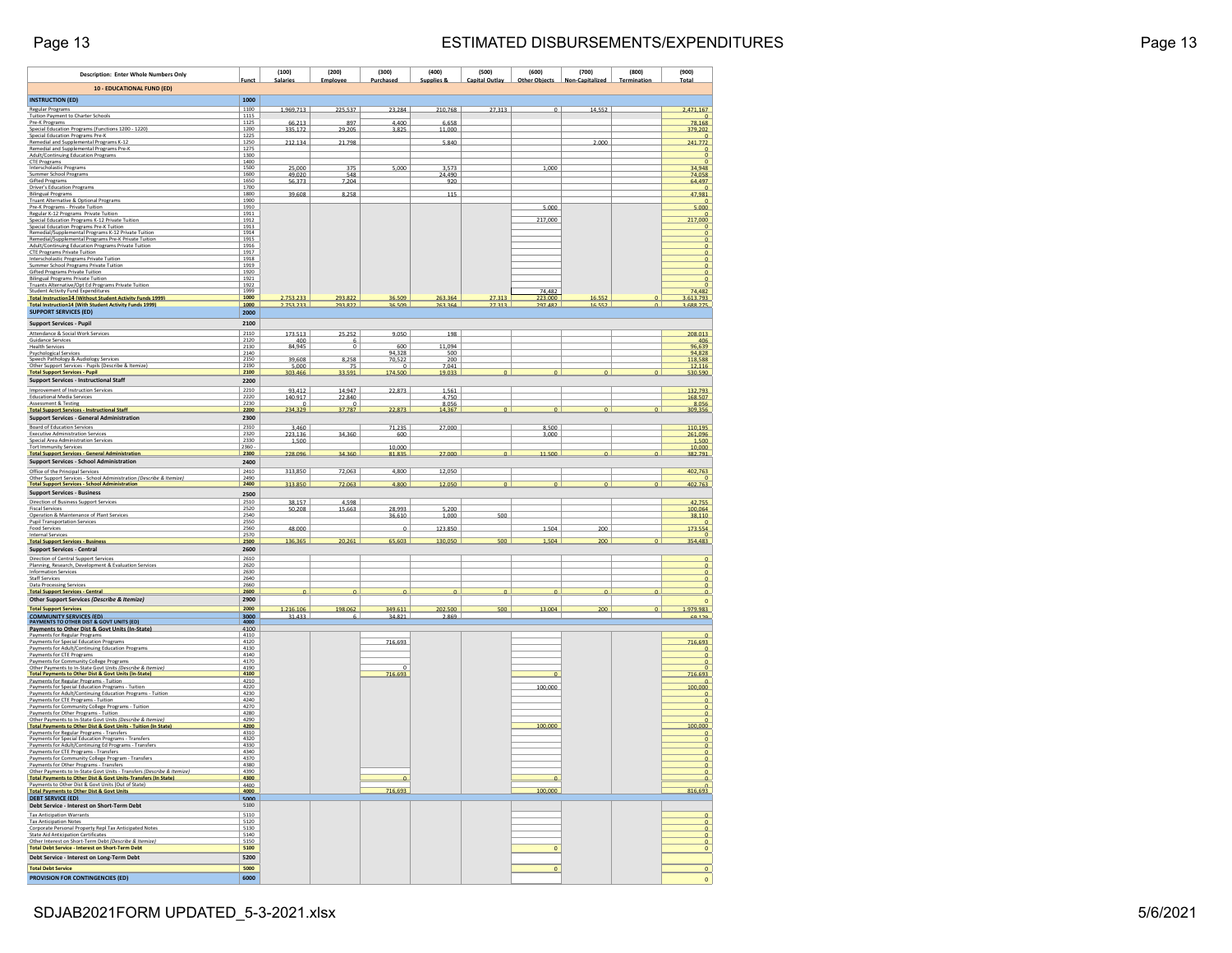## Page 14 **ESTIMATED DISBURSEMENTS/EXPENDITURES** Page 14

| <b>Description: Enter Whole Numbers Only</b>                                                                                                                  | Funct        | (100)<br><b>Salaries</b> | (200)<br><b>Employee</b> | (300)<br>Purchased | (400)<br><b>Supplies &amp;</b> | (500)<br><b>Capital Outlav</b> | (600)<br><b>Other Objects</b> | (700)<br>Non-Capitalized | (800)<br>Termination | (900)<br><b>Total</b>        |
|---------------------------------------------------------------------------------------------------------------------------------------------------------------|--------------|--------------------------|--------------------------|--------------------|--------------------------------|--------------------------------|-------------------------------|--------------------------|----------------------|------------------------------|
| Total Direct Disbursements/Expenditures (without Student Activity Funds (1999)<br>Total Direct Disbursements/Expenditures (with Student Activity Funds (1999) |              | 4 000 772                | 491 890                  | 1 137 634          | 468.733                        | 27.813                         | 226.004                       | 16.752                   | -0.                  | 6.479.598<br>6.554.080       |
| Fxcess (Deficiency) of Receints/Revenues Over Dishursements/Fxnenditures (Without                                                                             |              | 4.000.772                | <b>491 890</b>           | 1137634            | 468 733                        | 27 812                         | 410.486                       | 16.752                   | Ω.                   | (017.396                     |
| Evrace (Dafiriancul of Barainte/Bauanuae Quar Dichurea<br>ante/Funanditurae (With                                                                             |              |                          |                          |                    |                                |                                |                               |                          |                      | 1022.079                     |
| 20 - OPERATIONS AND MAINTENANCE FUND (O&M)                                                                                                                    |              |                          |                          |                    |                                |                                |                               |                          |                      |                              |
| <b>SUPPORT SERVICES (O&amp;M)</b>                                                                                                                             | 2000         |                          |                          |                    |                                |                                |                               |                          |                      |                              |
| <b>Support Services - Pupil</b><br>Other Support Services - Pupils (Describe & Itemize)                                                                       | 2100<br>2190 |                          |                          |                    |                                |                                |                               |                          |                      | O                            |
| <b>Support Services - Business</b>                                                                                                                            | 2500         |                          |                          |                    |                                |                                |                               |                          |                      |                              |
| Direction of Business Support Services                                                                                                                        | 2510         |                          |                          |                    |                                |                                |                               |                          |                      | $\Omega$                     |
| Facilities Acquisition & Construction Services<br>Operation & Maintenance of Plant Services                                                                   | 2530<br>2540 | 270.785                  | 61.205                   | 205.821            | 360 111                        | 500                            |                               | $\mathbf{v}$             |                      | $\circ$<br>898.422           |
| <b>Pupil Transportation Services</b><br>Food Services                                                                                                         | 2550<br>2560 |                          |                          |                    |                                |                                |                               |                          |                      | $\Omega$                     |
| <b>Total Support Services - Business</b>                                                                                                                      | 2500         | 270.785                  | 61,205                   | 205,821            | 360.111                        | 500                            | $\mathbf{0}$                  | $\mathbf{0}$             | $\mathbf{0}$         | 898,422                      |
| Other Support Services (Describe & Itemize)<br><b>Total Support Services</b>                                                                                  | 2900<br>2000 | 270,785                  | 61,205                   | 205,821            | 360,111                        | 500                            | $\pmb{0}$                     | $\pmb{0}$                | $\bf{0}$             | $\mathbf{0}$<br>898,422      |
| <b>COMMUNITY SERVICES (O&amp;M)</b>                                                                                                                           | 3000         |                          |                          |                    |                                |                                |                               |                          |                      | Ω                            |
| PAYMENTS TO OTHER DIST & GOVT UNITS (O&M)                                                                                                                     | 4000         |                          |                          |                    |                                |                                |                               |                          |                      |                              |
| Payments to Other Dist & Govt Units (In-State)                                                                                                                | 4100         |                          |                          |                    |                                |                                |                               |                          |                      |                              |
| Payments for Regular Programs<br>Payments for Special Education Programs                                                                                      | 4110<br>4120 |                          |                          |                    |                                |                                |                               |                          |                      | $\Omega$<br>0                |
| Payments for CTE Program                                                                                                                                      | 4140<br>4190 |                          |                          |                    |                                |                                |                               |                          |                      | $\bf{0}$                     |
| Other Payments to In-State Govt Units (Describe & Itemize)<br><b>Total Payments to Other Dist &amp; Govt Units (In-State)</b>                                 | 4100         |                          |                          | $\Omega$           |                                |                                | $\Omega$                      |                          |                      | $\overline{0}$<br>0          |
| te to Other Dist & Gout Linite (Out of State) 14<br>Total Payments to Other Dist & Govt Unit                                                                  | 4400<br>4000 |                          |                          | $\mathbf{0}$       |                                |                                | Ω.                            |                          |                      | $\Omega$<br>$\Omega$         |
| DERT SERVICE (O&M)                                                                                                                                            | 5000         |                          |                          |                    |                                |                                |                               |                          |                      |                              |
| Debt Service - Interest on Short-Term Debt<br><b>Tax Anticipation Warrants</b>                                                                                | 5100<br>5110 |                          |                          |                    |                                |                                |                               |                          |                      |                              |
| <b>Tax Anticipation Notes</b>                                                                                                                                 | 5120         |                          |                          |                    |                                |                                |                               |                          |                      | $\mathbf{0}$<br>0            |
| Corporate Personal Prop Repl Tax Anticipated Notes                                                                                                            | 5130         |                          |                          |                    |                                |                                |                               |                          |                      | $\pmb{0}$                    |
| <b>State Aid Anticipation Certificates</b>                                                                                                                    | 5140         |                          |                          |                    |                                |                                |                               |                          |                      | 0                            |
| Other Interest on Short-Term Debt (Describe & Itemize)<br><b>Total Debt Service - Interest on Short-Term Debt</b>                                             | 5150<br>5100 |                          |                          |                    |                                |                                | $\pmb{0}$                     |                          |                      | $\overline{0}$<br>$\pmb{0}$  |
| Debt Service - Interest on Long-Term Debt                                                                                                                     | 5200         |                          |                          |                    |                                |                                |                               |                          |                      | $\mathbf 0$                  |
| <b>Total Debt Service</b>                                                                                                                                     | 5000         |                          |                          |                    |                                |                                | $\bf{0}$                      |                          |                      | $\bf{0}$                     |
| PROVISION FOR CONTINGENCIES (O&M)                                                                                                                             | 6000         |                          |                          |                    |                                |                                |                               |                          |                      | $\pmb{0}$                    |
| <b>Total Direct Disbursements/Expenditures</b>                                                                                                                |              | 270,785                  | 61,205                   | 205,821            | 360,111                        | 500                            | $\mathbf{0}$                  | $\mathbf 0$              | $\mathbf 0$          | 898,422                      |
| Excess (Deficiency) of Receipts/Revenues Over Disbursements/Expenditures                                                                                      |              |                          |                          |                    |                                |                                |                               |                          |                      |                              |
| <b>30 - DEBT SERVICE FUND (DS)</b>                                                                                                                            |              |                          |                          |                    |                                |                                |                               |                          |                      |                              |
| PAYMENTS TO OTHER DIST & GOVT UNITS (DS)                                                                                                                      | 4000         |                          |                          |                    |                                |                                |                               |                          |                      |                              |
| Payments to Other Dist & Govt Units (In-State)                                                                                                                | 4100         |                          |                          |                    |                                |                                |                               |                          |                      |                              |
| <b>Payments for Regular Programs</b><br><b>Payments for Special Education Programs</b>                                                                        | 4110<br>4120 |                          |                          |                    |                                |                                |                               |                          |                      |                              |
| Other Payments to In-State Govt Units (Describe & Itemize)                                                                                                    | 4190         |                          |                          |                    |                                |                                |                               |                          |                      |                              |
| Total Payments to Other Dist & Govt Units (In-State)<br><b>DEBT SERVICE (DS)</b>                                                                              | 4000<br>5000 |                          |                          |                    |                                |                                |                               |                          |                      |                              |
| Debt Service - Interest on Short-Term Debt                                                                                                                    | 5100         |                          |                          |                    |                                |                                |                               |                          |                      |                              |
| <b>Tax Anticipation Warrants</b>                                                                                                                              | 5110         |                          |                          |                    |                                |                                |                               |                          |                      | $\Omega$                     |
| <b>Tax Anticipation Notes</b><br>Corporate Personal Prop Repl Tax Anticipation Notes                                                                          | 5120<br>5130 |                          |                          |                    |                                |                                |                               |                          |                      | $\mathbf{0}$<br>$\mathbf{0}$ |
| <b>State Aid Anticipation Certificates</b><br>Other Interest on Short-Term Debt (Describe & Itemize)                                                          | 5140<br>5150 |                          |                          |                    |                                |                                |                               |                          |                      | $\mathbf{0}$<br>$\mathbf{0}$ |
| <b>Total Debt Service - Interest On Short-Term Debt</b>                                                                                                       | 5100         |                          |                          |                    |                                |                                | $\overline{0}$                |                          |                      | $\mathbf{0}$                 |
| Debt Service - Interest on Long-Term Debt                                                                                                                     | 5200         |                          |                          |                    |                                |                                | 86,322                        |                          |                      | 86,322                       |
| Deht Service - Payments of Princinal on Long-Term Deht 15<br>Debt Service Other (Describe & Itemize)                                                          | 5300<br>5400 |                          |                          |                    |                                |                                | 510.000                       |                          |                      | 510.000                      |
| <b>Total Debt Service</b>                                                                                                                                     | 5000         |                          |                          | 14,036<br>14,036   |                                |                                | 596,322                       |                          |                      | 14,036<br>610,358            |
| PROVISION FOR CONTINGENCIES (DS)                                                                                                                              | 6000         |                          |                          |                    |                                |                                |                               |                          |                      | $\mathbf{0}$                 |
| <b>Total Direct Disbursements/Expenditures</b>                                                                                                                |              |                          |                          | 14,036             |                                |                                | 596,322                       |                          |                      | 610,358                      |
| Excess (Deficiency) of Receipts/Revenues Over Disbursements/Expenditures                                                                                      |              |                          |                          |                    |                                |                                |                               |                          |                      | 11.74                        |
| 40 - TRANSPORTATION FUND (TR)                                                                                                                                 |              |                          |                          |                    |                                |                                |                               |                          |                      |                              |
| <b>SUPPORT SERVICES (TR)</b>                                                                                                                                  | 2000         |                          |                          |                    |                                |                                |                               |                          |                      |                              |
| <b>Support Services - Pupils</b>                                                                                                                              | 2100         |                          |                          |                    |                                |                                |                               |                          |                      |                              |
| Other Support Services - Pupils (Describe & Itemize)                                                                                                          | 2190         |                          |                          |                    |                                |                                |                               |                          |                      | $\mathbf{0}$                 |
| <b>Support Services - Business</b>                                                                                                                            |              |                          |                          |                    |                                |                                |                               |                          |                      |                              |
| <b>Pupil Transportation Services</b>                                                                                                                          | 2550         |                          |                          | 5,785              |                                |                                |                               |                          |                      | 5,785                        |
| Other Support Services (Describe & Itemize)                                                                                                                   | 2900<br>2000 |                          |                          | 3,600              |                                |                                |                               |                          | $\bf{0}$             | 3,600                        |
| <b>Total Support Services</b><br><b>COMMUNITY SERVICES (TR)</b>                                                                                               | 3000         | $\pmb{0}$                | $\mathbf 0$              | 9,385              | $\pmb{0}$                      | $\pmb{0}$                      | $\bf{0}$                      | $\pmb{0}$                |                      | 9,385<br>$\Omega$            |
| PAYMENTS TO OTHER DIST & GOVT UNITS (TR)                                                                                                                      | 4000<br>4100 |                          |                          |                    |                                |                                |                               |                          |                      |                              |
| Payments to Other Dist & Govt Units (In-State)<br>Payments for Regular Program                                                                                | 4110         |                          |                          |                    |                                |                                |                               |                          |                      | $\mathbf{0}$                 |
| Payments for Special Education Programs                                                                                                                       | 4120         |                          |                          | 275,000            |                                |                                |                               |                          |                      | 275,000                      |
| Payments for Adult/Continuing Education Programs<br>Payments for CTE Programs                                                                                 | 4130<br>4140 |                          |                          |                    |                                |                                |                               |                          |                      | 0<br>$\overline{0}$          |
| Payments for Community College Programs                                                                                                                       | 4170         |                          |                          |                    |                                |                                |                               |                          |                      | $\pmb{0}$                    |
| Other Payments to In-State Govt Units (Describe & Itemize)                                                                                                    | 4190         |                          |                          |                    |                                |                                |                               |                          |                      | $\pmb{0}$                    |
| <b>Total Payments to Other Dist &amp; Govt Units (In-State)</b><br>Payments to Other Dist & Govt Units (Out-of-State)                                         | 4100<br>4400 |                          |                          | 275,000            |                                |                                | $\mathbf{0}$                  |                          |                      | 275,000                      |
| <b>Total Payments to Other Dist &amp; Govt Units</b>                                                                                                          | 4000         |                          |                          | 275,000            |                                |                                | $\Omega$                      |                          |                      | $\mathbf{a}$<br>275,000      |
| <b>DEBT SERVICE (TR)</b>                                                                                                                                      | 5000         |                          |                          |                    |                                |                                |                               |                          |                      |                              |
| Debt Service - Interest on Short-Term Debt                                                                                                                    | 5100         |                          |                          |                    |                                |                                |                               |                          |                      |                              |
| <b>Tax Anticipation Warrants</b><br><b>Tax Anticipation Notes</b>                                                                                             | 5110<br>5120 |                          |                          |                    |                                |                                |                               |                          |                      | $\Omega$<br>$\mathbf{0}$     |
| Corporate Personal Prop Repl Tax Anticipation Notes<br><b>State Aid Anticipation Certificates</b>                                                             | 5130<br>5140 |                          |                          |                    |                                |                                |                               |                          |                      | $\bf{0}$<br>0                |
| Other Interest on Short-Term Debt (Describe and Itemize)                                                                                                      | 5150         |                          |                          |                    |                                |                                |                               |                          |                      | $\Omega$                     |
| Total Debt Service - Interest On Short-Term Debt                                                                                                              | 5100<br>5200 |                          |                          |                    |                                |                                | $\mathbf{0}$                  |                          |                      | 0                            |
| Debt Service - Interest on Long-Term Debt<br>Debt Service - Payments of Principal on Long-Term Debt 15 (Lease/Purchase                                        | 5300         |                          |                          |                    |                                |                                |                               |                          |                      |                              |
| <b>Principal Retired)</b>                                                                                                                                     |              |                          |                          |                    |                                |                                |                               |                          |                      | $\overline{0}$               |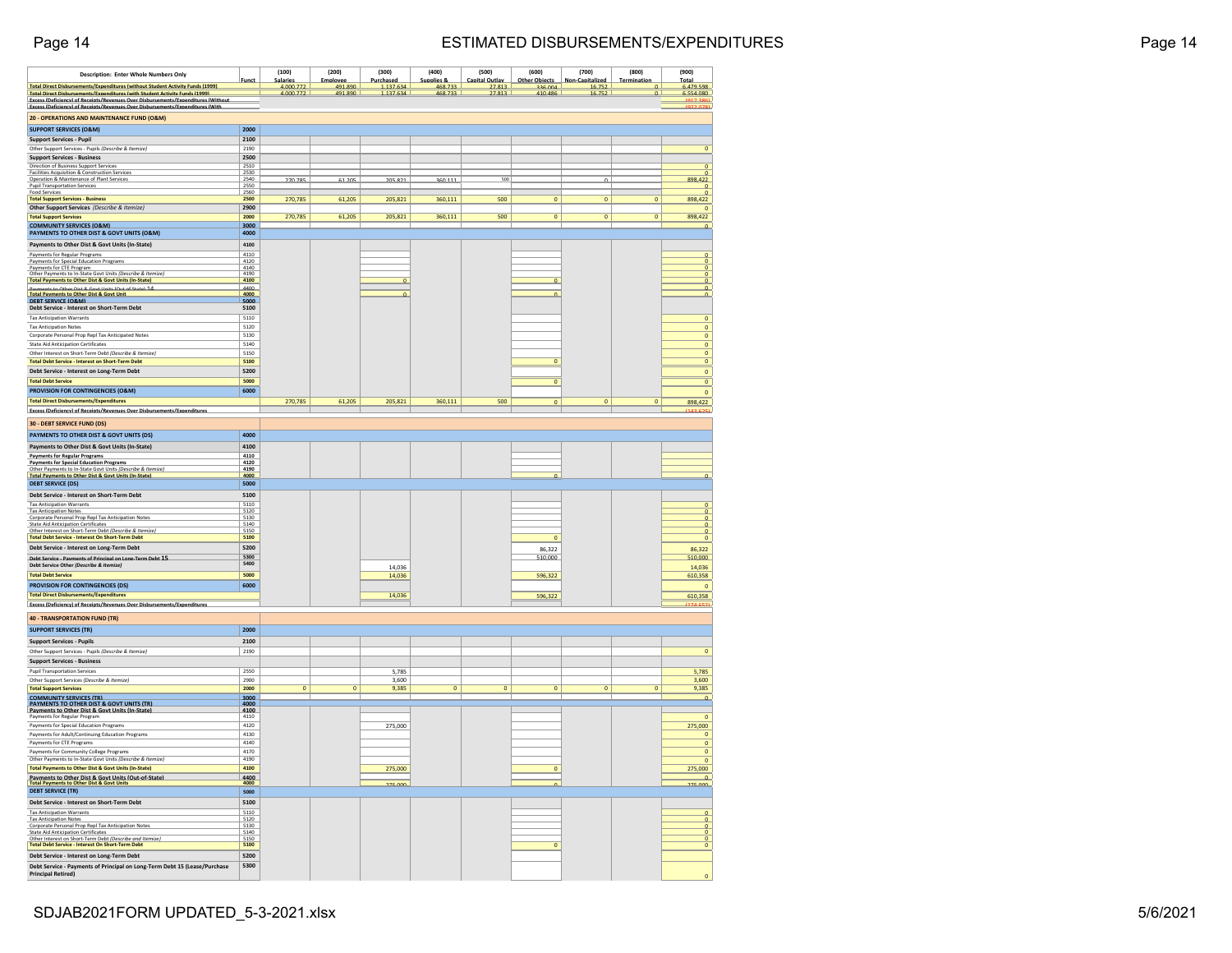| <b>Description: Enter Whole Numbers Only</b>                                                                                                           | Func                        | (100)<br><b>Salaries</b> | (200)<br>Emplovee  | (300)<br>Purchased | (400)<br><b>Supplies &amp;</b> | (500)<br><b>Capital Outlav</b> | (600)<br><b>Other Obiects</b> | (700)<br>Non-Capitalized | (800)<br>Termination | (900)<br><b>Total</b>                      |
|--------------------------------------------------------------------------------------------------------------------------------------------------------|-----------------------------|--------------------------|--------------------|--------------------|--------------------------------|--------------------------------|-------------------------------|--------------------------|----------------------|--------------------------------------------|
| Debt Service - Other (Describe and Itemize)                                                                                                            | 5400                        |                          |                    |                    |                                |                                |                               |                          |                      |                                            |
| <b>Total Debt Service</b>                                                                                                                              | 5000                        |                          |                    |                    |                                |                                | $\mathbf 0$                   |                          |                      | $\mathbf 0$                                |
| <b>PROVISION FOR CONTINGENCIES (TR)</b><br><b>Total Direct Disbursements/Expenditures</b>                                                              | 6000                        | $\mathbf{0}$             | $\pmb{0}$          | 284,385            | $\mathbf{0}$                   | $\pmb{\mathsf{o}}$             | $\overline{0}$                | $\overline{0}$           | $\pmb{0}$            | $\overline{0}$<br>284.385                  |
| <b>Excess (Deficiency) of Receints/Revenues Over Dishursements/Exnenditures</b>                                                                        |                             |                          |                    |                    |                                |                                |                               |                          |                      | 121,2041                                   |
| 50 - MUNICIPAL RETIREMENT/SOC SEC FUND (MR/SS)                                                                                                         |                             |                          |                    |                    |                                |                                |                               |                          |                      |                                            |
| <b>INSTRUCTION (MR/SS)</b>                                                                                                                             | 1000                        |                          |                    |                    |                                |                                |                               |                          |                      |                                            |
| <b>Regular Program</b><br>Pre-K Programs                                                                                                               | 1100                        |                          | 41,125             |                    |                                |                                |                               |                          |                      | 41,125                                     |
| Special Education Programs (Functions 1200-1220)                                                                                                       | 1125<br>1200                |                          | 3.738<br>21.575    |                    |                                |                                |                               |                          |                      | 3.738<br>21.575                            |
| Special Education Programs Pre-K                                                                                                                       | 1225<br>1250                |                          | 14.595             |                    |                                |                                |                               |                          |                      | $\overline{0}$<br>14.595                   |
| <b>Remedial and Supplemental Programs K-12</b><br>Remedial and Supplemental Programs Pre-K                                                             | 1275<br>1300                |                          |                    |                    |                                |                                |                               |                          |                      | $\overline{\phantom{0}}$<br>$\overline{0}$ |
| <b>Adult/Continuing Education Programs</b><br>CTE Programs<br>Interscholastic Programs                                                                 | 1400                        |                          |                    |                    |                                |                                |                               |                          |                      |                                            |
| Summer School Programs<br>Gifted Programs                                                                                                              | 1500<br>1600                |                          | 378<br>3.016       |                    |                                |                                |                               |                          |                      | 378<br>3.016                               |
| Driver's Education Programs                                                                                                                            | 1650<br>1700                |                          | 817                |                    |                                |                                |                               |                          |                      | 817<br>$\Omega$                            |
| <b>Example Programs</b><br><b>Bilingual Programs</b><br>Truant Alternative & Optional Programs<br><b>Total Instruction</b>                             | 1800<br>1900                |                          | 1.392              |                    |                                |                                |                               |                          |                      | 1.392<br>$\overline{0}$                    |
|                                                                                                                                                        | 1000                        |                          | 86,636             |                    |                                |                                |                               |                          |                      | 86,636                                     |
| <b>SUPPORT SERVICES (MR/SS)</b>                                                                                                                        | 2000                        |                          |                    |                    |                                |                                |                               |                          |                      |                                            |
| <b>Support Services - Pupil</b>                                                                                                                        | 2100                        |                          |                    |                    |                                |                                |                               |                          |                      |                                            |
| Attendance & Social Work Services<br><b>Guidance Services</b><br>Health Services                                                                       | 2110<br>2120                |                          | 13.878             |                    |                                |                                |                               |                          |                      | 13.878<br>6                                |
| Psychological Services                                                                                                                                 | 2130<br>2140                |                          | 17.135             |                    |                                |                                |                               |                          |                      | 17.135<br>$\overline{0}$                   |
| -<br><b>Speech Pathology &amp; Audiology Services</b><br>Other Support Services - Pupils (Describe & Itemize)<br><b>Total Support Services - Pupil</b> | 2150<br>2190                |                          | 574<br>1,084       |                    |                                |                                |                               |                          |                      | 574<br>1,084                               |
|                                                                                                                                                        | 2100                        |                          | 32.677             |                    |                                |                                |                               |                          |                      | 32.677                                     |
| <b>Support Services - Instructional Staff</b>                                                                                                          | 2200                        |                          |                    |                    |                                |                                |                               |                          |                      |                                            |
| Improvement of Instruction Services<br><b>Educational Media Services</b>                                                                               | 2210<br>2220                |                          | 1.354<br>27,794    |                    |                                |                                |                               |                          |                      | 1.354<br>27.794                            |
| <b>Assessment &amp; Testing<br/> Total Support Services - Instructional Staff</b>                                                                      | 2230<br>2200                |                          | $\Omega$<br>29,148 |                    |                                |                                |                               |                          |                      | 29,148                                     |
| <b>Support Services - General Administration</b>                                                                                                       | 2300                        |                          |                    |                    |                                |                                |                               |                          |                      |                                            |
| <b>Board of Education Services</b>                                                                                                                     | 2310                        |                          | 11.215             |                    |                                |                                |                               |                          |                      | 11.215                                     |
| Executive Administration Services<br>Special Area Administrative Services                                                                              | 2320<br>2330                |                          | 5.730<br>302       |                    |                                |                                |                               |                          |                      | 5.730<br>302                               |
| Claims Paid from Self Insurance Fund<br>Workers' Compensation or Workers' Occupation Disease Acts Payments                                             | 2361<br>2362                |                          |                    |                    |                                |                                |                               |                          |                      | $\frac{1}{2}$                              |
| Unemployment Insurance Payments                                                                                                                        | 2363<br>2364                |                          |                    |                    |                                |                                |                               |                          |                      | $\overline{0}$<br>$\overline{0}$           |
| Insurance Payments (regular or self-insurance)<br>Risk Management and Claims Services Payments                                                         | 2365                        |                          |                    |                    |                                |                                |                               |                          |                      | $\mathbf{0}$                               |
| Judgment and Settlements<br>Educatl, Inspectl, Supervisory Serv. Related to Loss Prevention or Reduction<br>Reciprocal Insurance Payments              | 2366<br>$\frac{2367}{2368}$ |                          |                    |                    |                                |                                |                               |                          |                      | $\overline{0}$<br>$\Omega$                 |
|                                                                                                                                                        |                             |                          |                    |                    |                                |                                |                               |                          |                      | $\overline{0}$                             |
| Legal Service<br>Total Support Services - General Administration                                                                                       | 2369<br>2300                |                          | 17,247             |                    |                                |                                |                               |                          |                      | $\frac{0}{17,247}$                         |
| <b>Support Services - School Administration</b>                                                                                                        | 2400                        |                          |                    |                    |                                |                                |                               |                          |                      |                                            |
| Office of the Principal Services                                                                                                                       | 2410<br>2490                |                          | 21,928             |                    |                                |                                |                               |                          |                      | 21,928<br>$\Omega$                         |
| Other Support Services - School Administration (Describe & Itemize)<br>Total Support Services - School Administration                                  | 2400                        |                          | 21,928             |                    |                                |                                |                               |                          |                      | 21,928                                     |
| <b>Support Services - Business</b>                                                                                                                     | 2500                        |                          |                    |                    |                                |                                |                               |                          |                      |                                            |
| Direction of Business Support Services                                                                                                                 | 2510                        |                          | 1.056<br>9.141     |                    |                                |                                |                               |                          |                      | 1.056<br>9.141                             |
| Fiscal Services<br>Facilities Acquisition & Construction Services<br>Operation & Maintenance of Plant Service                                          | $\frac{2520}{2530}$<br>2540 |                          | 52.228             |                    |                                |                                |                               |                          |                      | $\overline{0}$<br>52.228                   |
| <b>Pupil Transportation Services</b>                                                                                                                   | 2550                        |                          |                    |                    |                                |                                |                               |                          |                      | $\mathbf{0}$                               |
| Food Services<br>Internal Services<br>Total Support Services - Business                                                                                | 2560<br>2570                |                          | 9.706              |                    |                                |                                |                               |                          |                      | 9.706<br>$\sqrt{2}$                        |
|                                                                                                                                                        |                             |                          | 72,131             |                    |                                |                                |                               |                          |                      | 72,131                                     |
| <b>Support Services - Central</b><br>Direction of Central Support Services                                                                             | 2600<br>2610                |                          |                    |                    |                                |                                |                               |                          |                      | $\Omega$                                   |
| Planning, Research, Development & Evaluation Services                                                                                                  | 2620                        |                          |                    |                    |                                |                                |                               |                          |                      | $\overline{0}$                             |
| <b>Information Services</b><br>Staff Services<br>Data Processing Services                                                                              | 2630<br>2640                |                          |                    |                    |                                |                                |                               |                          |                      | $\overline{0}$<br>$\frac{0}{0}$            |
| <b>Total Support Services - Central</b>                                                                                                                | 2660<br>2600                |                          | $\Omega$           |                    |                                |                                |                               |                          |                      | $\Omega$                                   |
| Other Support Services (Describe & Itemize)                                                                                                            | 2900                        |                          |                    |                    |                                |                                |                               |                          |                      | $\pmb{0}$                                  |
| <b>Total Support Services</b>                                                                                                                          | 2000                        |                          | 173,131            |                    |                                |                                |                               |                          |                      | 173,131                                    |
| <b>COMMUNITY SERVICES (MR/SS)</b>                                                                                                                      | 3000                        |                          | 5.369              |                    |                                |                                |                               |                          |                      | 5,369                                      |
| PAYMENTS TO OTHER DIST & GOVT UNITS (MR/SS)<br>Payments for Regular Programs                                                                           | 4000<br>4110                |                          |                    |                    |                                |                                |                               |                          |                      |                                            |
| Payments for Special Education Programs                                                                                                                | 4120                        |                          |                    |                    |                                |                                |                               |                          |                      |                                            |
| Payments for CTE Programs<br><b>Total Payments to Other Dist &amp; Govt Units</b>                                                                      | 4140<br>4000                |                          | $\Omega$           |                    |                                |                                |                               |                          |                      | $\mathfrak{a}$                             |
| <b>DEBT SERVICE (MR/SS)</b>                                                                                                                            | 5000                        |                          |                    |                    |                                |                                |                               |                          |                      |                                            |
| Debt Service - Interest on Short-Term Debt                                                                                                             | 5100                        |                          |                    |                    |                                |                                |                               |                          |                      |                                            |
| <b>Tax Anticipation Warrants</b><br>Tax Anticipation Woman<br>Tax Anticipation Notes<br>Corporate Personal Prop Repl Tax Anticipation Notes            | 5110<br>5120                |                          |                    |                    |                                |                                |                               |                          |                      | $\begin{smallmatrix}0\\0\end{smallmatrix}$ |
|                                                                                                                                                        | 5130<br>5140                |                          |                    |                    |                                |                                |                               |                          |                      | $\mathbf{0}$                               |
| State Aid Anticipation Certificates<br>Other (Describe & Itemize)<br><b>Total Debt Service</b>                                                         | 5150<br>5000                |                          |                    |                    |                                |                                | $\circ$                       |                          |                      | $\frac{1}{2}$                              |
| PROVISION FOR CONTINGENCIES (MR/SS)                                                                                                                    | 6000                        |                          |                    |                    |                                |                                |                               |                          |                      | $\pmb{\mathsf{o}}$                         |
| <b>Total Direct Disbursements/Expenditures</b>                                                                                                         |                             |                          | 265,136            |                    |                                |                                | $\mathbf{0}$                  |                          |                      | 265,136                                    |
| Excess (Deficiency) of Receipts/Revenues Over Disbursements/Expenditures                                                                               |                             |                          |                    |                    |                                |                                |                               |                          |                      | 157, 2421                                  |
| <b>60 - CAPITAL PROJECTS (CP)</b>                                                                                                                      |                             |                          |                    |                    |                                |                                |                               |                          |                      |                                            |
| <b>SUPPORT SERVICES (CP)</b>                                                                                                                           | 2000                        |                          |                    |                    |                                |                                |                               |                          |                      |                                            |
| <b>Support Services - Business</b>                                                                                                                     |                             |                          |                    |                    |                                |                                |                               |                          |                      |                                            |
| Facilities Acquisition & Construction Services                                                                                                         | 2530                        |                          |                    |                    |                                |                                |                               |                          |                      | $\pmb{0}$                                  |
| Other Support Services (Describe & Itemize)<br><b>Total Support Services</b>                                                                           | 2900<br>2000                | $\overline{0}$           | $\pmb{0}$          | $\pmb{0}$          | $\overline{0}$                 | $\mathbf 0$                    | $\pmb{0}$                     | $\pmb{0}$                |                      | $\pmb{0}$<br>$\pmb{\mathsf{0}}$            |
| PAYMENTS TO OTHER DIST & GOVT UNITS (CP)                                                                                                               | 4000                        |                          |                    |                    |                                |                                |                               |                          |                      |                                            |
| Payments to Other Dist & Govt Units (In-State)                                                                                                         | 4100                        |                          |                    |                    |                                |                                |                               |                          |                      |                                            |
| Payments to Regular Programs                                                                                                                           | 4110                        |                          |                    |                    |                                |                                |                               |                          |                      | $\overline{\mathbf{0}}$                    |
| Payment for Special Education Programs<br>Payment for CTE Programs                                                                                     | 4120<br>4140                |                          |                    |                    |                                |                                |                               |                          |                      | $\circ$<br>$\overline{0}$                  |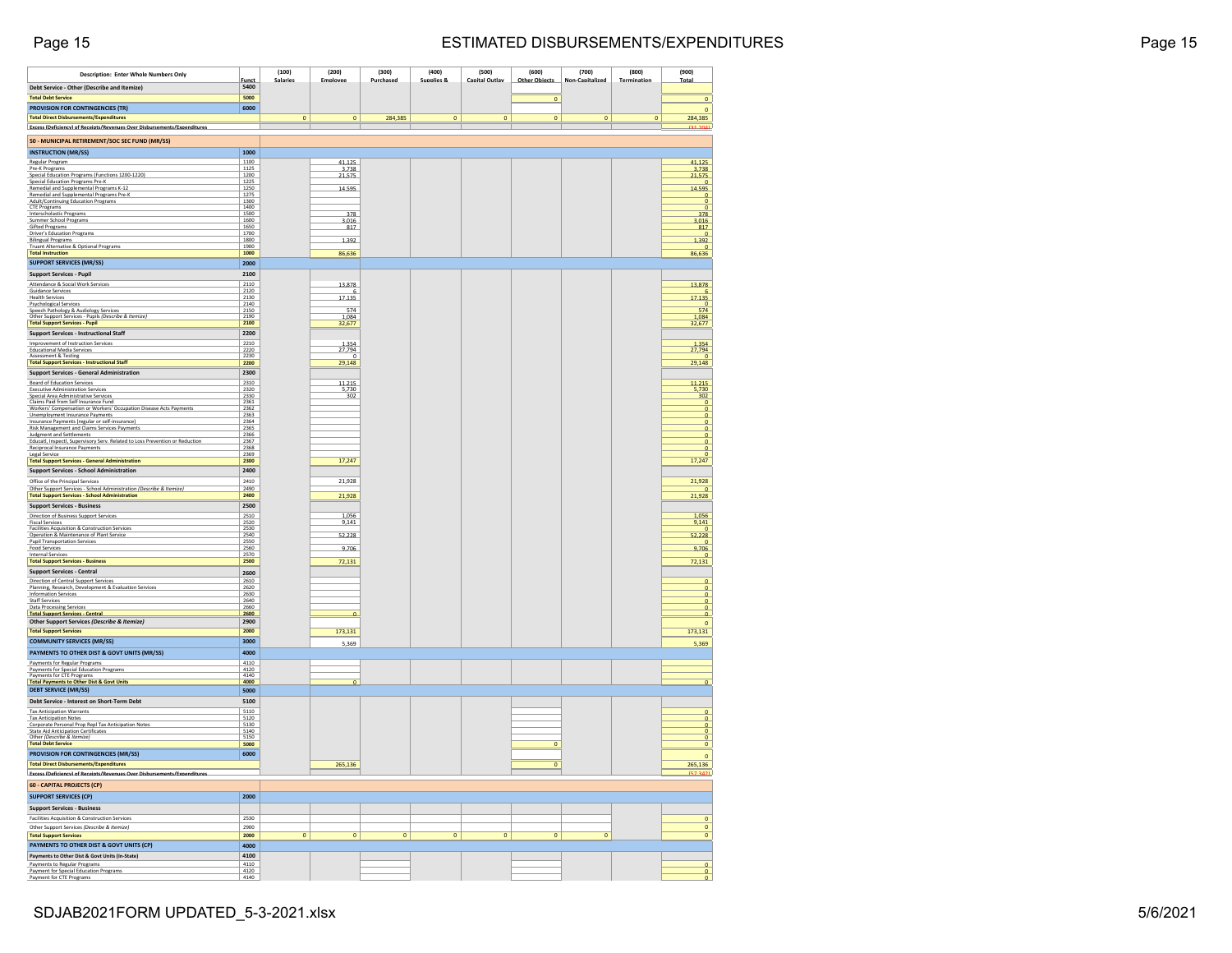## Page 16 **ESTIMATED DISBURSEMENTS/EXPENDITURES** Page 16

| <b>Description: Enter Whole Numbers Only</b>                                                                                 |                      | (100)           | (200)           | (300)        | (400)                 | (500)                 | (600)                | (700)           | (800)              | (900)                             |
|------------------------------------------------------------------------------------------------------------------------------|----------------------|-----------------|-----------------|--------------|-----------------------|-----------------------|----------------------|-----------------|--------------------|-----------------------------------|
| Payments to Other Govt Units (In-State) (Describe & Itemize)                                                                 | <b>Funct</b><br>4190 | <b>Salaries</b> | <b>Employee</b> | Purchased    | <b>Supplies &amp;</b> | <b>Capital Outlav</b> | <b>Other Objects</b> | Non-Capitalized | <b>Termination</b> | <b>Total</b><br>$\Omega$          |
| <b>Total Payments to Other Districts &amp; Govt Units</b>                                                                    | 4000                 |                 |                 | $\pmb{0}$    |                       |                       | $\mathbf{0}$         |                 |                    | 0                                 |
| PROVISION FOR CONTINGENCIES (CP)                                                                                             | 6000                 |                 |                 |              |                       |                       |                      |                 |                    | $\mathbf 0$                       |
| <b>Total Direct Disbursements/Expenditures</b>                                                                               |                      | $\circ$         | $\bf{0}$        | $\mathbf{0}$ | $\circ$               | $\overline{0}$        | $\mathbf 0$          | $\bf{0}$        |                    | $\bf{0}$                          |
| <b>Excess (Deficiency) of Receipts/Revenues Over Disbursements/Expenditures</b>                                              |                      |                 |                 |              |                       |                       |                      |                 |                    | $\Omega$                          |
| 70 WORKING CASH FUND (WC)                                                                                                    |                      |                 |                 |              |                       |                       |                      |                 |                    |                                   |
| 80 - TORT FUND (TF)                                                                                                          |                      |                 |                 |              |                       |                       |                      |                 |                    |                                   |
| <b>INSTRUCTION (TF)</b>                                                                                                      |                      |                 |                 |              |                       |                       |                      |                 |                    |                                   |
|                                                                                                                              | 1000                 |                 |                 |              |                       |                       |                      |                 |                    |                                   |
| Regular Programs                                                                                                             | 1100                 |                 |                 |              |                       |                       |                      |                 |                    | 0                                 |
| Tuition Payment to Charter Schools<br>Pre-K Programs                                                                         | 1115<br>1125         |                 |                 |              |                       |                       |                      |                 |                    | $\Omega$<br>$\mathbf{0}$          |
| Special Education Programs (Functions 1200 - 1220)                                                                           | 1200                 |                 |                 |              |                       |                       |                      |                 |                    |                                   |
| Special Education Programs Pre-K<br>Remedial and Supplemental Programs K-12                                                  | 1225<br>1250         |                 |                 |              |                       |                       |                      |                 |                    | $\mathbf 0$<br>$\mathbf{0}$       |
| Remedial and Supplemental Programs Pre-K                                                                                     | 1275                 |                 |                 |              |                       |                       |                      |                 |                    | $\mathbf{0}$                      |
| Adult/Continuing Education Programs<br><b>CTE Programs</b>                                                                   | 1300<br>1400         |                 |                 |              |                       |                       |                      |                 |                    | 0<br>$\overline{0}$               |
| Interscholastic Programs                                                                                                     | 1500                 |                 |                 |              |                       |                       |                      |                 |                    | $\Omega$                          |
| Summer School Programs<br><b>Gifted Programs</b>                                                                             | 1600<br>1650         |                 |                 |              |                       |                       |                      |                 |                    | $\Omega$<br>0                     |
| <b>Driver's Education Programs</b>                                                                                           | 1700                 |                 |                 |              |                       |                       |                      |                 |                    | $\bf{0}$                          |
| <b>Bilingual Programs</b>                                                                                                    | 1800                 |                 |                 |              |                       |                       |                      |                 |                    | $\mathbf 0$                       |
| Truant Alternative & Optional Programs                                                                                       | 1900                 |                 |                 |              |                       |                       |                      |                 |                    | $\mathbf{0}$                      |
| Pre-K Programs - Private Tuition<br>Regular K-12 Programs Private Tuition                                                    | 1910<br>1911         |                 |                 |              |                       |                       |                      |                 |                    | $\mathbf{0}$<br>$\mathbf 0$       |
| Special Education Programs K-12 Private Tuition                                                                              | 1912                 |                 |                 |              |                       |                       |                      |                 |                    |                                   |
|                                                                                                                              | 1913                 |                 |                 |              |                       |                       |                      |                 |                    | $\mathbf 0$                       |
| Special Education Programs Pre-K Tuition<br>Remedial/Supplemental Programs K-12 Private Tuition                              | 1914                 |                 |                 |              |                       |                       |                      |                 |                    | $\mathbf 0$<br>$\Omega$           |
| Remedial/Supplemental Programs Pre-K Private Tuition                                                                         | 1915                 |                 |                 |              |                       |                       |                      |                 |                    | $\Omega$                          |
| Adult/Continuing Education Programs Private Tuition                                                                          | 1916<br>1917         |                 |                 |              |                       |                       |                      |                 |                    | $\mathbf{0}$                      |
| <b>CTE Programs Private Tuition</b>                                                                                          | 1918                 |                 |                 |              |                       |                       |                      |                 |                    | $\bf{0}$                          |
| Interscholastic Programs Private Tuition                                                                                     |                      |                 |                 |              |                       |                       |                      |                 |                    | $\mathbf 0$                       |
| Summer School Programs Private Tuition<br><b>Gifted Programs Private Tuition</b>                                             | 1919<br>1920         |                 |                 |              |                       |                       |                      |                 |                    | $\pmb{0}$<br>$\mathbf 0$          |
| <b>Bilingual Programs Private Tuition</b>                                                                                    | 1921                 |                 |                 |              |                       |                       |                      |                 |                    | $\mathbf 0$                       |
| Truants Alternative/Opt Ed Programs Private Tuition                                                                          | 1922                 |                 |                 |              |                       |                       |                      |                 |                    |                                   |
|                                                                                                                              |                      |                 |                 |              |                       |                       |                      |                 |                    | $\mathbf{0}$                      |
| <b>Total Instruction14</b>                                                                                                   | 1000                 | $\Omega$        | $\bf{0}$        | $\pmb{0}$    | $\circ$               | $\overline{0}$        | $\mathbf{0}$         | $\mathbf{0}$    | $\mathbf{0}$       | $\mathbf 0$                       |
| <b>SUPPORT SERVICES (TF)</b><br><b>Support Services - Pupil</b>                                                              | 2000<br>2100         |                 |                 |              |                       |                       |                      |                 |                    |                                   |
| Attendance & Social Work Services                                                                                            | 2110                 |                 |                 |              |                       |                       |                      |                 |                    | $\mathbf{0}$                      |
| <b>Guidance Services</b>                                                                                                     | 2120                 |                 |                 |              |                       |                       |                      |                 |                    | $\mathbf{0}$                      |
| <b>Health Services</b>                                                                                                       | 2130                 |                 |                 |              |                       |                       |                      |                 |                    | $\mathbf 0$                       |
| Psychological Services                                                                                                       | 2140                 |                 |                 |              |                       |                       |                      |                 |                    | $\mathbf 0$                       |
| Speech Pathology & Audiology Services                                                                                        | 2150                 |                 |                 |              |                       |                       |                      |                 |                    | $\Omega$                          |
| Other Support Services - Pupils (Describe & Itemize)<br><b>Total Support Services - Pupil</b>                                | 2190<br>2100         | $\pmb{0}$       | $\mathbf 0$     | $\pmb{0}$    | $\pmb{0}$             | $\mathbf{0}$          | $\mathbf 0$          | $\mathbf 0$     | $\pmb{0}$          | 0<br>$\pmb{0}$                    |
| <b>Support Services - Instructional Staff</b>                                                                                | 2200                 |                 |                 |              |                       |                       |                      |                 |                    |                                   |
| Improvement of Instruction Services                                                                                          | 2210                 |                 |                 |              |                       |                       |                      |                 |                    |                                   |
| <b>Educational Media Services</b>                                                                                            | 2220                 |                 |                 |              |                       |                       |                      |                 |                    | $\bf{0}$                          |
| <b>Assessment &amp; Testing</b>                                                                                              | 2230                 |                 |                 |              |                       |                       |                      |                 |                    | $\pmb{0}$<br>$\mathbf{0}$         |
| <b>Total Support Services - Instructional Staff</b>                                                                          | 2200                 | $\Omega$        |                 | $\Omega$     |                       |                       |                      | $\Omega$        | $\Omega$           | ۵                                 |
| <b>Support Services - General Administration</b>                                                                             | 2300                 |                 |                 |              |                       |                       |                      |                 |                    |                                   |
| <b>Board of Education Services</b><br><b>Executive Administration Services</b>                                               | 2310<br>2320         |                 |                 |              |                       |                       |                      |                 |                    | $\Omega$<br>0                     |
| Special Area Administration Services                                                                                         | 2330                 |                 |                 |              |                       |                       |                      |                 |                    | $\Omega$                          |
| Claims Paid from Self Insurance Fund<br><b>Risk Management and Claims Services Payments</b>                                  | 2361<br>2365         |                 |                 | 61.019       |                       |                       |                      |                 |                    | 61.019                            |
| <b>Total Support Services - General Administration</b>                                                                       | 2300                 | $\Omega$        | $\Omega$        | 61.019       | $\Omega$              | $\Omega$              | $\Omega$             | $\Omega$        | $\Omega$           | 61.019                            |
| <b>Sunnort Services - School Administration</b><br>Office of the Principal Services                                          | 2400<br>2410         |                 |                 |              |                       |                       |                      |                 |                    | $\bf{0}$                          |
| Other Support Services - School Administration (Describe & Itemize)                                                          | 2490                 |                 |                 |              |                       |                       |                      |                 |                    |                                   |
| <b>Total Support Services - School Administration</b><br><b>Support Services - Business</b>                                  | 2400<br>2500         | $\Omega$        | $\Omega$        | $\Omega$     | $\Omega$              | $\mathbf{0}$          | $\Omega$             | $\Omega$        | $\mathbf{0}$       | $\Omega$                          |
| Direction of Business Support Services                                                                                       | 2510                 |                 |                 |              |                       |                       |                      |                 |                    | $\Omega$                          |
| <b>Fiscal Services</b><br>Operation & Maintenance of Plant Services                                                          | 2520<br>2540         |                 |                 |              |                       |                       |                      |                 |                    | 0<br>o                            |
| <b>Pupil Transportation Services</b>                                                                                         | 2550                 |                 |                 |              |                       |                       |                      |                 |                    | $\mathbf{0}$                      |
| <b>Food Services</b><br><b>Internal Services</b>                                                                             | 2560<br>2570         |                 |                 |              |                       |                       |                      |                 |                    | $\circ$<br>$\overline{0}$         |
| <b>Total Support Services - Business</b>                                                                                     | 2500                 | $\Omega$        | $\Omega$        | $\Omega$     | $\Omega$              | $\mathbf{0}$          | $\Omega$             | $\mathbf{0}$    | $\mathbf{0}$       | $\Omega$                          |
| <b>Support Services - Central</b><br>Direction of Central Support Services                                                   | 2600<br>2610         |                 |                 |              |                       |                       |                      |                 |                    | $\Omega$                          |
| Planning, Research, Development & Evaluation Services                                                                        | 2620                 |                 |                 |              |                       |                       |                      |                 |                    | $\Omega$                          |
| <b>Information Services</b><br>Staff Services                                                                                | 2630<br>2640         |                 |                 |              |                       |                       |                      |                 |                    | ٥                                 |
| <b>Data Processing Services</b>                                                                                              | 2660                 |                 |                 |              |                       |                       |                      |                 |                    | 0<br>$\overline{0}$               |
| <b>Total Support Services - Central</b><br>Other Support Services (Describe & Itemize)                                       | 2600                 | $\Omega$        | $\Omega$        | $\Omega$     | $\Omega$              | $\Omega$              | $\Omega$             | $\Omega$        | $\mathbf{0}$       | $\Omega$                          |
| <b>Total Support Services</b>                                                                                                | 2900<br>2000         | $\mathbf{0}$    | $\mathbf{0}$    | 61.019       | $\mathbf{0}$          | $\Omega$              | $\Omega$             | $\mathbf{0}$    | $\Omega$           | $\Omega$<br>61.019                |
| <b>COMMUNITY SERVICES (TF)</b>                                                                                               | 3000<br>4000         |                 |                 |              |                       |                       |                      |                 |                    | $\mathbf{a}$                      |
| PAYMENTS TO OTHER DIST & GOVT UNITS (TF)<br>Payments to Other Dist & Govt Units (In-State)                                   | 4100                 |                 |                 |              |                       |                       |                      |                 |                    |                                   |
| Payments for Regular Programs<br>Payments for Special Education Programs                                                     | 4110<br>4120         |                 |                 |              |                       |                       |                      |                 |                    | $\mathbf{0}$<br>o                 |
| Payments for Adult/Continuing Education Programs                                                                             | 4130                 |                 |                 |              |                       |                       |                      |                 |                    | $\mathbf{0}$                      |
| Payments for CTE Programs<br>Payments for Community College Programs                                                         | 4140<br>4170         |                 |                 |              |                       |                       |                      |                 |                    | $\mathbf{0}$<br>$\mathbf{0}$      |
| Other Payments to In-State Govt Units (Describe & Itemize)                                                                   | 4190                 |                 |                 |              |                       |                       |                      |                 |                    | $\Omega$                          |
| Total Payments to Other Dist & Govt Units (In-State)                                                                         | 4100<br>4210         |                 |                 |              |                       |                       |                      |                 |                    |                                   |
| Payments for Regular Programs - Tuition<br>Payments for Special Education Programs - Tuition                                 | 4220                 |                 |                 |              |                       |                       |                      |                 |                    | $\Omega$<br>$\Omega$              |
| Payments for Adult/Continuing Education Programs - Tuition                                                                   | 4230<br>4240         |                 |                 |              |                       |                       |                      |                 |                    | $\mathbf{0}$                      |
| Payments for CTE Programs - Tuition<br>Payments for Community College Programs - Tuition                                     | 4270                 |                 |                 |              |                       |                       |                      |                 |                    | $\mathbf{0}$<br>$\overline{0}$    |
| Payments for Other Programs - Tuition                                                                                        | 4280                 |                 |                 |              |                       |                       |                      |                 |                    | $\mathbf{0}$                      |
| Other Payments to In-State Govt Units (Describe & Itemize)<br>Total Payments to Other Dist & Govt Units - Tuition (In State) | 4290<br>4200         |                 |                 |              |                       |                       | Ω                    |                 |                    | $\Omega$<br>$\boldsymbol{\Omega}$ |
| Payments for Regular Programs - Transfers                                                                                    | 4310                 |                 |                 |              |                       |                       |                      |                 |                    | $\Omega$                          |
| Payments for Special Education Programs - Transfers<br>Payments for Adult/Continuing Ed Programs - Transfers                 | 4320<br>4330         |                 |                 |              |                       |                       |                      |                 |                    | $\Omega$<br>$\circ$               |
| Payments for CTE Programs - Transfers                                                                                        | 4340                 |                 |                 |              |                       |                       |                      |                 |                    | $\mathbf{0}$                      |
| Payments for Community College Program - Transfers                                                                           | 4370<br>4380         |                 |                 |              |                       |                       |                      |                 |                    | 0<br>$\overline{0}$               |
| Payments for Other Programs - Transfers<br>Other Payments to In-State Govt Units - Transfers (Describe & Itemize)            | 4390                 |                 |                 |              |                       |                       |                      |                 |                    | $\mathbf{0}$                      |
| Total Payments to Other Dist & Govt Units-Transfers (In State)<br>Payments to Other Dist & Govt Units (Out of State)         | 4300<br>4400         |                 |                 | $\Omega$     |                       |                       | $\Omega$             |                 |                    | $\Omega$<br>$\Omega$              |
| <b>Total Payments to Other Dist &amp; Govt Units</b>                                                                         | 4000                 |                 |                 |              |                       |                       |                      |                 |                    |                                   |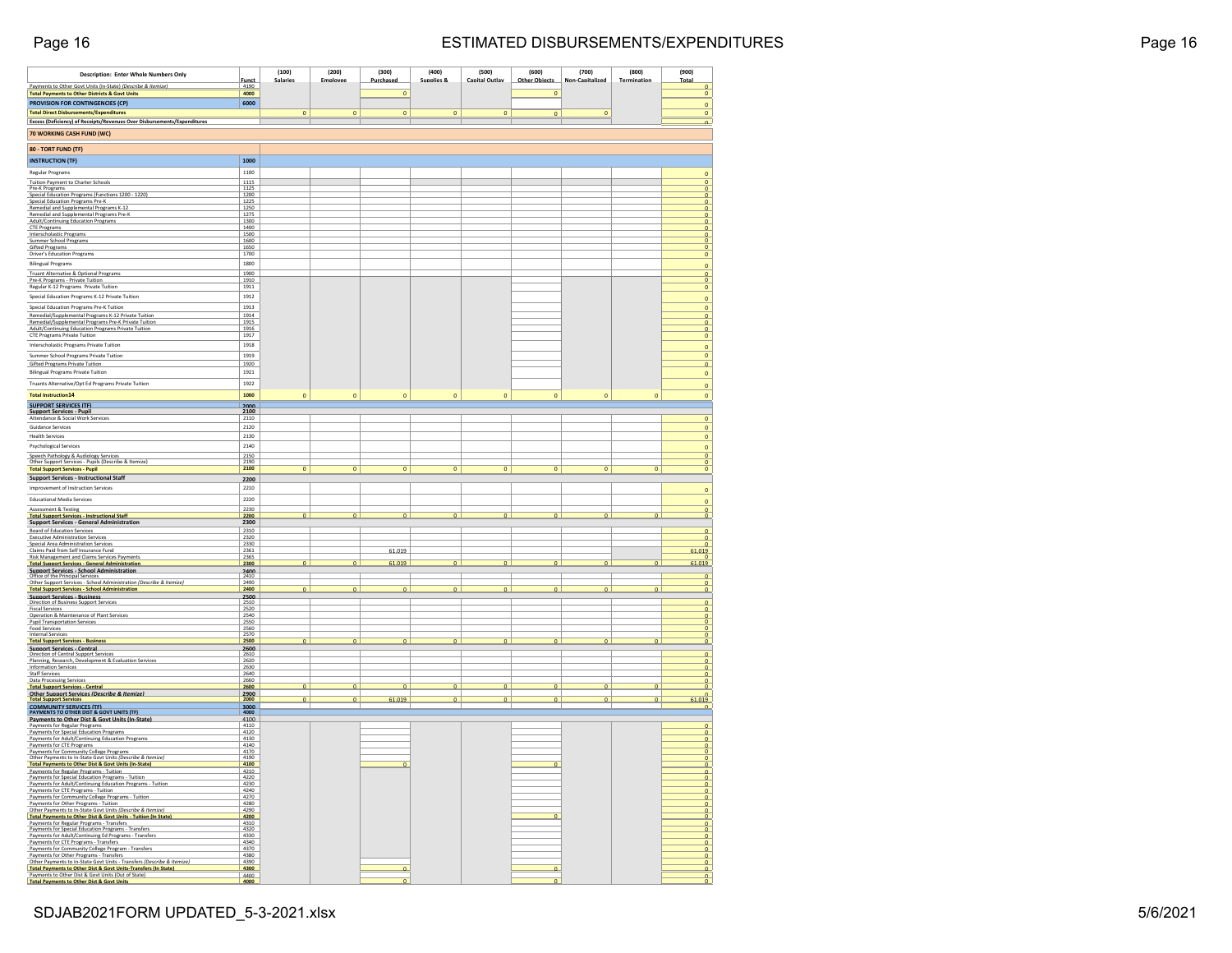## Page 17 **ESTIMATED DISBURSEMENTS/EXPENDITURES** Page 17

| <b>Description: Enter Whole Numbers Only</b>                              |       | (100)           | (200)        | (300)      | (400)      | (500)                 | (600)                | (700)           | (800)       | (900)        |
|---------------------------------------------------------------------------|-------|-----------------|--------------|------------|------------|-----------------------|----------------------|-----------------|-------------|--------------|
|                                                                           | Funct | <b>Salaries</b> | Employee     | Purchased  | Supplies & | <b>Capital Outlav</b> | <b>Other Objects</b> | Non-Capitalized | Termination | Total        |
| DEBT SERVICE (TE)                                                         | 5000  |                 |              |            |            |                       |                      |                 |             |              |
| Debt Service - Interest on Short-Term Debt                                |       |                 |              |            |            |                       |                      |                 |             |              |
| <b>Tax Anticipation Warrants</b>                                          | 5110  |                 |              |            |            |                       |                      |                 |             | $\mathbf{0}$ |
| Corporate Personal Property Replacement Tax Anticipation Notes            | 5130  |                 |              |            |            |                       |                      |                 |             | $\mathbf{0}$ |
| Other Interest or Short-Term Debt (Describe & Itemize)                    | 5150  |                 |              |            |            |                       |                      |                 |             | $\mathbf{0}$ |
| <b>Total Debt Service</b>                                                 | 5000  |                 |              |            |            |                       | $\Omega$             |                 |             | $\Omega$     |
| <b>PROVISION FOR CONTINGENCIES (TE)</b>                                   | 6000  |                 |              |            |            |                       |                      |                 |             | $\Omega$     |
| <b>Total Direct Disbursements/Expenditures</b>                            |       | $\mathbf{0}$    | $\mathbf{0}$ | 61.019     | $\circ$    | $\Omega$              | $\mathbf{0}$         | $\Omega$        | $\circ$     | 61.019       |
| Excess (Deficiency) of Receipts/Revenues Over Disbursements/Expenditures  |       |                 |              |            |            |                       |                      |                 |             | (14,000)     |
| 90 - FIRE PREVENTION & SAFETY FUND (FP&S)                                 |       |                 |              |            |            |                       |                      |                 |             |              |
| <b>SUPPORT SERVICES (FP&amp;S)</b>                                        | 2000  |                 |              |            |            |                       |                      |                 |             |              |
| <b>Support Services - Business</b>                                        | 2500  |                 |              |            |            |                       |                      |                 |             |              |
| Facilities Acquisition & Construction Services                            | 2530  |                 |              |            |            |                       |                      |                 |             | $\circ$      |
| Operation & Maintenance of Plant Service                                  | 2540  |                 |              |            |            |                       |                      |                 |             | $\Omega$     |
| <b>Total Support Services - Business</b>                                  | 2500  |                 |              |            | $\sqrt{2}$ |                       | $\sqrt{2}$           |                 |             | $\Omega$     |
| Other Support Services (Describe & Itemize)                               | 2900  |                 |              |            |            |                       |                      |                 |             | $\Omega$     |
| <b>Total Support Services</b>                                             | 2000  | n               | $\sqrt{2}$   | $\sqrt{2}$ | $\Omega$   | $\Omega$              | $\sqrt{2}$           |                 |             | $\Omega$     |
| PAYMENTS TO OTHER DISTRICTS & GOVT UNITS (FP&S)                           | 4000  |                 |              |            |            |                       |                      |                 |             |              |
| Payments to Regular Programs                                              | 4110  |                 |              |            |            |                       |                      |                 |             |              |
| Payments to Special Education Programs                                    | 4120  |                 |              |            |            |                       |                      |                 |             |              |
| Other Payments to In-State Govt Units (Describe & Itemize)                | 4190  |                 |              |            |            |                       |                      |                 |             |              |
| <b>Total Payments to Other Districts &amp; Govt Units (FPS)</b>           | 4000  |                 |              |            |            |                       | $\sqrt{2}$           |                 |             | $\Omega$     |
| <b>DEBT SERVICE (FP&amp;S)</b>                                            | 5000  |                 |              |            |            |                       |                      |                 |             |              |
| Debt Service - Interest on Short-Term Debt                                | 5100  |                 |              |            |            |                       |                      |                 |             |              |
| <b>Tax Anticipation Warrants</b>                                          | 5110  |                 |              |            |            |                       |                      |                 |             | $\circ$      |
| Other Interest on Short-Term Debt (Describe & Itemize)                    | 5150  |                 |              |            |            |                       |                      |                 |             | $\circ$      |
| <b>Total Debt Service - Interest on Short-Term Debt</b>                   | 5100  |                 |              |            |            |                       |                      |                 |             | $\Omega$     |
| Debt Service - Interest on Long-Term Debt                                 | 5200  |                 |              |            |            |                       |                      |                 |             |              |
| Debt Service - Payments of Principal on Long-Term Debt 15 (Lease/Purchase | 5300  |                 |              |            |            |                       |                      |                 |             |              |
| <b>Total Debt Service</b>                                                 | 5000  |                 |              |            |            |                       |                      |                 |             | $\Omega$     |
| PROVISIONS FOR CONTINGENCIES (FP&S)                                       | 6000  |                 |              |            |            |                       |                      |                 |             | $\Omega$     |
| <b>Total Direct Disbursements/Expenditures</b>                            |       | $\overline{ }$  | $\sqrt{2}$   | $\sim$     | $\Omega$   | $\sim$                | $\sqrt{2}$           | $\sqrt{2}$      |             | $\Omega$     |
| Excess (Deficiency) of Receipts/Revenues Over Disbursements/Expenditures  |       |                 |              |            |            |                       |                      |                 |             | 0.016        |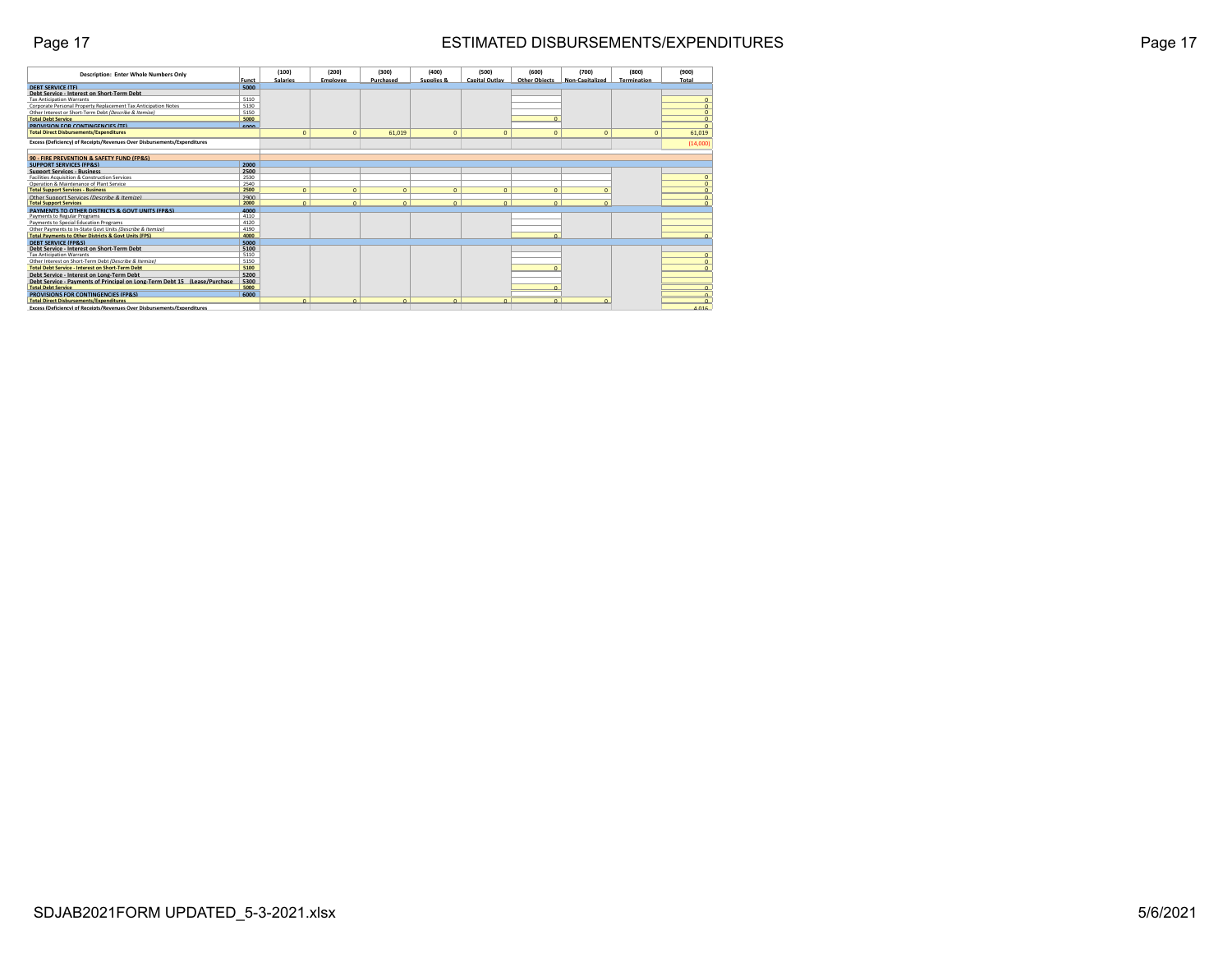**This page is provided for detailed itemizations as requested within the body of the Report.**

1. 2. 3.

4.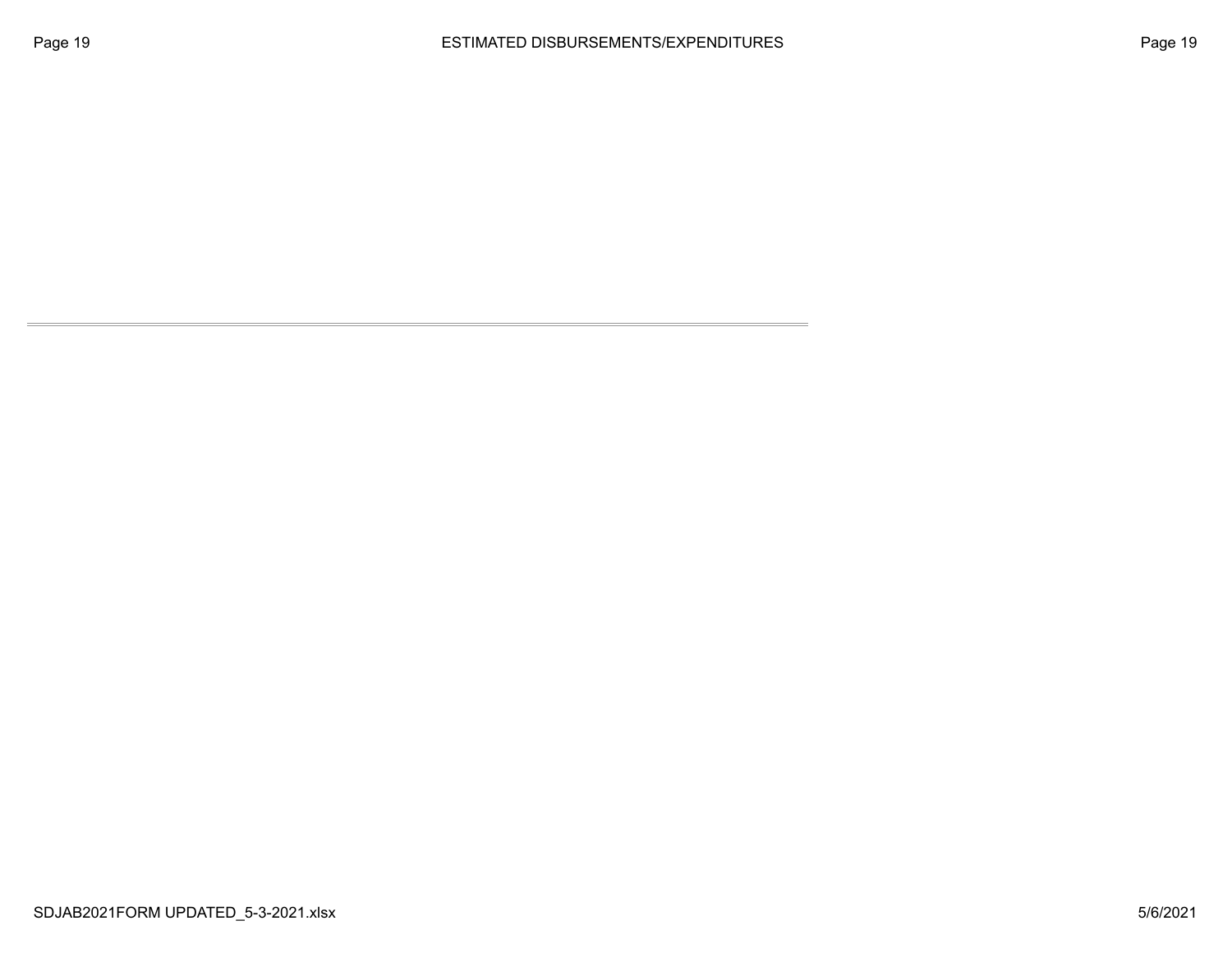## **DEFICIT BUDGET SUMMARY INFORMATION - Operating Funds Only (School Districts Only)**

| <b>Description</b>                            | <b>EDUCATIONAL FUND (10)</b> | <b>OPERATIONS &amp;</b> | <b>TRANSPORTATION FUND</b> | <b>WORKING CASH FUND</b> | <b>TOTAL</b> |
|-----------------------------------------------|------------------------------|-------------------------|----------------------------|--------------------------|--------------|
| Direct Revenues                               | 5,562,212                    | 754,797                 | 253,181                    | 8,146                    | 6,578,336    |
| Direct Expenditures                           | 6,479,598                    | 898,422                 | 284,385                    |                          | 7,662,405    |
| <b>Difference</b>                             | (917, 386)                   | (143, 625)              | (31, 204)                  | 8,146                    | (1,084,069)  |
| <b>Estimated Fund Balance - June 30, 2021</b> | 4,431,063                    | 438,830                 | 436,471                    | 411,727                  | 5,718,091    |

**Unbalanced budget, however, a deficit reduction plan is not required at this time.**

*A deficit reduction plan is required if the local board of education adopts (or amends) the 2020-21 school district budget in which the "operating funds" listed above*  result in direct revenues (line 9) being less than direct expenditures (line 19) by an amount equal to or greater than one-third (1/3) of the ending fund balance (line *81).*

*Note: The balance is determined using only the four funds listed above. That is, if the estimated ending fund balance is less than three times the deficit spending, the district must adopt and file with ISBE a deficit reduction plan to balance the shortfall within three years.*

*The School Code, Section 17-1 (105 ILCS 5/17-1) - If the 2019-2020 Annual Financial Report (AFR) reflects a deficit as defined above (page 36), then the school district shall adopt and submit a deficit reduction plan (found here on page 20-24) to ISBE within 30 days after acceptance of the AFR.*

*The deficit reduction plan, if required, is developed using ISBE guidelines and format.*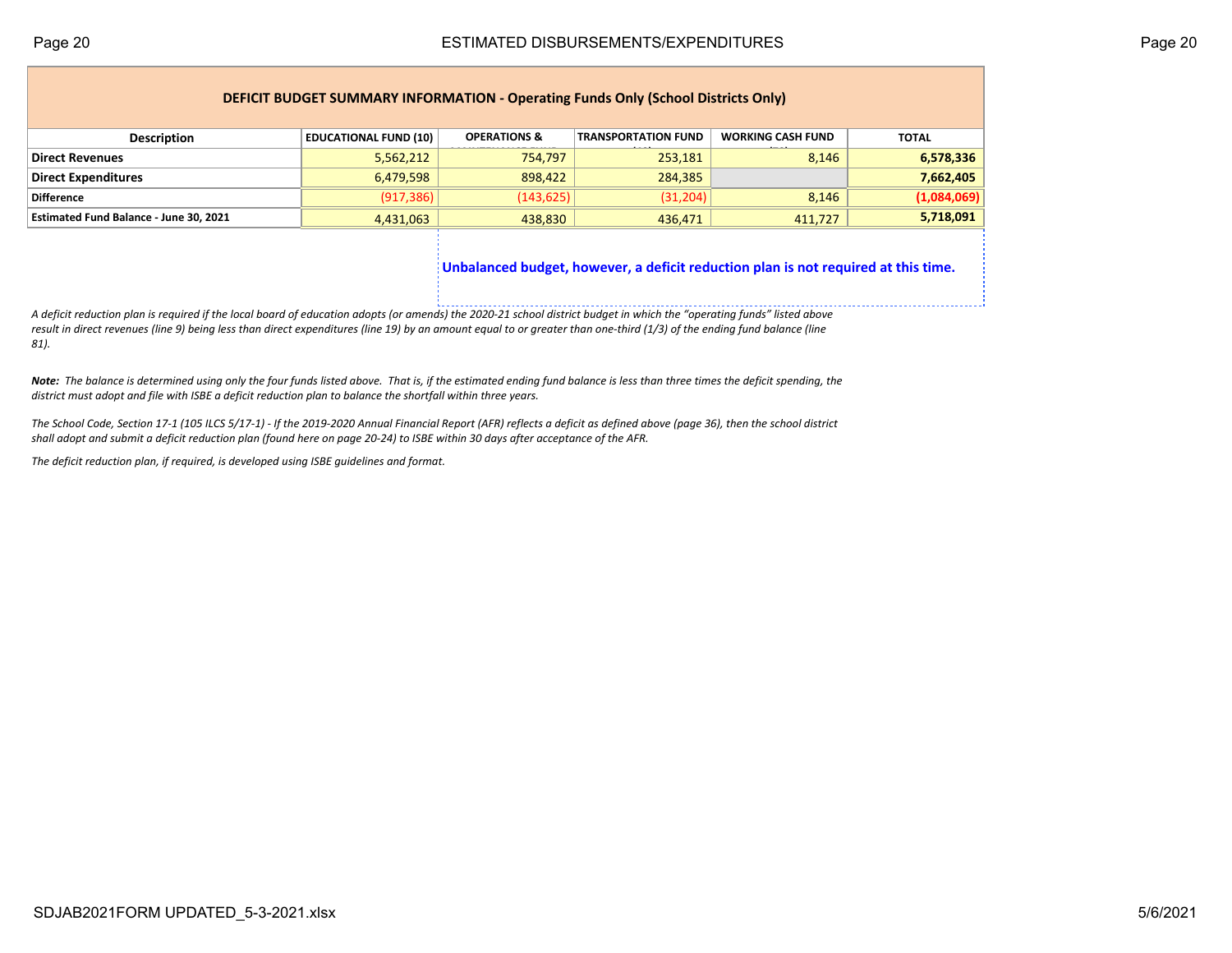# Page 21 **ESTIMATED DISBURSEMENTS/EXPENDITURES** Page 21

| *School Districts Only                                                            |                                   |                         |          | <b>DEFICIT REDUCTION PLAN</b><br><b>ESTIMATED BUDGET</b> |         |           | <b>ESTIMATED BUDGET</b><br>FY2021-2022 |              |                                         |         |           |                               |         | <b>ESTIMATED BUDGET</b> |                     |           |                         |                             | <b>ESTIMATED BUDGET</b> |                     |           | <b>SUMMARY</b><br><b>BUDGET ADDENDUM - DEFICIT REDUCTION PLAN</b><br><b>ESTIMATED BUDGET</b> |                   |                     |             |
|-----------------------------------------------------------------------------------|-----------------------------------|-------------------------|----------|----------------------------------------------------------|---------|-----------|----------------------------------------|--------------|-----------------------------------------|---------|-----------|-------------------------------|---------|-------------------------|---------------------|-----------|-------------------------|-----------------------------|-------------------------|---------------------|-----------|----------------------------------------------------------------------------------------------|-------------------|---------------------|-------------|
| District Number                                                                   |                                   |                         |          | FY2020-2021                                              |         |           |                                        |              |                                         |         |           |                               |         | FY2022-2023             |                     |           |                         |                             | FY2023-2024             |                     |           |                                                                                              | Date of Adoption: |                     |             |
| Lockport SD91                                                                     |                                   |                         |          |                                                          |         |           |                                        |              |                                         |         |           |                               |         |                         |                     |           |                         |                             |                         |                     |           |                                                                                              |                   | (Enter as MM/DD/YY) |             |
| District Name                                                                     |                                   | <b>Educational Fund</b> |          | Operations & Transportation Fund   Working Cash Fund     |         | Total     | <b>Educational Fund</b>                | Operations & | Transportation Fund   Working Cash Fund |         | Total     | Educational Fund Operations & |         | Transportation          | <b>Working Cash</b> | Total     | <b>Educational Fund</b> | Operations & Transportation |                         | <b>Working Cash</b> | Total     | FY2020-2021                                                                                  | FY2021-2022       | FY2022-2023         | FY2023-2024 |
| <b>ESTIMATED BEGINNING FUND BALANCE</b><br>(must equal prior Ending Fund Balance) |                                   | 5.348,449               | 639,278  | 467.675                                                  | 403,581 | 6.858.983 | 4.431.063                              | 438,830      | 436.471                                 | 411,727 | 5.718.091 | 4,431,063                     | 438,830 | 436,471                 | 411,727             | 5.718.091 | 4,431,063               | 438,830                     | 436,471                 | 411.727             | 5.718.091 | 6,858,983                                                                                    | 5.718.091         | 5.718.091           | 5,718,091   |
| <b>RECEIPTS/REVENUES</b>                                                          | Acct #                            |                         |          |                                                          |         |           |                                        |              |                                         |         |           |                               |         |                         |                     |           |                         |                             |                         |                     |           |                                                                                              |                   |                     |             |
| <b>LOCAL SOURCES</b>                                                              | 1000                              | 3,561,950               | 716,083  | 119,200                                                  | 8,146   | 4,405,379 |                                        |              |                                         |         |           |                               |         |                         |                     |           |                         |                             |                         |                     |           | 4,405,379                                                                                    |                   |                     |             |
| FLOW-THROUGH RECEIPTS/REVENUES FROM ONE DISTRICT TO<br><b>ANOTHER DISTRICT</b>    |                                   | 45,855                  |          |                                                          |         | 45,855    |                                        |              |                                         |         |           |                               |         |                         |                     |           |                         |                             |                         |                     |           | 45,855                                                                                       |                   |                     |             |
| <b>STATE SOURCES</b>                                                              | 3000                              | 1,168,442               | 9,284    | 133,981                                                  |         | 1,311,707 |                                        |              |                                         |         |           |                               |         |                         |                     |           |                         |                             |                         |                     |           | 1,311,707                                                                                    |                   |                     |             |
| <b>FEDERAL SOURCES</b>                                                            | 4000                              | 785,965                 | 29,430   |                                                          |         | 815,395   |                                        |              |                                         |         |           |                               |         |                         |                     |           |                         |                             |                         |                     |           | 815,395                                                                                      |                   |                     |             |
| <b>Total Receipts/Revenues</b>                                                    |                                   | 5.562.212               | 754,797  | 253.181                                                  | 8.146   | 6,578,336 |                                        |              |                                         |         |           |                               |         |                         |                     |           |                         |                             |                         |                     |           | 6.578.336                                                                                    |                   |                     |             |
| DISBURSEMENTS/EXPENDITURES                                                        | Funct<br>$\overline{\phantom{a}}$ |                         |          |                                                          |         |           |                                        |              |                                         |         |           |                               |         |                         |                     |           |                         |                             |                         |                     |           |                                                                                              |                   |                     |             |
| <b>INSTRUCTION</b>                                                                | 1000                              | 3,613,793               |          |                                                          |         | 3,613,793 |                                        |              |                                         |         |           |                               |         |                         |                     |           |                         |                             |                         |                     |           | 3,613,793                                                                                    |                   |                     |             |
| <b>SUPPORT SERVICES</b>                                                           | 2000                              | 1,979,983               | 898,422  | 9.385                                                    |         | 2,887,790 |                                        |              |                                         |         |           |                               |         |                         |                     |           |                         |                             |                         |                     |           | 2,887,790                                                                                    |                   |                     |             |
| <b>COMMUNITY SERVICES</b>                                                         | 3000                              | 69,129                  |          |                                                          |         | 69,129    |                                        |              |                                         |         |           |                               |         |                         |                     |           |                         |                             |                         |                     |           | 69,129                                                                                       |                   |                     |             |
| PAYMENTS TO OTHER DISTRICTS & GOVT. UNITS                                         | 4000                              | 816,693                 |          | 275,000                                                  |         | 1,091,693 |                                        |              |                                         |         |           |                               |         |                         |                     |           |                         |                             |                         |                     |           | 1,091,693                                                                                    |                   |                     |             |
| <b>DEBT SERVICES</b>                                                              | 5000                              |                         |          |                                                          |         |           |                                        |              |                                         |         |           |                               |         |                         |                     |           |                         |                             |                         |                     |           |                                                                                              |                   |                     |             |
| PROVISION FOR CONTINGENCIES                                                       | 6000                              |                         |          |                                                          |         |           |                                        |              |                                         |         |           |                               |         |                         |                     |           |                         |                             |                         |                     |           |                                                                                              |                   |                     |             |
| <b>Total Disbursements/Expenditures</b>                                           |                                   | 6,479,598               | 898,422  | 284,385                                                  |         | 7.662.405 |                                        |              |                                         |         |           |                               |         |                         |                     |           |                         |                             |                         |                     |           | 7.662.405                                                                                    |                   |                     |             |
| Excess of Receipts/Revenue Over/(Under) Disbursements/Expenditures                |                                   | (917,386                | (143.625 | (31.204)                                                 | 8,146   | (1.084.06 |                                        |              |                                         |         |           |                               |         |                         |                     |           |                         |                             |                         |                     |           | 11.084.065                                                                                   |                   |                     |             |
| OTHER SOURCES/USES OF FUNDS                                                       |                                   |                         |          |                                                          |         |           |                                        |              |                                         |         |           |                               |         |                         |                     |           |                         |                             |                         |                     |           |                                                                                              |                   |                     |             |
| OTHER SOURCES OF FUNDS (7000)                                                     |                                   |                         |          |                                                          |         |           |                                        |              |                                         |         |           |                               |         |                         |                     |           |                         |                             |                         |                     |           |                                                                                              |                   |                     |             |
| OTHER USES OF FUNDS (8000)                                                        |                                   |                         | 56,823   |                                                          |         | 56,823    |                                        |              |                                         |         |           |                               |         |                         |                     |           |                         |                             |                         |                     |           | 56,823                                                                                       |                   |                     |             |
| TOTAL OTHER SOURCES/USES OF FUNDS                                                 |                                   |                         | (56.823  |                                                          |         | (56.823   |                                        |              |                                         |         |           |                               |         |                         |                     |           |                         |                             |                         |                     |           | (56,823)                                                                                     |                   |                     |             |
| <b>ESTIMATED ENDING FUND BALANCE</b>                                              |                                   | 4.431.063               | 438,830  | 436,471                                                  | 411,727 | 5.718.091 | 4.431.063                              | 438,830      | 436.471                                 | 411,727 | 5,718,091 | 4,431,063                     | 438,830 | 436.471                 | 411,727             | 5.718.091 | 4,431,063               | 438,830                     | 436,471                 | 411,727             | 5.718.091 | 5.718.091                                                                                    | 5.718.091         | 5.718.091           | 5.718.091   |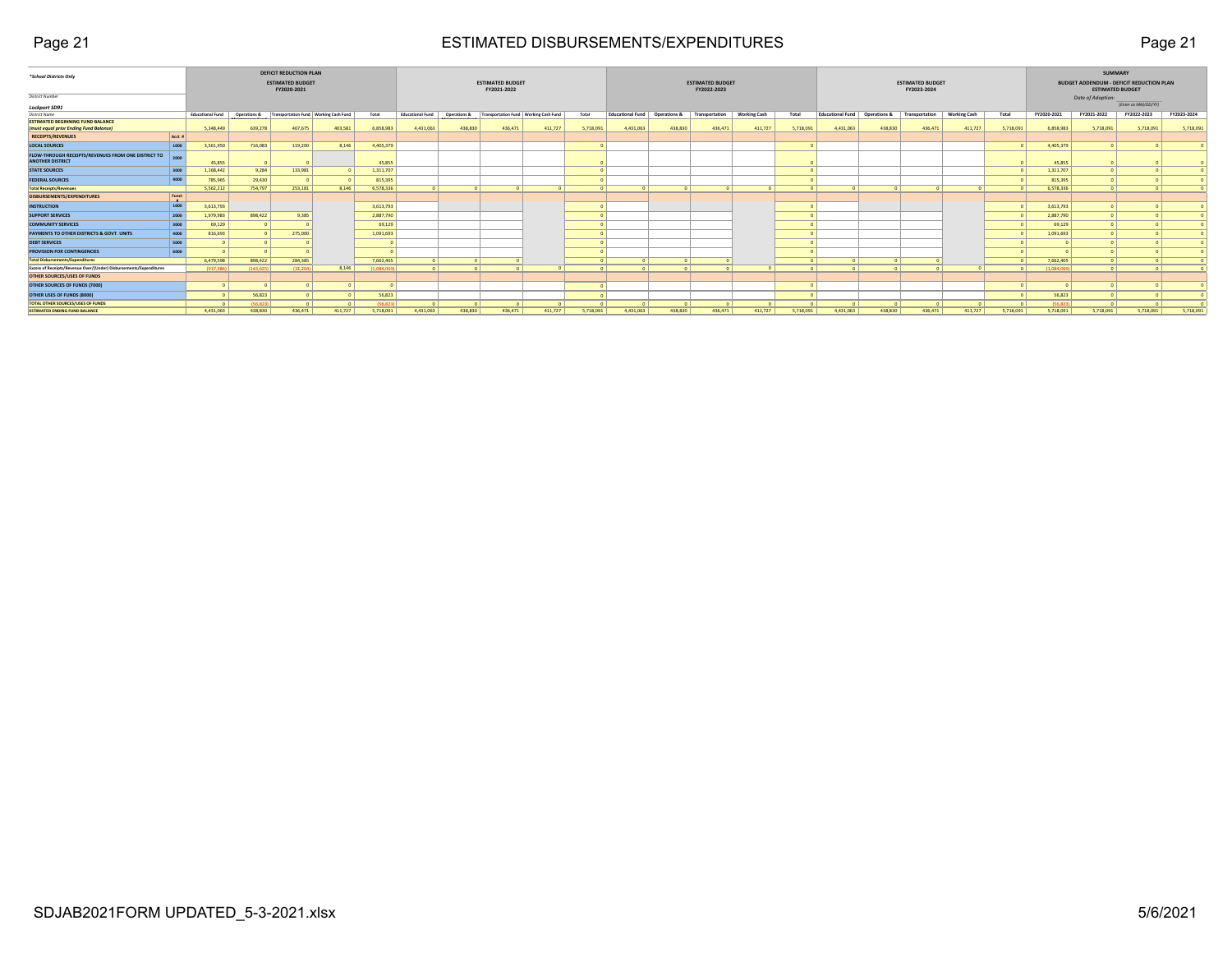## *Deficit Reduction Plan-Background/Assumptions (School Districts Only)*

## *Fiscal Year 2020-2021 through Fiscal Year 2023-2024*

#### *Lockport SD91*

Please complete the following schedule and include a brief description to identify any areas of the budget that will be impacted from one year to the next. If the deficit reduction plan relies upon new local revenues, identify contingencies for further budget reductions which will be enacted in the event those new revenues *are not available.* 

**1. Background and Narrative of Budget Reductions:**

**2. Assumptions Used in the Deficit Reduction Plan:**

**- EBF and Estimated New Tier Funding:**

**- Equal Assessed Valuation and Tax Rates:**

**- Employee Salaries and Benefits:**

**- Short and Long Term Borrowing:**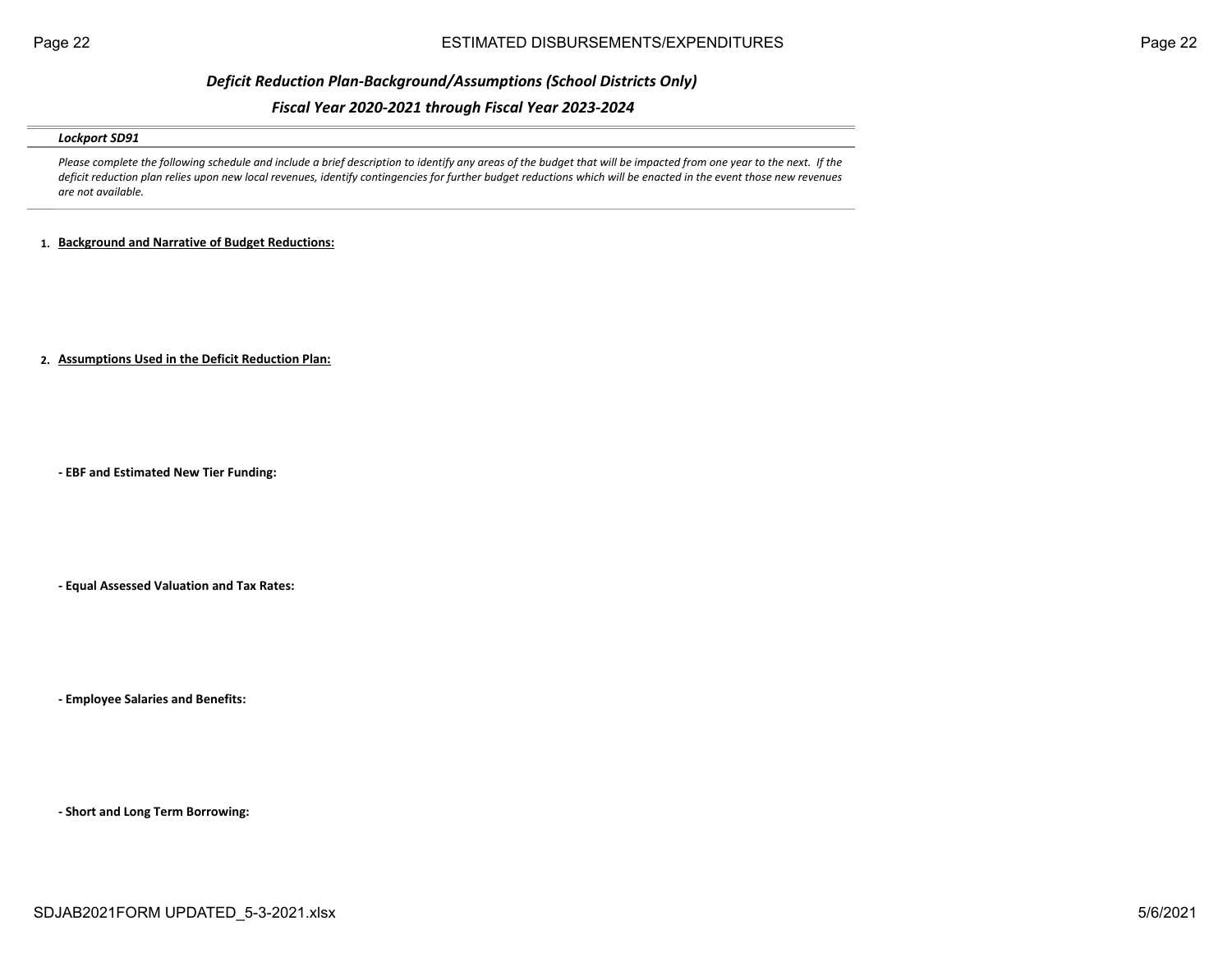**- Educational Impact:**

**- Other Assumptions:**

**- Has the district considered shared services or outsourcing (Ex: Transportation, Insurance) If yes please explain:**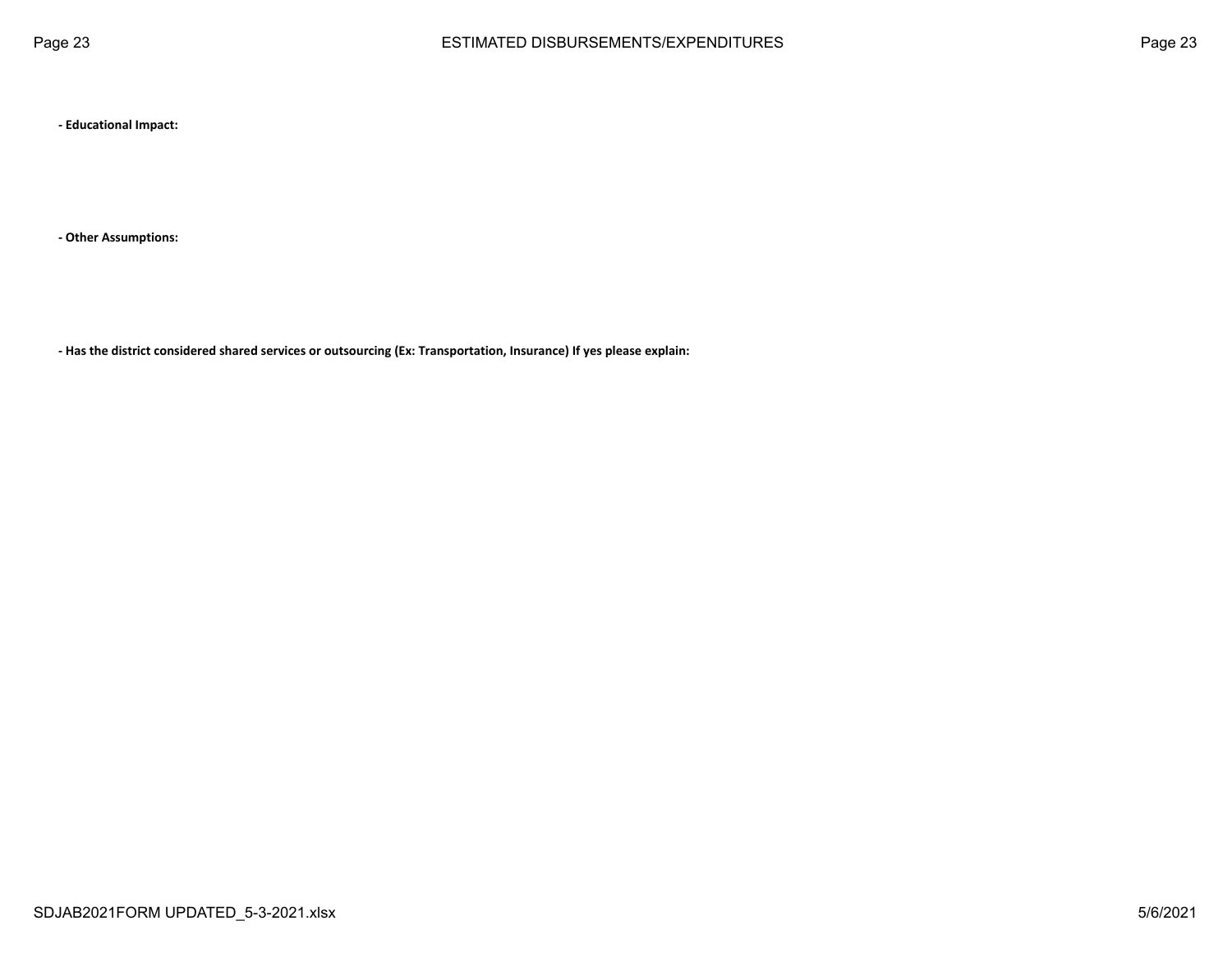## **ESTIMATED LIMITATION OF ADMINISTRATIVE COSTS (School Districts Only)**

*(For Local Use Only)*

*This is an estimated Limitation of Administrative Costs Worksheet only and will not be accepted for Official Submission of the Limitation of Administrative Costs Worksheet.* 

The worksheet is intended for use during the budgeting process to estimate the district's percent increase of FY2021 budgeted expenditures over FY2020 actual expenditures. Budget information is copied to this page. Insert prior year estimated actual expenditures to compute the estimated percentage increase (decrease).

The official Limitation of Administrative Costs Worksheet is attached to the end of the Annual Financial Report (ISBE Form 50-35) and may be submitted in conjunction with that report.

An official Limitation of Administrative Costs Worksheet can also be found on the ISBE website at: [Limitation of Administrative Costs](https://www.isbe.net/Pages/Limitation-of-Administrative-Costs.aspx)

### **ESTIMATED LIMITATION OF ADMINISTRATIVE COSTS WORKSHEET** SCHOOL SETTING SCHOOL District Name: Lockport SD91 (Section 17-1.5 of the School Code) **RCDT Number:** RCDT Number: **RCDT Number:** RCDT Number:

|                                                                                                        |               |                            |                           | <b>Estimated Actual Expenditures, Fiscal Year 2020</b> |              |                     | <b>Budgeted Expenditures, Fiscal Year 2021</b> |                  |              |
|--------------------------------------------------------------------------------------------------------|---------------|----------------------------|---------------------------|--------------------------------------------------------|--------------|---------------------|------------------------------------------------|------------------|--------------|
|                                                                                                        |               | (10)                       | (20)<br><b>Operations</b> | (80)                                                   |              | (10)                | (20)                                           | (80)             |              |
| <b>Description</b>                                                                                     | Funct.<br>No. | <b>Educational</b><br>Fund | &<br>Maintenanc<br>e Fund | Tort Fund*                                             | Total        | Educational<br>Fund | <b>Operations &amp;</b><br>Maintenance<br>Fund | <b>Tort Fund</b> | Total        |
| 1. Executive Administration Services                                                                   | 2320          | 242,620                    |                           | $\mathbf{0}$                                           | 242,620      | 261,096             |                                                | $\mathbf{0}$     | 261,096      |
| 2. Special Area Administration Services                                                                | 2330          | 1,500                      |                           | $\mathbf{0}$                                           | 1,500        | 1,500               |                                                | 0                | 1,500        |
| 3. Other Support Services - School Administration                                                      | 2490          |                            |                           | $\Omega$                                               | $\Omega$     | $\Omega$            |                                                | $\mathbf{0}$     | $\mathbf{0}$ |
| 4. Direction of Business Support Services                                                              | 2510          | 38,211                     |                           | $\mathbf{0}$                                           | 38,211       | 42,755              | $\mathbf{0}$                                   | $\mathbf{0}$     | 42,755       |
| <b>5.</b> Internal Services                                                                            | 2570          |                            |                           | $\Omega$                                               | $\Omega$     | $\Omega$            |                                                | $\mathbf{0}$     | $\mathbf{0}$ |
| <b>6.</b> Direction of Central Support Services                                                        | 2610          |                            |                           | $\Omega$                                               | $\Omega$     | $\Omega$            |                                                | $\mathbf{0}$     | $\mathbf{0}$ |
| 7. Deduct - Early Retirement or other pension obligations<br>required by state law and included above. |               |                            |                           |                                                        | $\mathbf{0}$ |                     |                                                |                  | $\mathbf{0}$ |
| 8. Totals                                                                                              |               | 282,331                    | $\mathbf{0}$              | $\mathbf{0}$                                           | 282,331      | 305,351             | $\mathbf{0}$                                   | $\mathbf{0}$     | 305,351      |
| <b>Estimated Percent Increase (Decrease) for FY2021 (Budgeted)</b><br>9.<br>over FY2020 (Actual)       |               |                            |                           |                                                        |              |                     |                                                |                  | 8%           |

For FY 2020 Tort Fund Expenditures, first complete the Estimated Limitation of Administrative Costs - Crosswalk of FY 2020 Tort Fund Expenditures, located below on lines 43-70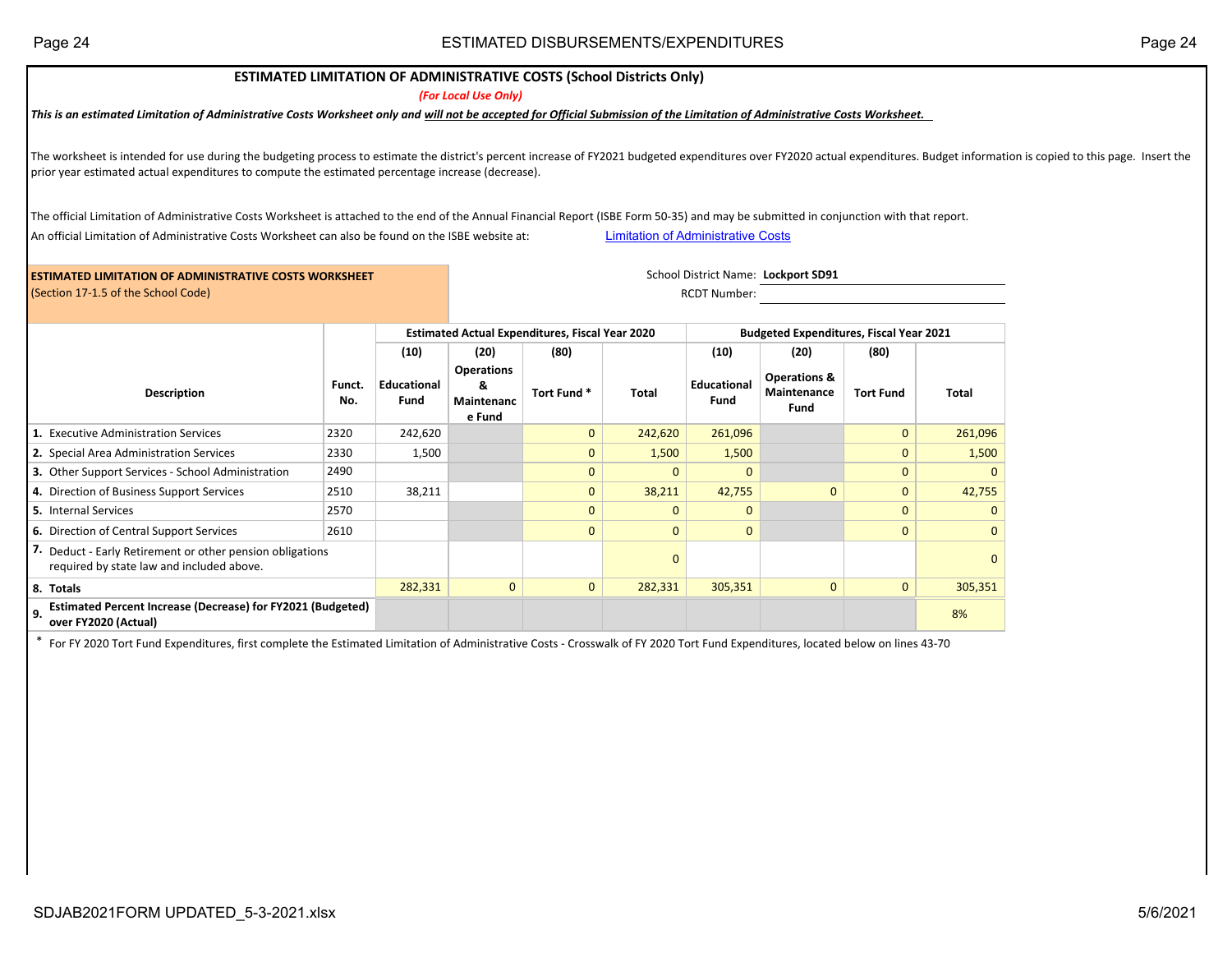## **Estimated Limitation of Administrative Costs - Crosswalk of FY 2020 Tort Fund Expenditures**

The 23 Illinois Administrative Code, Part 100 Requirements for Accounting, Budgeting, Financial Reporting and Auditing, was amended effective with the beginning of FY 2021.

To assist districts with the crosswalk of its Limitation of Administrative Costs Worksheet (LAC) within the school district's FY 2021 budget, please complete the crosswalk of FY 2020 Tort Fund expenditures that would have reflected within one of the Limitation of Administrative Costs functions if the amended rules were effective beginning with FY 2020.

**If a school district has FY 2020 Tort Fund expenditures, a Limitation of Administrative Costs – Tort Fund Crosswalk must be completed and must be submitted in conjunction with the FY 2021 Limitation of Administrative Costs Worksheet.** 

School District Name: Lockport SD91

RCDT Number:

|                                                                                            |         |              |                 |               |                 |               |                 | How Expenditures would have been reported had FY 2021 Amended Rules been implemented for FY 2020 |              |                          |
|--------------------------------------------------------------------------------------------|---------|--------------|-----------------|---------------|-----------------|---------------|-----------------|--------------------------------------------------------------------------------------------------|--------------|--------------------------|
| FY 2020 Tort Fund Expenditures                                                             | FY 2020 | FY 2020      | <b>Function</b> | Function 2330 | <b>Function</b> | Function 2510 | <b>Function</b> | Function 2610                                                                                    | Other        | <b>Total (Must agree</b> |
| Claims Paid from Self Insurance Fund                                                       | 2361    |              |                 |               |                 |               |                 |                                                                                                  |              | $\mathbf{0}$             |
| Workers' Compensation or Worker's Occupation<br>Disease Acts Pymts                         | 2362    |              |                 |               |                 |               |                 |                                                                                                  |              | $\mathbf{0}$             |
| Unemployment Insurance Payments                                                            | 2363    |              |                 |               |                 |               |                 |                                                                                                  |              | $\mathbf{0}$             |
| Insurance Payments (Regular or Self-Insurance)                                             | 2364    |              |                 |               |                 |               |                 |                                                                                                  |              | $\mathbf{0}$             |
| Risk Management and Claims Services Payments                                               | 2365    |              |                 |               |                 |               |                 |                                                                                                  |              | $\mathbf{0}$             |
| Judgment and Settlements                                                                   | 2366    |              |                 |               |                 |               |                 |                                                                                                  |              | $\Omega$                 |
| Educational, Inspectional, Supervisory Services Related<br>to Loss Prevention or Reduction | 2367    |              |                 |               |                 |               |                 |                                                                                                  |              | $\mathbf{0}$             |
| Reciprocal Insurance Payments                                                              | 2368    |              |                 |               |                 |               |                 |                                                                                                  |              | $\mathbf{0}$             |
| <b>Legal Services</b>                                                                      | 2369    |              |                 |               |                 |               |                 |                                                                                                  |              | $\mathbf{0}$             |
| Property Insurance (Buildings & Grounds)                                                   | 2371    |              |                 |               |                 |               |                 |                                                                                                  |              | $\mathbf{0}$             |
| Vehicle Insurance (Transportation)                                                         | 2372    |              |                 |               |                 |               |                 |                                                                                                  |              | $\Omega$                 |
| <b>Totals</b>                                                                              |         | $\mathbf{0}$ | $\mathbf{0}$    | $\mathbf{0}$  | $\mathbf{0}$    | $\mathbf{0}$  | $\mathbf{0}$    | $\mathbf{0}$                                                                                     | $\mathbf{0}$ | $\mathbf{0}$             |

**Please email finance1@isbe.net or call 217-785-8779 with any questions.**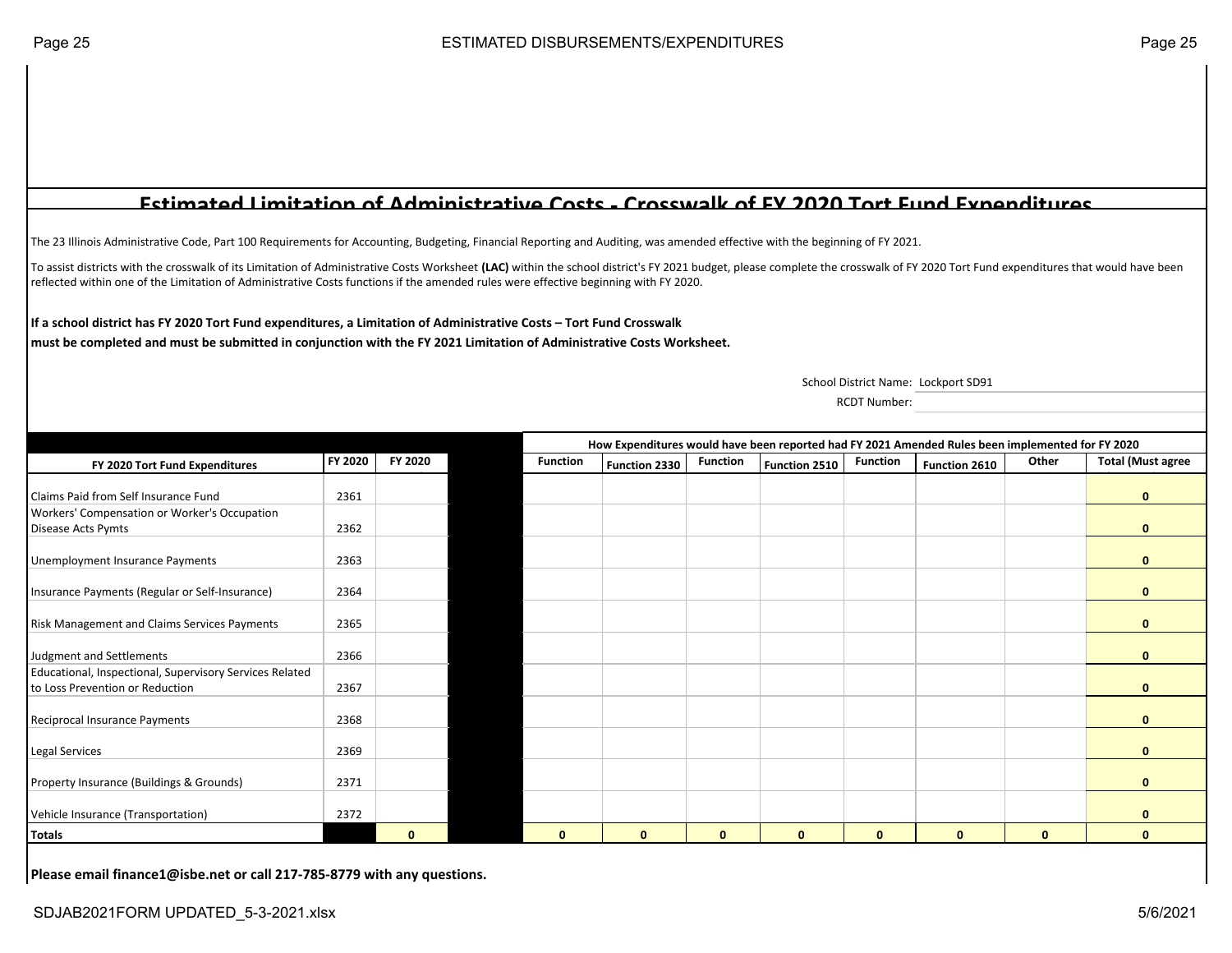$\blacksquare$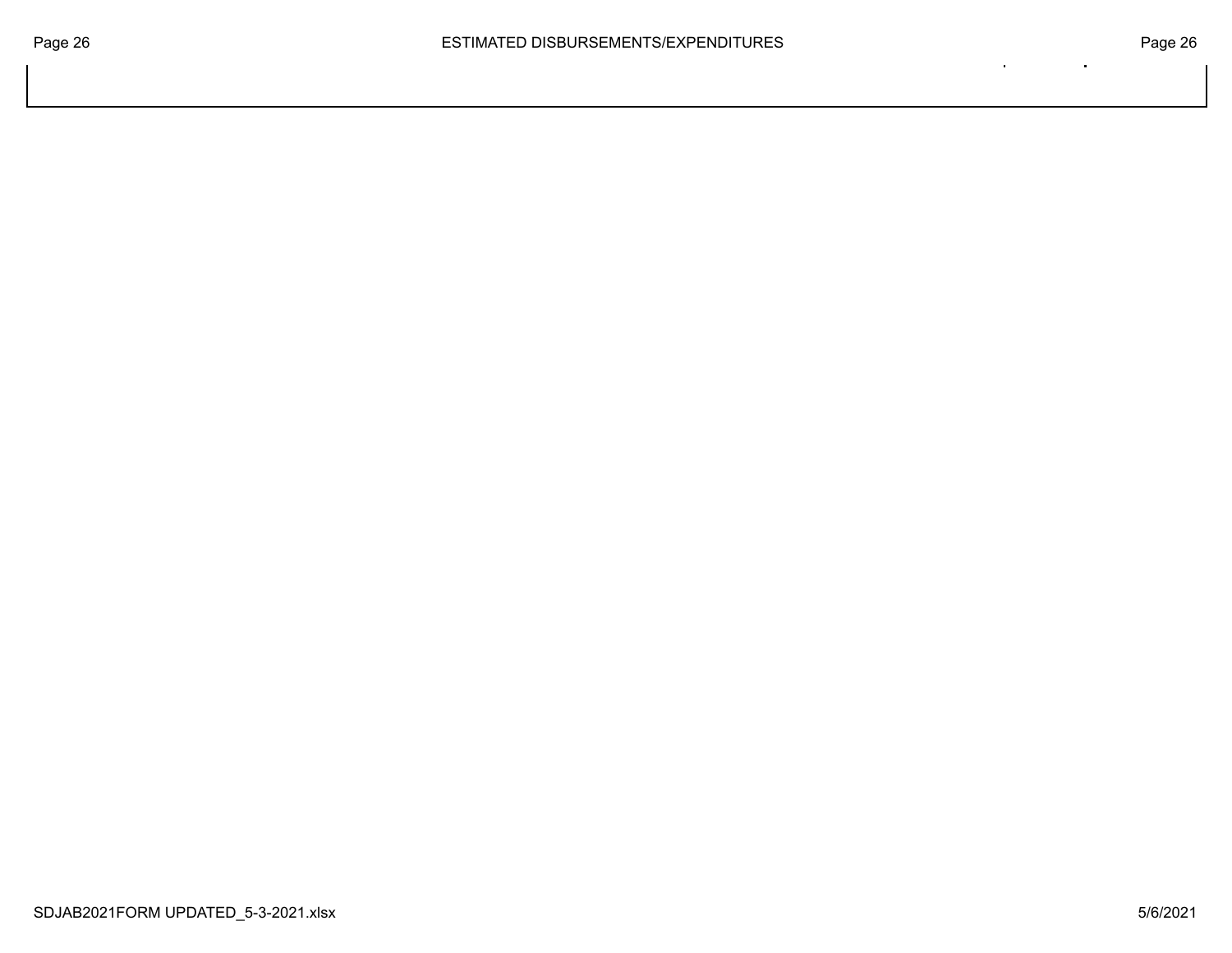### **REPORTING OF PUBLIC VENDOR CONTRACTS OF \$1,000 OR MORE (School Districts Only)**

In accordance with the School Code, Section 10-20.21, all school districts are required to file a report listing 'vendor contracts' as an attachment to their budget. In this context, the term "vendor contracts" refers to " contracts and agreements that pertain to goods and services that were intended to generate additional revenue and other remunerations for the school district in excess of \$1,000, including without limitation vending machine contracts, sports and other attire, class rings, and photographic services. The report is to list information regarding such contracts for the fiscal year immediately preceding the fiscal year of the budget. All *such contracts executed on or after July 1, 2007 must be approved by the school board.*

### *[See: School Code, Section 10-20.21 - Contracts](http://www.ilga.gov/legislation/ilcs/ilcs4.asp?DocName=010500050HArt%2E+10&ActID=1005&ChapAct=105%26nbsp%3BILCS%26nbsp%3B5%2F&ChapterID=17&ChapterName=SCHOOLS&SectionID=48899&SeqStart=53200000&SeqEnd=74800000&ActName=School+Code%2E)*

#### *(Sheet is unprotected and can be re-formatted as needed, but must be used for submission)*

| <b>Name of Vendor</b> | <b>Product or Service Provided</b> | <b>Net Revenue</b> | Non-Monetary | <b>Purpose of Proceeds</b> | <b>Distribution Method and Recipient of Non-</b> |
|-----------------------|------------------------------------|--------------------|--------------|----------------------------|--------------------------------------------------|
|                       |                                    |                    |              |                            |                                                  |
|                       |                                    |                    |              |                            |                                                  |
|                       |                                    |                    |              |                            |                                                  |
|                       |                                    |                    |              |                            |                                                  |
|                       |                                    |                    |              |                            |                                                  |
|                       |                                    |                    |              |                            |                                                  |
|                       |                                    |                    |              |                            |                                                  |
|                       |                                    |                    |              |                            |                                                  |
|                       |                                    |                    |              |                            |                                                  |
|                       |                                    |                    |              |                            |                                                  |
|                       |                                    |                    |              |                            |                                                  |
|                       |                                    |                    |              |                            |                                                  |
|                       |                                    |                    |              |                            |                                                  |
|                       |                                    |                    |              |                            |                                                  |
|                       |                                    |                    |              |                            |                                                  |
|                       |                                    |                    |              |                            |                                                  |
|                       |                                    |                    |              |                            |                                                  |
|                       |                                    |                    |              |                            |                                                  |
|                       |                                    |                    |              |                            |                                                  |
|                       |                                    |                    |              |                            |                                                  |
|                       |                                    |                    |              |                            |                                                  |
|                       |                                    |                    |              |                            |                                                  |
|                       |                                    |                    |              |                            |                                                  |
|                       |                                    |                    |              |                            |                                                  |
|                       |                                    |                    |              |                            |                                                  |
|                       |                                    |                    |              |                            |                                                  |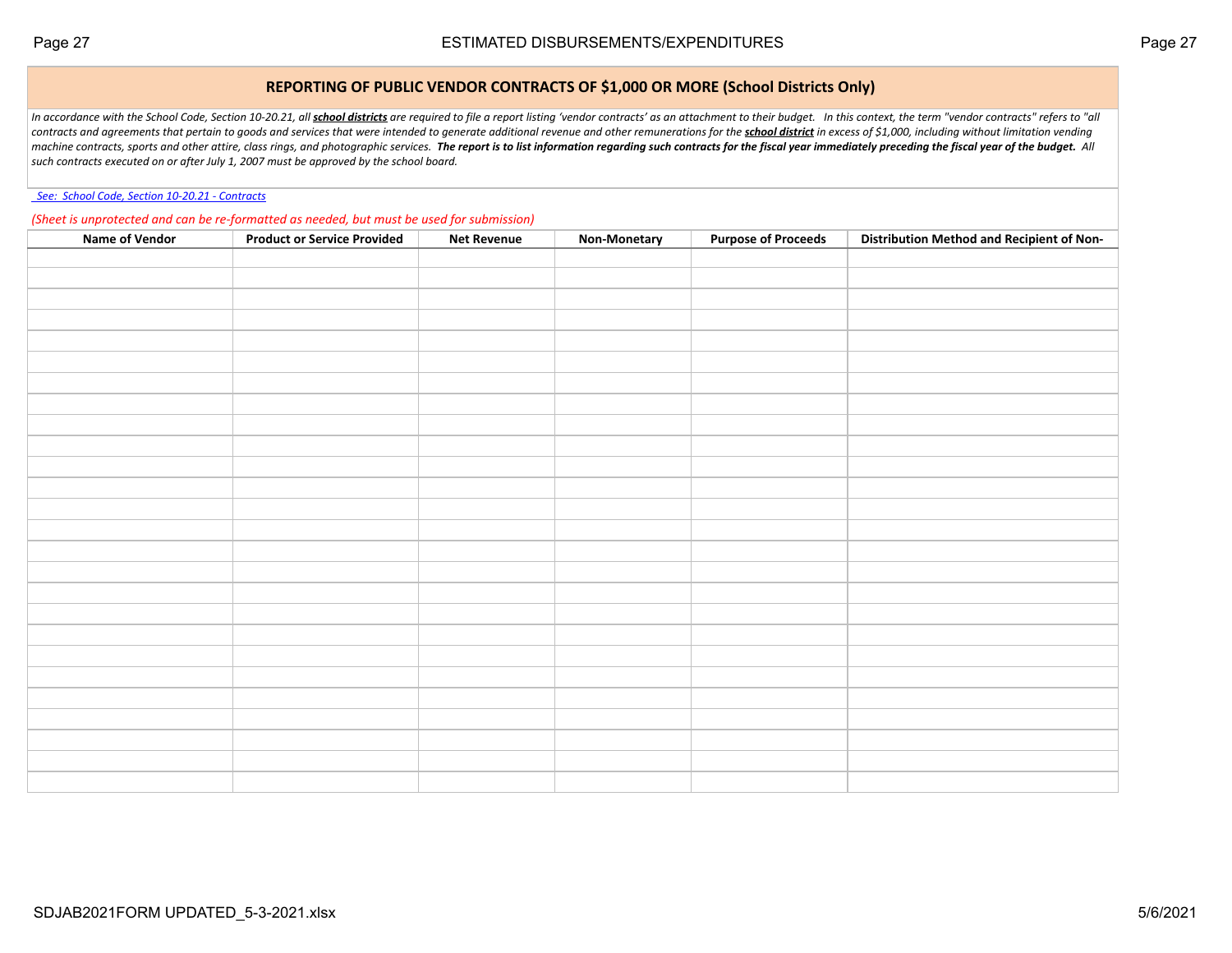#### **Reference Description**

- 1 Each fund balance should correspond to the fund balance reflected on the books as of June 30th Balance Sheet Accounts #720 and #730 (audit
- figures, if available). 2 Accounting and Financial Reporting for Certain Grants and Other Financial Assistance. The "On-Behalf" Payments should only be reflected on this page (Budget Summary, Lines 10 and 20).
- 3 Requires the secretary of the school board to notify the county clerk (within 30 days of the transfer approval) to abate an equal amount of taxes to
- 3a Requires notification to the county clerk to abate an equal amount from taxes next extended. See section 10-22.14
- 4 Principal on Bonds Sold:
	- (1) Funding Bonds are to be entered in the fund or funds in which the liability occurs.
	- (2) Refunding Bonds can be entered in the Debt Services Fund only.
	- (3) Building Bonds can be entered in the Capital Projects Fund only.
	- (4) Fire Prevention and Safety Bonds can be entered in the Fire Prevention & Safety Fund only.
- 5 The proceeds from the sale of school sites, buildings, or other real estate shall be used first to pay the principal and interest on any outstanding

bonds on the property being sold, and after all such bonds have been retired, the remaining proceeds from the sale next shall be used by the school

- 6 The School Code, Section 10-22.44 prohibits the transfer of interest earned on the investment of "any funds for purposes of Illinois Municipal Retirement under the Pension Code." This prohibition does not include funds for Social Security and Medicare-only purposes. For additional requirements on interest earnings, see 23 Illinois Administrative Code, Part 100, Section 100.50.
- **7** Cash plus investments must be greater than or equal to zero.
- **8** For cash basis budgets, this total will equal the Budget Summary Total Direct Receipts/Revenues (Line 9) plus Total Other Sources of Funds (Line 46).
- **9** For cash basis budgets, this total will equal the Budget Summary Total Direct Disbursements/Expenditures (Line 19) plus Total Other Uses of Funds
- 10 Working Cash Fund loans may be made to any district fund for which taxes are levied (Section 20-5 of the School Code).
- 11 Include revenue accounts 1110 through 1115, 1117,1118 & 1120.
- 12 The School Code Section 17-2.2c. Tax for leasing educational facilities or computer technology or both, and for temporary relocation expense
- 13 Corporate personal property replacement tax revenue must be first applied to the Municipal Retirement/Social Security Fund to replace tax revenue lost due to the abolition of the corporate personal property tax (30 ILCS 115/12). This provision does not apply to taxes levied for Medicare-Only
- 14

(Line 79).

- Only tuition payments made to private facilities. See Functions 4200 or 4400 for estimated public facility disbursements/expenditures.
- 15 Payment towards the retirement of lease/purchase agreements or bonded/other indebtedness (principal only) otherwise reported within the fund -
- 16 Only abolishment of Working Cash Fund must transfer its funds directly to the Educational Fund upon adoption of a resolution and at the close of the current school Year (see 105 ILCS 5/20-8 for further explanation) Only abatement of working cash fund can transfer its funds to any fund in most need of money (see 105 ILCS 5/20-10 for further explanation)

e.g.: alternate revenue bonds. (Describe & Itemize)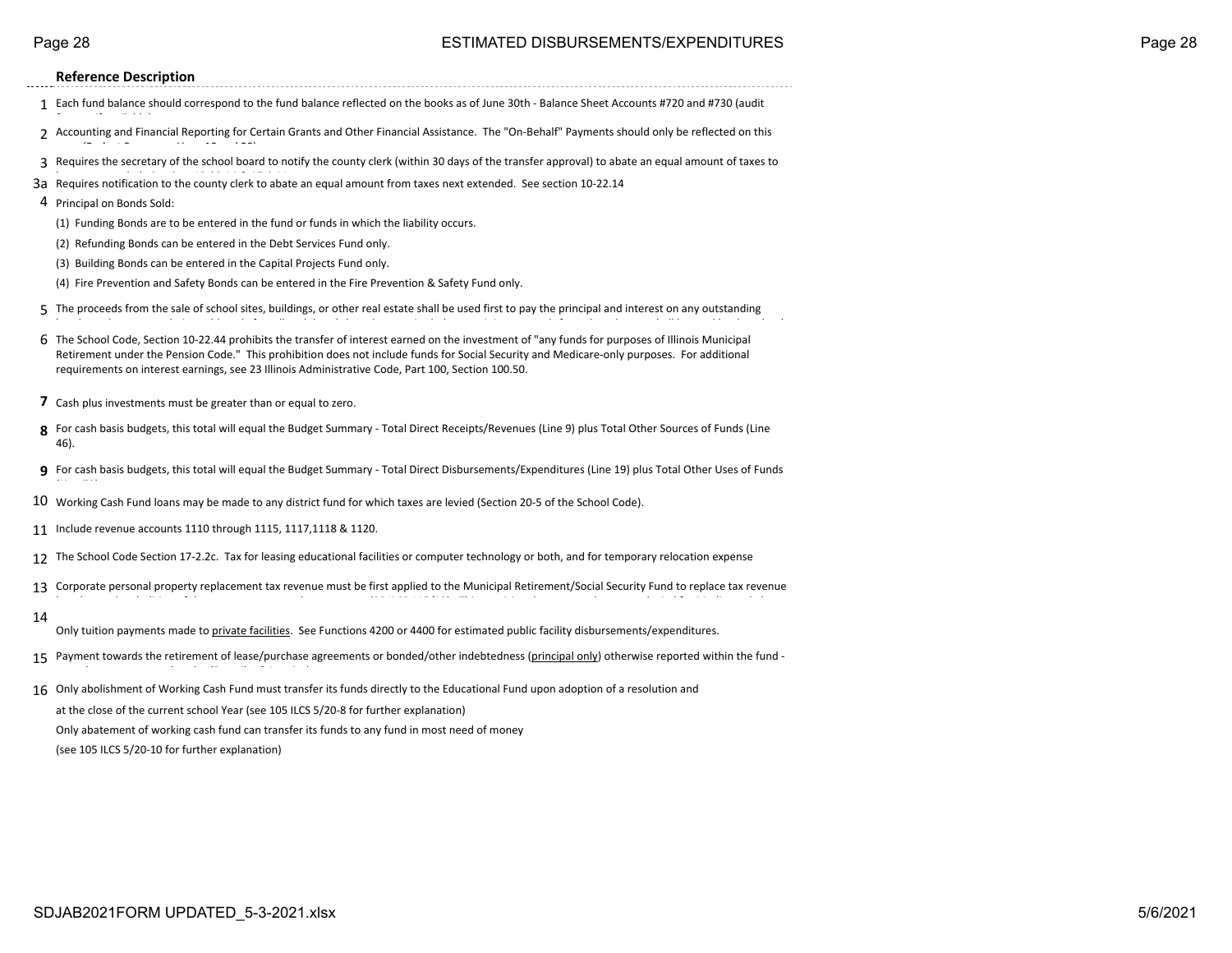| <b>CHECK FOR ERRORS</b><br>This worksheet checks various cells to assure that selected items are in balance.<br>Out-of-balance conditions are accompanied by an error message.<br>Errors must be corrected before the budget is finalized and submitted to ISBE. |                                                           |  |  |
|------------------------------------------------------------------------------------------------------------------------------------------------------------------------------------------------------------------------------------------------------------------|-----------------------------------------------------------|--|--|
| <b>Budget Item References</b>                                                                                                                                                                                                                                    | <b>Message</b><br>Deficit reduction plan is not required. |  |  |
| Is Deficit Reduction Plan Required? (Joint Agreements do not complete a deficit reduction plan.)                                                                                                                                                                 |                                                           |  |  |
| If required, is Deficit Reduction Plan Completed (Page: DefReductPlan 23-27)?                                                                                                                                                                                    |                                                           |  |  |
| 1. Cover Page - "School District or Joint Agreement" and "CASH or ACCRUAL"                                                                                                                                                                                       |                                                           |  |  |
| Check School District or Joint Agreement.                                                                                                                                                                                                                        | <b>School District</b>                                    |  |  |
| Check one type of Accounting Basis used on the Cover sheet.                                                                                                                                                                                                      | <b>CASH</b>                                               |  |  |
| 2. Budget Summary: Other Sources (Page BudgetSum 2-3 - Acct 7000), must equal Other Uses (BudgetSum 2-3 - Acct. 8000).                                                                                                                                           |                                                           |  |  |
| Estimated Beginning Fund Balance July, 1 2020 for all Funds (Cells C3 - K3)<br>(Line must have<br>a number or zero. Do not leave blank.)                                                                                                                         | OK                                                        |  |  |
| Estimated Activity Fund Beginning Fund Balance July, 1 2020 (Cell C83)<br>(Cell must have a<br>number or zero. Do not leave blank.)                                                                                                                              | OK                                                        |  |  |
| Transfer Among Funds (Funds 10, 20, 40 - Acct 7130 - Cells C29, D29, F29), must equal (Funds 10, 20 & 40 -                                                                                                                                                       | OK                                                        |  |  |
| Transfer of Interest (Funds 10 thru 90 - Acct 7140 - Cells C30:K30), must equal (Funds 10 thru 60, & 80 -                                                                                                                                                        | <b>OK</b>                                                 |  |  |
| Transfer to Debt Service to Pay Principal on Capital Leases (Fund 30 - Acct 7400 - Cell E39) must equal                                                                                                                                                          | OK                                                        |  |  |
| Transfer to Debt Service to Pay Interest on Capital Leases (Fund 30 - Acct 7500 - Cell E40) must equal                                                                                                                                                           | <b>OK</b>                                                 |  |  |
| Transfer to Debt Service Fund to Pay Principal on Revenue Bonds (Fund 30 - Acct 7600 - Cell E41) must                                                                                                                                                            | <b>OK</b>                                                 |  |  |
| Transfer to Debt Service to Pay Interest on Revenue Bonds (Fund 30 - Acct 7700 - Cell E42) must equal                                                                                                                                                            | OK                                                        |  |  |
| Transfer to Capital Projects Fund (Fund 60 - Acct 7800 - Cell H43) must equal (Fund 10 & 20, Acct 8800 -                                                                                                                                                         | OK                                                        |  |  |
| 3. Summary of Cash Transactions: Beginning Cash Balance on Hand July 1, 2020, (CashSum 4, All Funds), cannot be negative.                                                                                                                                        |                                                           |  |  |
| Educational (Fund 10 - Cell C3)                                                                                                                                                                                                                                  | <b>OK</b>                                                 |  |  |
| Operations & Maintenance (Fund 20 - Cell D3)                                                                                                                                                                                                                     | OK                                                        |  |  |
| Debt Service (Fund 30 - Cell E3)                                                                                                                                                                                                                                 | <b>OK</b>                                                 |  |  |
| Transportation (Fund 40 - Cell F3)                                                                                                                                                                                                                               | <b>OK</b>                                                 |  |  |
| Municipal Retirement/Social Security (Fund 50 - Cell G3)                                                                                                                                                                                                         | OK                                                        |  |  |
| Capital Projects (Fund 60 - Cell H3)                                                                                                                                                                                                                             | <b>OK</b>                                                 |  |  |
| Working Cash (Fund 70 - Cell I3)                                                                                                                                                                                                                                 | <b>OK</b>                                                 |  |  |
| Tort (Fund 80 - Cell J3)                                                                                                                                                                                                                                         | OK                                                        |  |  |
| Fire Prevention & Safety (Fund 90 - Cell K3)                                                                                                                                                                                                                     | <b>OK</b>                                                 |  |  |
| <b>Activity Funds (Cell C23)</b>                                                                                                                                                                                                                                 | <b>OK</b>                                                 |  |  |
| 4. Summary of Cash Transactions: Ending Cash Balance on Hand June 30, 2021, (Page CashSum 4 - All Funds), cannot be negative.                                                                                                                                    |                                                           |  |  |
| Educational (Fund 10 - Cell C21)                                                                                                                                                                                                                                 | <b>OK</b>                                                 |  |  |
| Operations & Maintenance (Fund 20 - Cell D21)                                                                                                                                                                                                                    | <b>OK</b>                                                 |  |  |
| Debt Service (Fund 30 - Cell E21)                                                                                                                                                                                                                                | OK                                                        |  |  |
| Transportation (Fund 40 - F21)                                                                                                                                                                                                                                   | OK                                                        |  |  |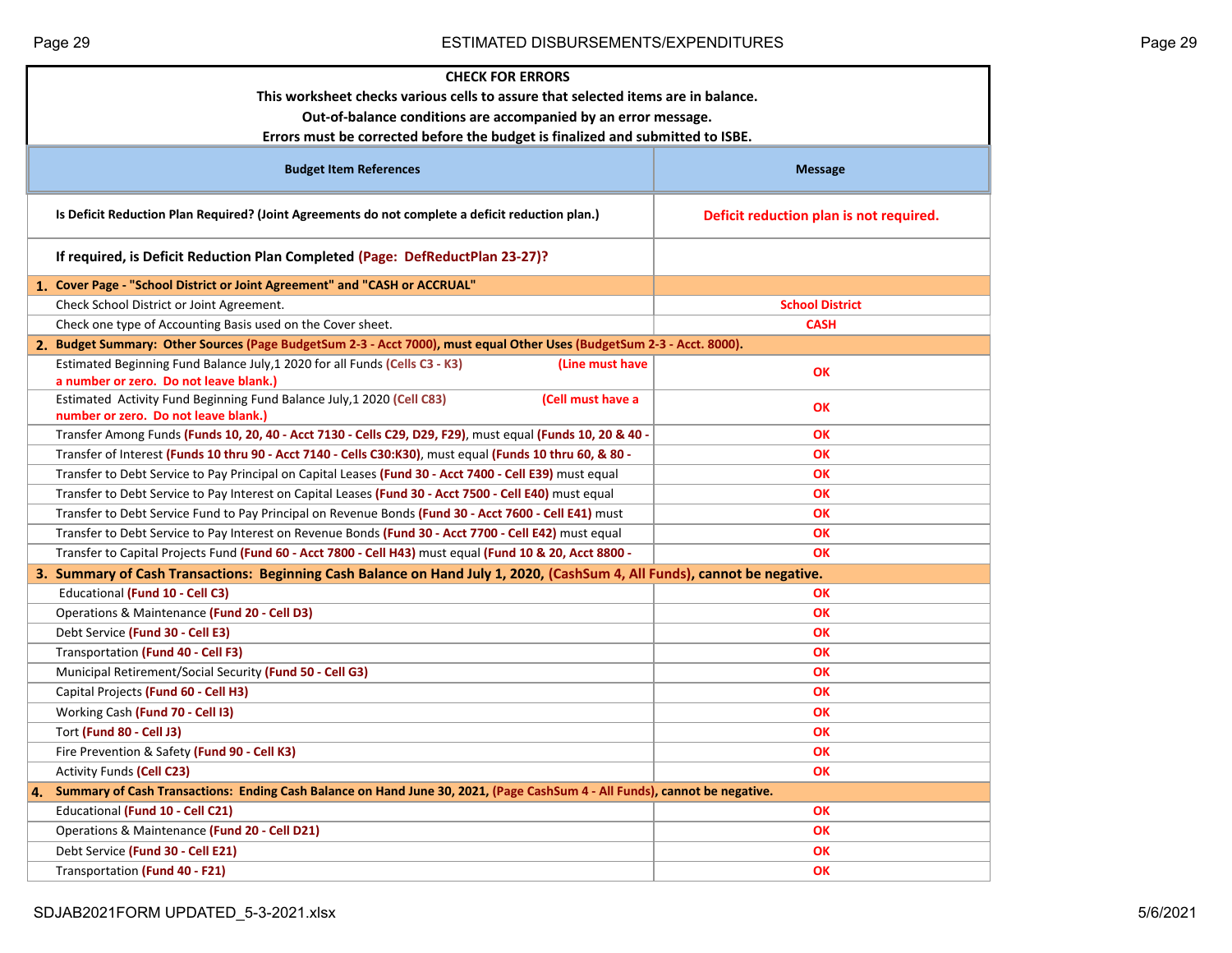**5.**

| Page 30                                                                                                                                                                                                                           | ESTIMATED DISBURSEMENTS/EXPENDITURES                                                                              |    | Page 30 |
|-----------------------------------------------------------------------------------------------------------------------------------------------------------------------------------------------------------------------------------|-------------------------------------------------------------------------------------------------------------------|----|---------|
| Municipal Retirement/Social Security (Fund 50 - Cell G21)                                                                                                                                                                         |                                                                                                                   | OK |         |
| Capital Projects (Fund 60 - H21)                                                                                                                                                                                                  |                                                                                                                   | OK |         |
| Working Cash (Fund 70 - Cell I21)                                                                                                                                                                                                 |                                                                                                                   | OK |         |
| <b>Tort (Fund 80 - Cell J21)</b>                                                                                                                                                                                                  |                                                                                                                   | OK |         |
| Fire Prevention & Safety (Fund 90 - Cell K21)                                                                                                                                                                                     |                                                                                                                   | OK |         |
| 5.                                                                                                                                                                                                                                | Summary of Cash Transactions: Other Receipts, (Page CashSum 4), must equal Other Disbursements, (Page CashSum 4). |    |         |
| Receivable (Funds 10:20, 40, 70 - Acct 141 - Cells C15:D15, F15, I15).                                                                                                                                                            | Interfund Loans Payable (Funds 10:60, 80, 90 - Acct 411 - Cells C6:H6, J6:K6) must equal Interfund Loans          | OK |         |
| $\mathbf{r}$ . The set of the set of the set of the set of the set of the set of the set of the set of the set of the set of the set of the set of the set of the set of the set of the set of the set of the set of the set of t | Interfund Loans Receivable (Funds 10, 20, 40 & 70 - Acct 141 - Cells C7:D7, F7, I7) must equal Interfund          | OK |         |

*End of Balancing*

Loans Payable **(Funds 10:60, 80, 90 - Acct 411 - Cells C16:H16, J16, K16)**.